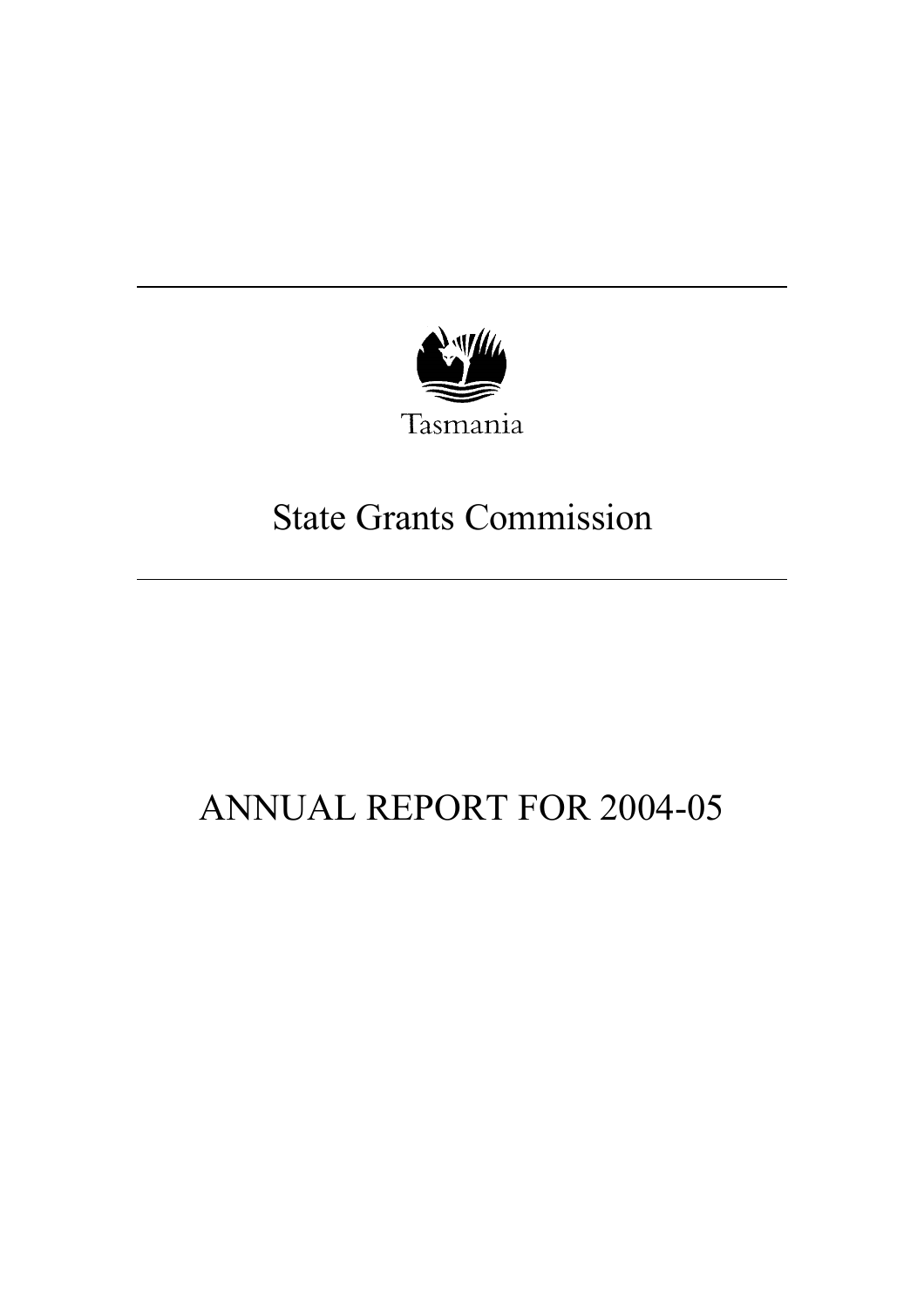Please address any enquiries to:

The Secretary State Grants Commission GPO Box 147 HOBART TASMANIA 7001

Telephone: 03 6233 3583 Facsimile: 03 6233 5690 E-mail: jeremy.threlfall@treasury.tas.gov.au

This report is available on the internet at:

### *www.treasury.tas.gov.au/sgc*

ISSN 1327-4406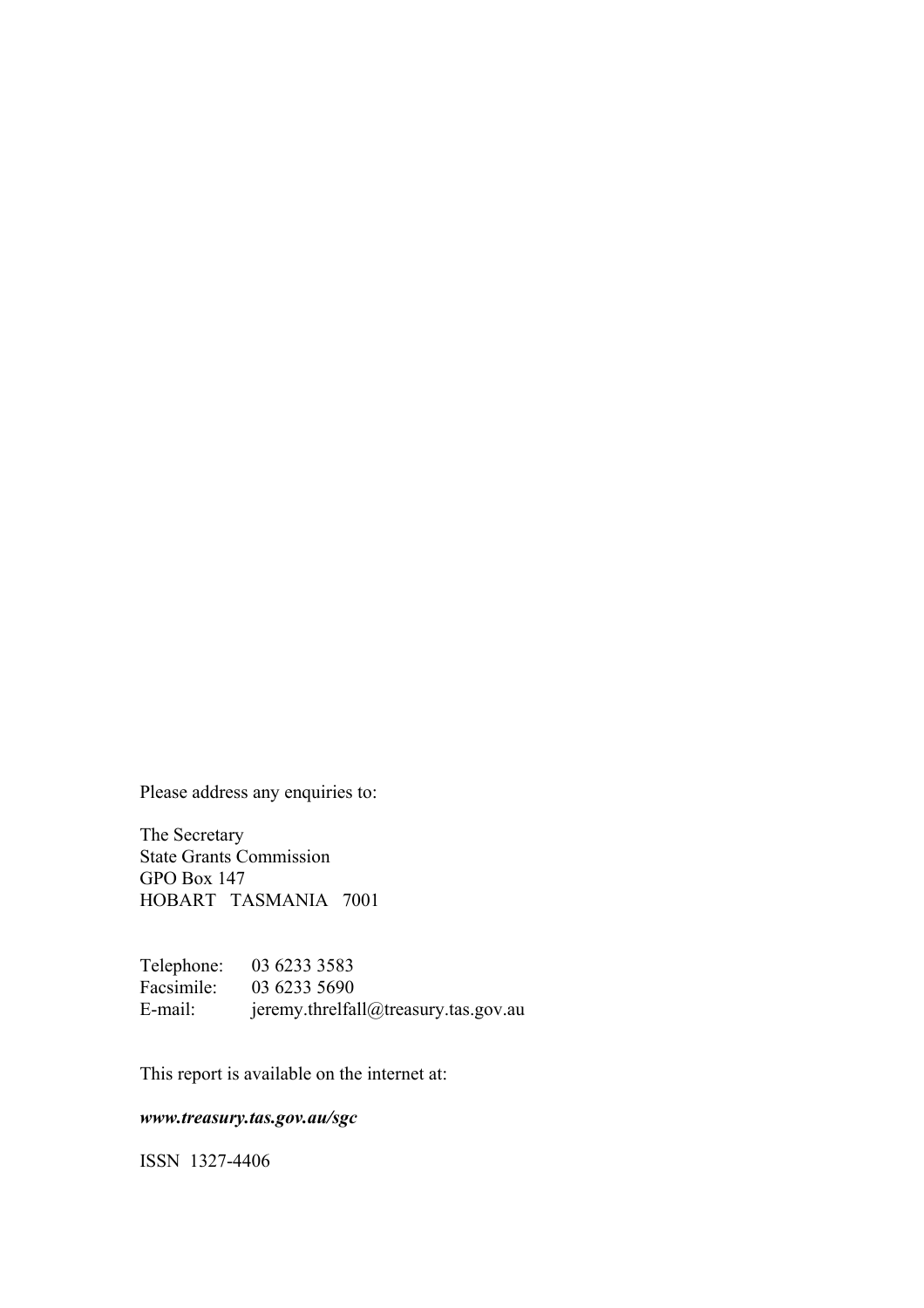The Hon. Paul Lennon MHA TREASURER

Dear Treasurer

In accordance with Section 9(3) of the *State Grants Commission Act (No. 40 of 1976)*, I have pleasure in presenting the State Grants Commission's Annual Report and recommendations of financial assistance for local government authorities in Tasmania. This is the twenty ninth Annual Report of the Commission, and relates to grants for payment in the 2004-05 financial year.

Yours sincerely

R C Close CHAIRMAN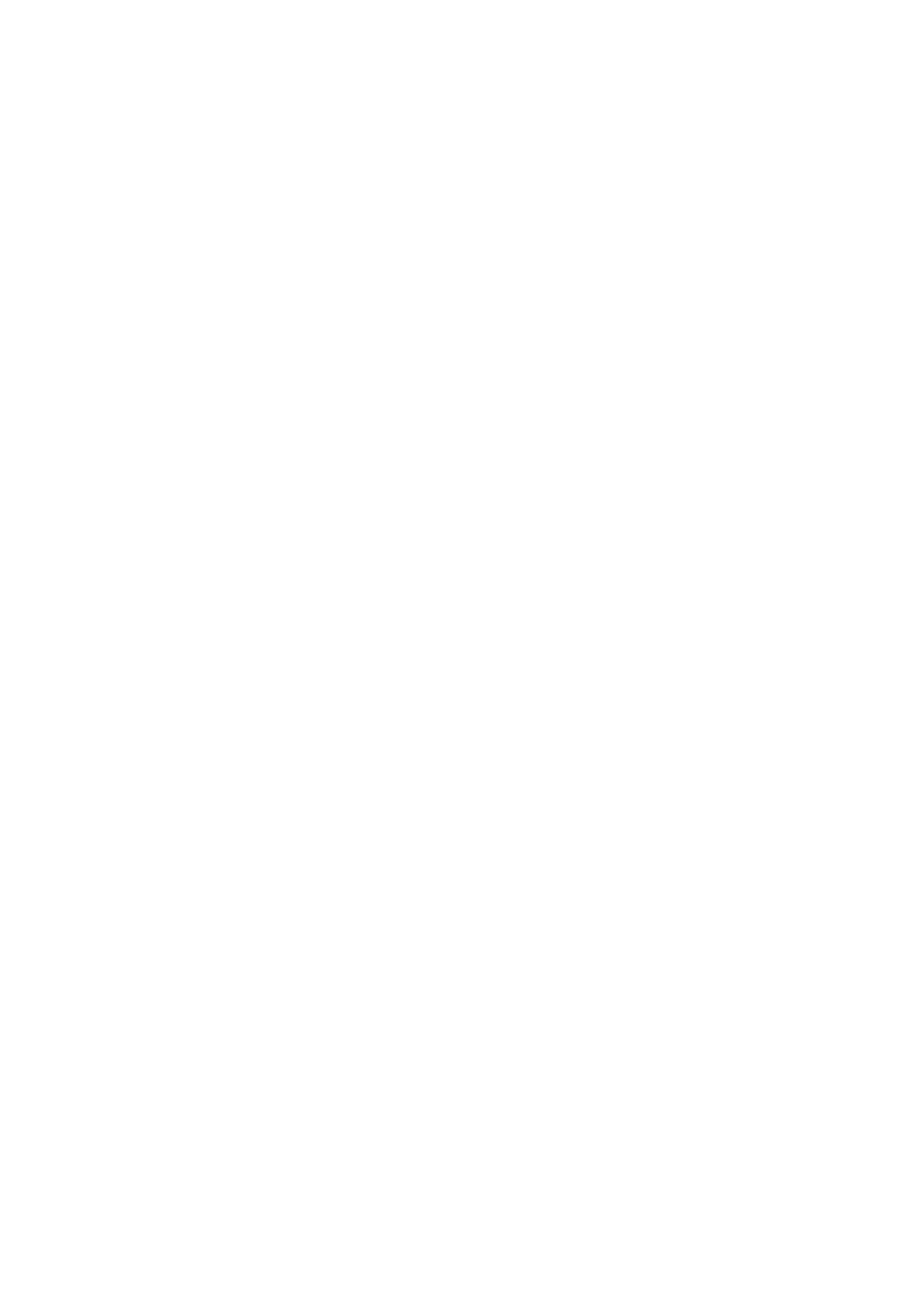# **CONTENTS**

| 1. INTRODUCTION                                                                                                                                                                                                                                                                                                               | $\mathbf{1}$                                                         |
|-------------------------------------------------------------------------------------------------------------------------------------------------------------------------------------------------------------------------------------------------------------------------------------------------------------------------------|----------------------------------------------------------------------|
| 2. LEGISLATION GOVERNING THE GRANTS                                                                                                                                                                                                                                                                                           | $\mathbf{1}$                                                         |
| 3. LEVEL OF ASSISTANCE FOR 2004-05                                                                                                                                                                                                                                                                                            | $\overline{2}$                                                       |
| <b>4. INVESTIGATIONS AND INQUIRIES</b>                                                                                                                                                                                                                                                                                        | 3                                                                    |
| 5. PRINCIPLES AND METHODS                                                                                                                                                                                                                                                                                                     | 4                                                                    |
| Base grant distribution                                                                                                                                                                                                                                                                                                       | 4                                                                    |
| Calculation of standardised revenue<br>Calculation of standardised expenditure<br>Application of council-specific cost adjustors                                                                                                                                                                                              | 6<br>6<br>8                                                          |
| Scale<br>(i)<br>Population dispersion<br>(ii)<br>Isolation<br>(iii)<br>Regional responsibility<br>(iv)<br>Population growth/population decline<br>(v)<br>Worker influx<br>(vi)<br>Absentee population<br>(vii)<br>(viii) Age profile<br>(ix) Unemployment<br>Tourism<br>(x)<br>(xi) Day-tripper<br>(xii) Equivalent tenements | 10<br>10<br>10<br>10<br>11<br>11<br>11<br>12<br>12<br>12<br>12<br>12 |
| Identified local road fund distribution                                                                                                                                                                                                                                                                                       | 13                                                                   |
| <b>6. ISSUES REVIEWED FOR THE ASSESSMENTS</b>                                                                                                                                                                                                                                                                                 | 14                                                                   |
| (i) Other Revenue and Other Expenditure<br>(ii) Cost Adjustors in the MMM<br>(iii) Review of Water and Sewerage Assessments<br>(iv) Ongoing Review – Data for MMM Cost Adjustors                                                                                                                                              | 14<br>15<br>15<br>16                                                 |
| 7. DISTRIBUTION OF HEAVY VEHICLE MOTOR TAX REVENUES<br><b>TO COUNCILS</b>                                                                                                                                                                                                                                                     | 17                                                                   |
| 8. OUTCOMES OF THE 2004-05 ASSESSMENTS                                                                                                                                                                                                                                                                                        | 20                                                                   |
| Total grants<br>Base grants<br><b>ILRF</b> (Road) Grants                                                                                                                                                                                                                                                                      | 20<br>20<br>20                                                       |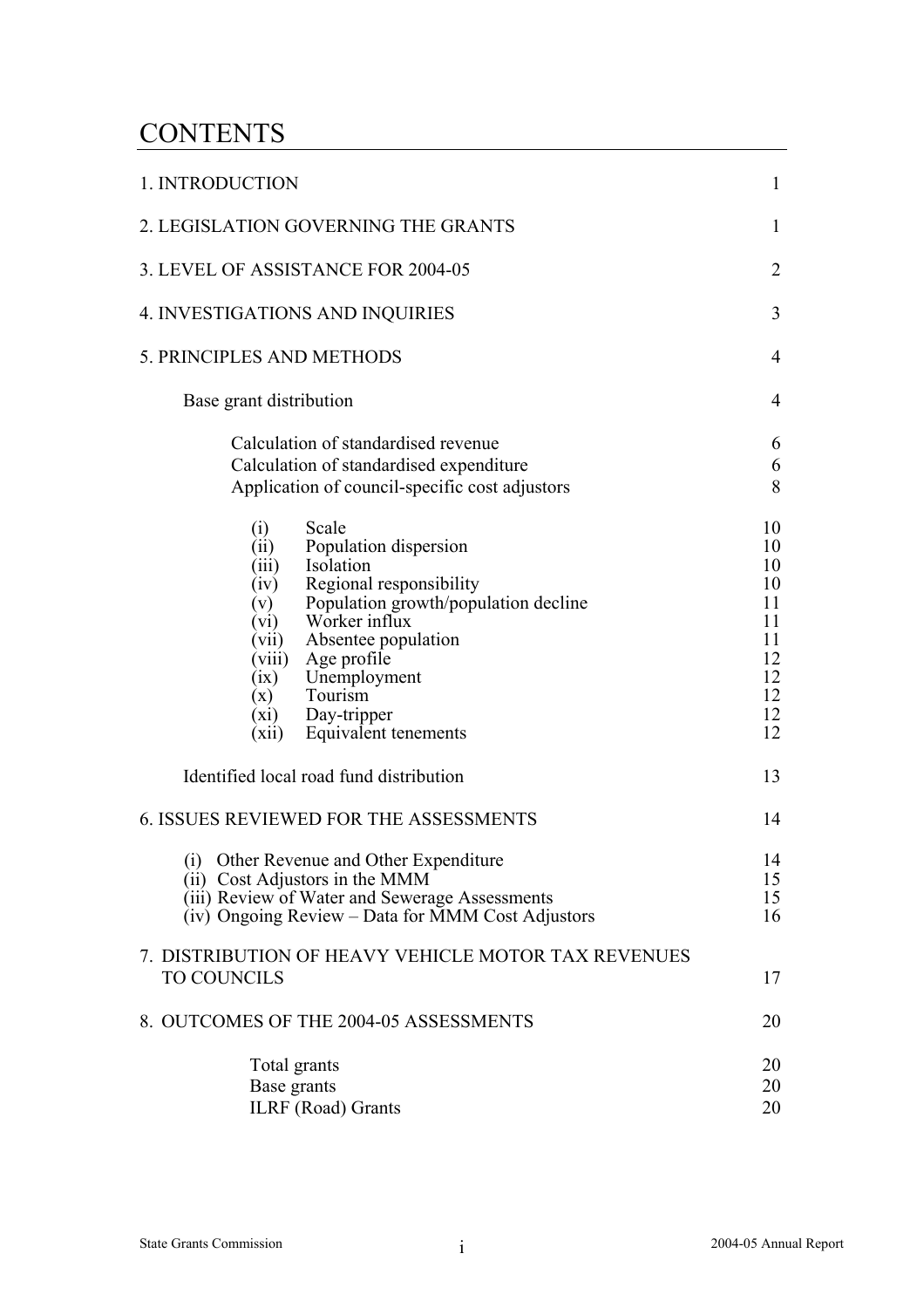|     | 9. ISSUES FOR FUTURE ASSESSMENTS                                                               | 20 |
|-----|------------------------------------------------------------------------------------------------|----|
|     | Review of the Local Government (Financial Assistance) Act 1995                                 | 20 |
|     | <b>10. GENERAL OBSERVATIONS</b>                                                                | 22 |
|     | 11. RECOMMENDATIONS                                                                            | 22 |
|     | 12. CONCLUSION                                                                                 | 23 |
|     | <b>APPENDICES</b>                                                                              |    |
| 1.  | Mathematical form of the equalisation model                                                    | 25 |
| 2.  | Example of the application of cost adjustors                                                   | 27 |
| 3.  | Example of the application of the Mulholland Model<br>for assessment of road expenditure needs | 28 |
| 4.  | Total grants provided in 2003-04                                                               | 30 |
| 5.  | Population of local government areas as at 30 June 2003                                        | 31 |
| 6.  | Length of local government roads as at 1 January 2004                                          | 32 |
| 7.  | Municipal property valuations as at 1 July 2002                                                | 33 |
| 8.  | Rate revenue received by local government 2002-03                                              | 34 |
| 9.  | Standardised revenue and specific purpose payments 2004-05                                     | 35 |
| 10. | Standard expenditure in the 2004-05 Assessments                                                | 36 |
| 11. | Standardised expenditure 2004-05 Assessments                                                   | 38 |
| 12. | Cost adjustors 2004-05 Assessments                                                             | 40 |
| 13. | Mulholland model cost adjustors                                                                | 42 |
| 14. | Base and ILRF Grants (per capita) 2004-05                                                      | 44 |
| 15. | Standardised Expenditure (per capita) in the 2004-05 Assessments                               | 44 |
| 16. | Standardised Revenue (per capita) in the 2004-05 Assessments                                   | 45 |
| 17. | Specific Purpose Payments (per capita) in the 2004-05 Assessments                              | 45 |
| 18. | Share of Base Grant Pool by Population: 1994-95 Compared to 2004-05                            | 46 |
| 19. | Representation at Commission Discussions in 2004                                               | 47 |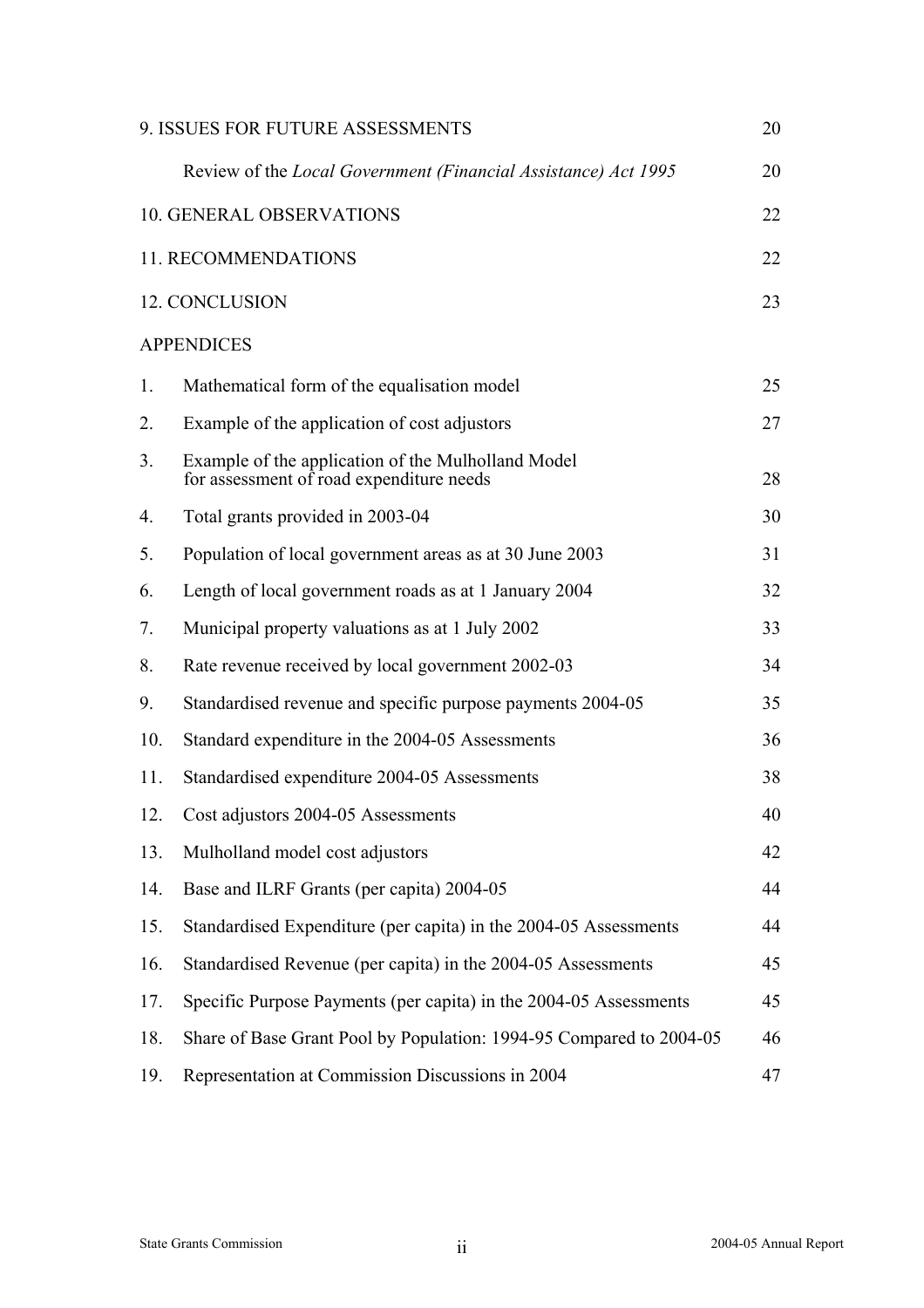# 1 - INTRODUCTION

The State Grants Commission was established under the *State Grants Commission Act 1976*. It is responsible for making recommendations to the Treasurer concerning the distribution of Commonwealth financial assistance grants and identified local road funds to local government.

In performing its task the Commission, *inter alia*, adopts the principle of horizontal fiscal equalisation to ensure that as far as possible, the grants which it recommends are sufficient to enable a municipality to function, by reasonable effort, at a standard not lower than the average standard of other municipalities within the State.

The abovementioned Act provides that the Commission comprise four members: a Chairman, who is appointed by the Governor; two representatives of local government nominated by the Minister responsible for the *Local Government Act 1993* from a list of four names submitted by the Local Government Association of Tasmania (LGAT); and one person nominated by the Secretary of the Department of Treasury and Finance and approved by the Treasurer.

The current members of the Commission are:

| Mr R C Close        | Chairman                                               |
|---------------------|--------------------------------------------------------|
| Mr G P Appleyard    | nominee of the Secretary of the Department of Treasury |
|                     | and Finance                                            |
| Mr B A Southorn PSM | representative of local government                     |
| Mr G H K Denny      | representative of local government                     |

# 2 - LEGISLATION GOVERNING THE GRANTS

The Commonwealth *Local Government (Financial Assistance) Act 1995* replaced the earlier 1986 Act in April 1995, which had in turn replaced the *Local Government (Personal Income Tax Sharing) Act 1976*. The Act prescribes the conditions that must be fulfilled for the states to receive funds, and stipulates the basis for distributing the funds among local governing bodies.

The Act also provides that a set of national principles governing the distribution of grants be developed in consultation with the states, territories and local government. The principles came into effect on 1 July 1996.

The most important principle is horizontal fiscal equalisation (HFE). However, the achievement of full HFE is compromised to some extent by the minimum grant principle which ensures that no local governing body will be allocated a base grant less than that which it would receive if 30 per cent of the State entitlement was allocated amongst local governing bodies in the State on an equal per capita basis.

The other principles include the need for effort neutrality in the assessments, inclusion of other grant support, recognition of the needs of Aboriginal and Torres Strait Islanders and the distribution of identified local road funds. These principles are described in full in Section 5 of this Report.

The principle regarding identified local road funds recognises the relative needs of councils for roads expenditure and the preservation of their road assets, but has no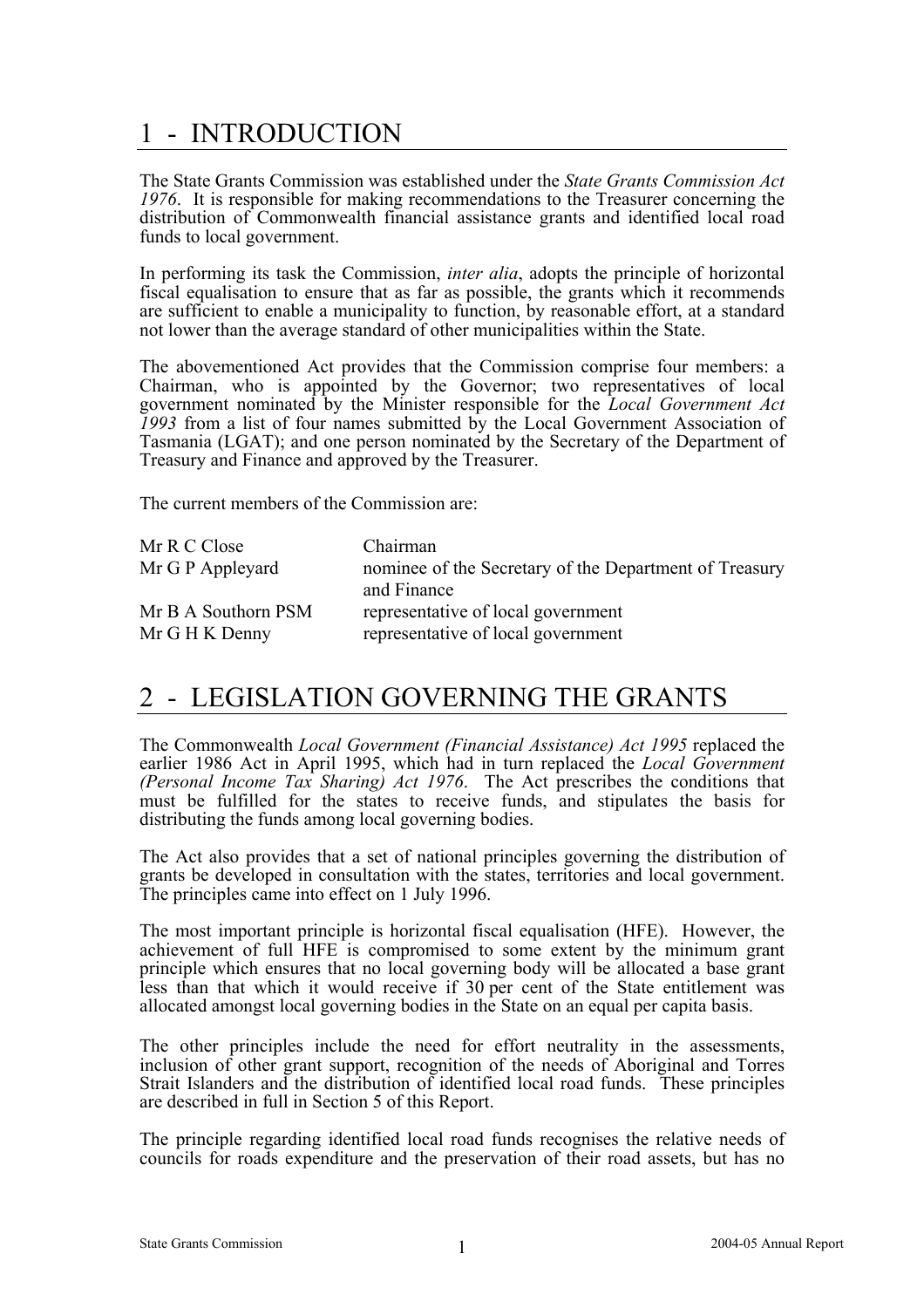regard to councils' fiscal capacities. These funds remain separately identified but are untied and are not required to be spent on roads.

The Commonwealth Act provides for the base grant to be distributed on a population share basis among the states and the Northern Territory. This share is determined by the Commonwealth Statistician, based on state populations as at 31 December in the year prior to the application of the grants. Road funds are distributed between the states and territories on the basis of historical shares as defined in the *Australian Land Transport Development Act 1988*.

The Commonwealth Act also provided for a review of the operation of the Act to be carried out by no later 30 June 2001. The CGC was appointed to undertake the required review and its final report was publicly released on 4 July 2001. Section 6 of this Report provides a summary of the progress by the Commission in response to the findings of this Review.

# 3 - LEVEL OF ASSISTANCE FOR 2004-05

The amount of general purpose financial assistance provided for local government by the Commonwealth is shown in Table 1 below.

|             | National pool<br>of funds | Tasmanian<br>grant<br>entitlement | Proportion of<br>national pool | Change from<br>2003-04<br>entitlement |
|-------------|---------------------------|-----------------------------------|--------------------------------|---------------------------------------|
|             | \$                        | \$                                | $\frac{0}{0}$                  | $\frac{0}{0}$                         |
| Base grant  | 1,071,934,365             | 25,716,419                        | 2.4                            | 2.6                                   |
| Road grant  | 475,648,823               | 25,206,027                        | 5.3                            | 2.6                                   |
| Total grant | 1,547,583,188             | 50,922,446                        | 3.3                            | 2.6                                   |

#### **Table 1: Financial assistance for local government – 2004-05**

Since the reforms of Commonwealth-State financial arrangements arising from the introduction of *A New Tax System (ANTS)* in 2000-01, the national quantum of local government general purpose financial assistance has been linked to annual changes in both the Australian population and the consumer price index, so that the pool is maintained in "real per capita" terms.

Tasmania's base grant did not increase by the full level of the indexation applied to the national pool, as the estimated Tasmanian population decreased as a proportion of the national population. According to the latest Australian Bureau of Statistics (ABS) estimates, Tasmania's population grew by 1.19% over 2003, compared with an Australian figure of 1.27%.

The Commonwealth has determined that there will be a negative adjustment of \$212,250 to the 2003-04 estimated grant entitlement of \$49,622,704 as the estimate of inflation and population growth of 3.67 per cent used to determine last year's pool was higher than the actual level of 3.16 per cent. Therefore, the "final" 2003-04 grant entitlement for Tasmania has been calculated by the Commonwealth as \$49,410,454 (which is \$49,622,704 minus \$212,250). Details are provided in Appendix 4.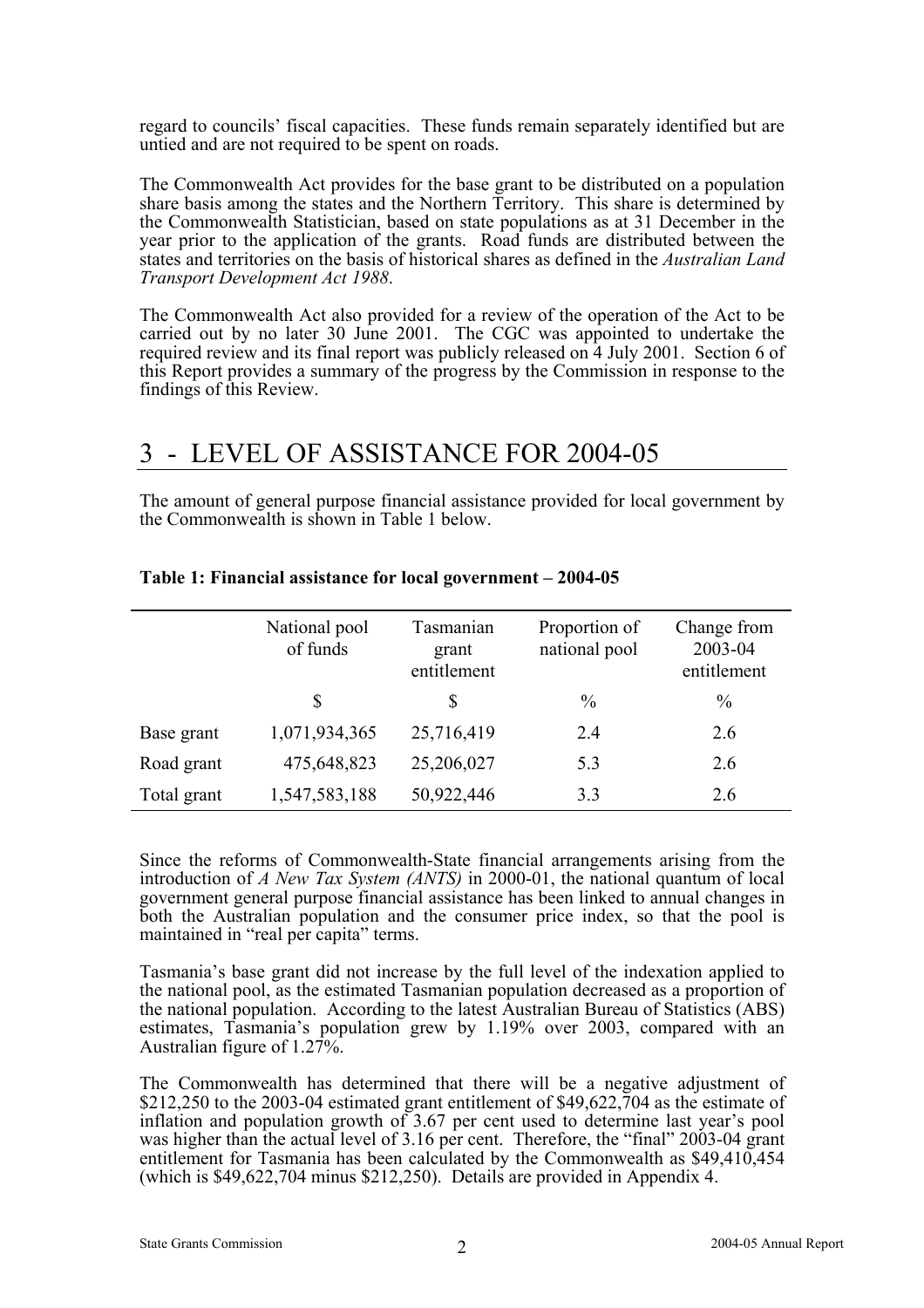This adjustment will be subtracted from the 2004-05 quarterly payments, based on the distribution of the 2003-04 grants. This will mean that the cash actually paid to councils in 2004-05 will be the estimated 2004-05 entitlement of \$50,922,446 less the adjustment to the 2003-04 grants of \$212,250, which is a total of \$50,710,196.

# 4 - INVESTIGATIONS AND INQUIRIES

Section 8 of the *State Grants Commission Act 1976* provides that, for the purpose of making recommendations to the State Treasurer, the Commission may hold such inquiries and make such investigations as it considers necessary.

Under Section 11 of the Commonwealth Act, a state is not entitled to its grant unless the Commission has held public hearings in connection with the recommendations and permitted or required local governing bodies in the state, or associations of those bodies, to make submissions to it in connection with the recommendations.

In accordance with these requirements the Commission conducted a series of regional hearings which councils, the public and media representatives were free to attend.

The dates of the hearings were:

| Hobart               | 15-16 April 2004 - for southern and eastern councils; |
|----------------------|-------------------------------------------------------|
| Burnie and Devonport | 22-23 April 2004 - for north-western councils;        |
| Launceston           | 5-6 May $2004$ – for northern councils.               |

In addition to these hearings, the Commission visited ten municipalities throughout the State, including a one-hour hearing conducted at Derwent Valley Council, and considered written submissions from a majority of councils.

The Commission made few changes to its base grant equalisation method during 2003-04. This reflects the fact that the primary focus of the Commission's work programme has been upon its response to the conclusions presented in the CGC Review of the Local Government (Financial Assistance) Act 1995. This matter is addressed in detail in Section 6 of this Report.

In addition to the work undertaken in response to the CGC Report, the Commission has continued its work on a review of the cost adjustors applied in the Modified Mulholland Model (MMM) that is used to distribute the ILRF grants.

It is anticipated that further work concerning this issue and the assessment of councils' water and sewerage expenditure needs will be undertaken in the 2004-05 financial year.

Details of the Commission's conclusions in relation to methodological issues are reported in Section 6.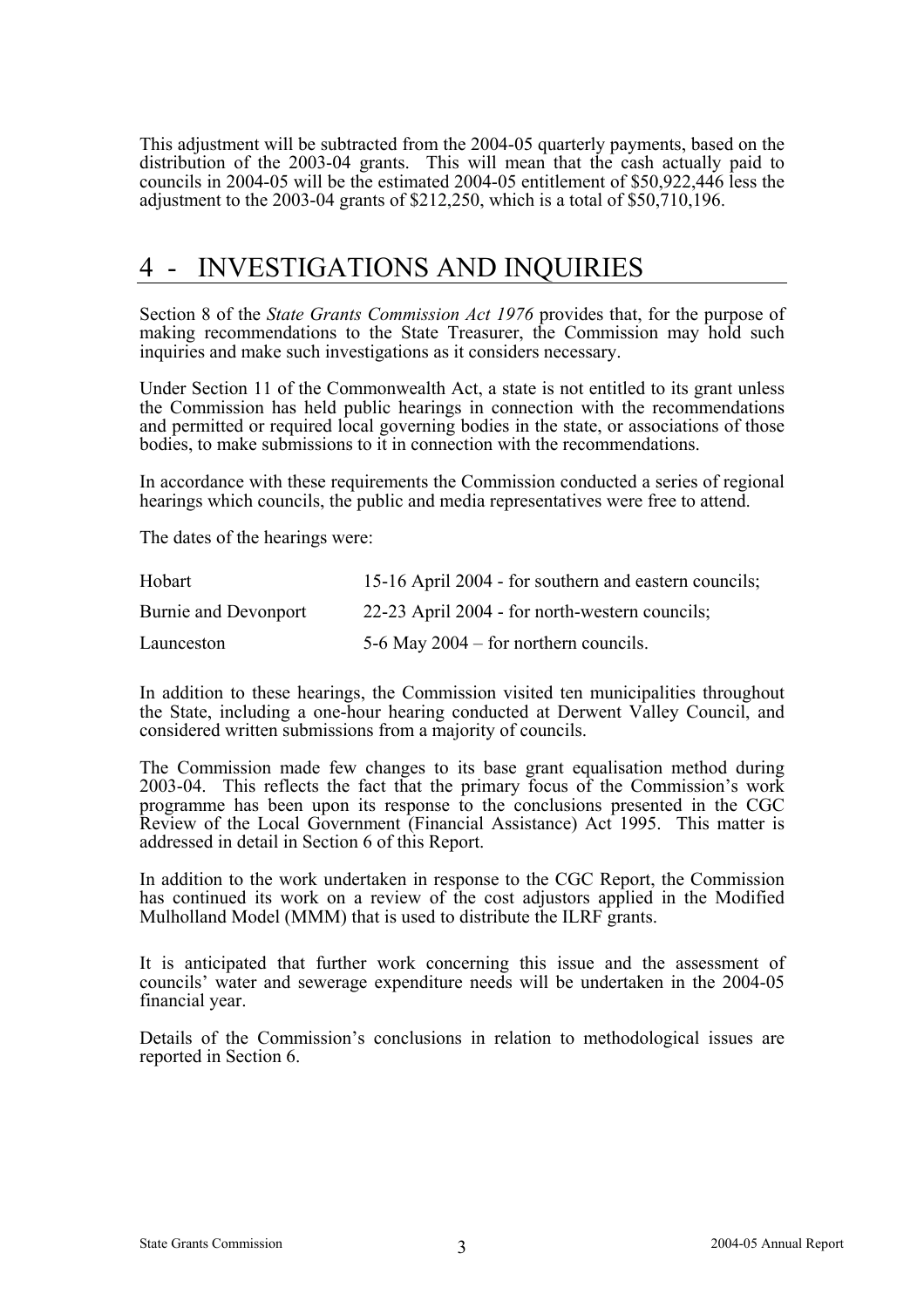# 5 - PRINCIPLES AND METHODS

### BASE GRANT DISTRIBUTION

The national principles for the distribution of base grants (Section 9 payments under the Commonwealth Act) are shown in the box below.

### **National principles for the distribution of base grants**

### *1. Horizontal Equalisation*

General purpose grants will be allocated to local governing bodies, as far as practicable, on a full horizontal equalisation basis as defined by the Act. This ensures that each local governing body in the State/Territory is able to function, by reasonable effort, at a standard not lower than the average standard of other local governing bodies in the State. It takes account of differences in the expenditure required by those local governing bodies in the performance of their functions and in the capacity of those local governing bodies to raise revenue.

### *2. Effort Neutrality*

An effort or policy neutral approach will be used in assessing expenditure requirements and revenue raising capacity of each local governing body. This means as far as practicable, policies of individual local governing bodies in terms of expenditure and revenue effort will not affect the grant determination.

### *3. Minimum Grant*

The minimum general purpose grant allocation for a local governing body in a year will not be less than the amount to which the local governing body would be entitled if 30 per cent of the total amount of general purpose grants to which the State or Territory is entitled under Section 9 of the Act in respect of the year were allocated among local governing bodies in the State/Territory on a per capita basis.

### *4. Other Grant Support*

Other relevant grant support provided to local governing bodies to meet any of the expenditure needs assessed should be taken into account using an inclusion approach.

### *5. Aboriginal Peoples and Torres Strait Islanders*

Financial assistance shall be allocated to councils in a way which recognises the needs of Aboriginal peoples and Torres Strait Islanders within their boundaries.

The Commission's equalisation model is based on the 'balanced budget' approach. That is, each council's grant entitlement is derived from the difference between: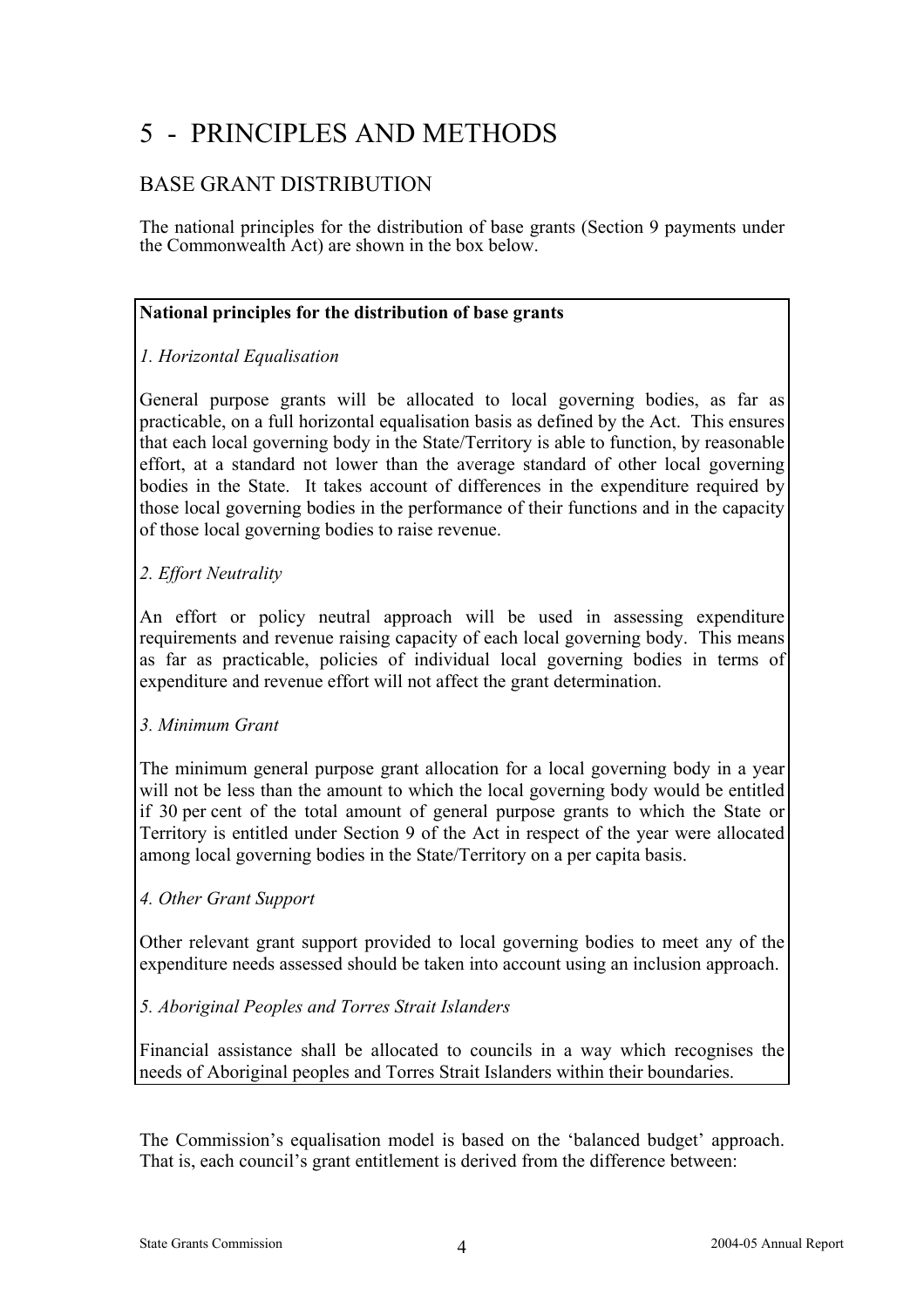- the expenditure 'required' to provide a common range of services, given that council's unique cost conditions (standardised expenditure); and
- revenue that the council could raise by applying a standard or average rate per dollar of assessed annual values to all rateable property in its area (standardised revenue), *plus* specific purpose payments (SPP) received that are treated by the 'inclusion' approach, as defined later in this section.

The difference between standardised expenditure and standardised revenue is the 'standardised deficit'. This becomes the net standardised deficit after adjustment for SPPs and any special allowances. It should be noted that the total net standardised deficit substantially exceeds the total of grant funds available. Accordingly, the final step in determining grant entitlements is to proportionately adjust the individual net standardised deficits to account for the shortfall.

SPPs are treated by either the 'inclusion' or 'deduction' approach. The 'inclusion' approach recognises funds received by councils as contributing to normal expenditure for the purpose of calculating expenditure standards. They are treated as a source of revenue and are applied to reduce a municipality's standardised deficit. Using the 'deduction' approach, funds are excluded from expenditure and revenue data prior to the determination of expenditure standards. The deduction approach is employed where:

- a council is effectively acting as an agent of the State or Commonwealth Governments and the SPP is a reimbursement of costs incurred; or
- grants for a particular service are received by only a relatively small number of councils to provide a service that is beyond the scope of ordinary local government activity, and the service is generally provided only where grants are received.

Equalisation therefore occurs on the basis of "net" expenditures where this particular approach to the treatment of SPPs is adopted. Further information on the Commission's treatment of particular SPPs is given in Section 5.

A full explanation of the operation of the model is provided below, and a mathematical representation of the Commission's distribution model is set out in Appendix 1.

It should be noted that no matter how sophisticated the Commission's methodology might become, there is always the need for the Commission to exercise broad judgement as it considers the various issues which confront it each year as it goes about its task of grant assessments.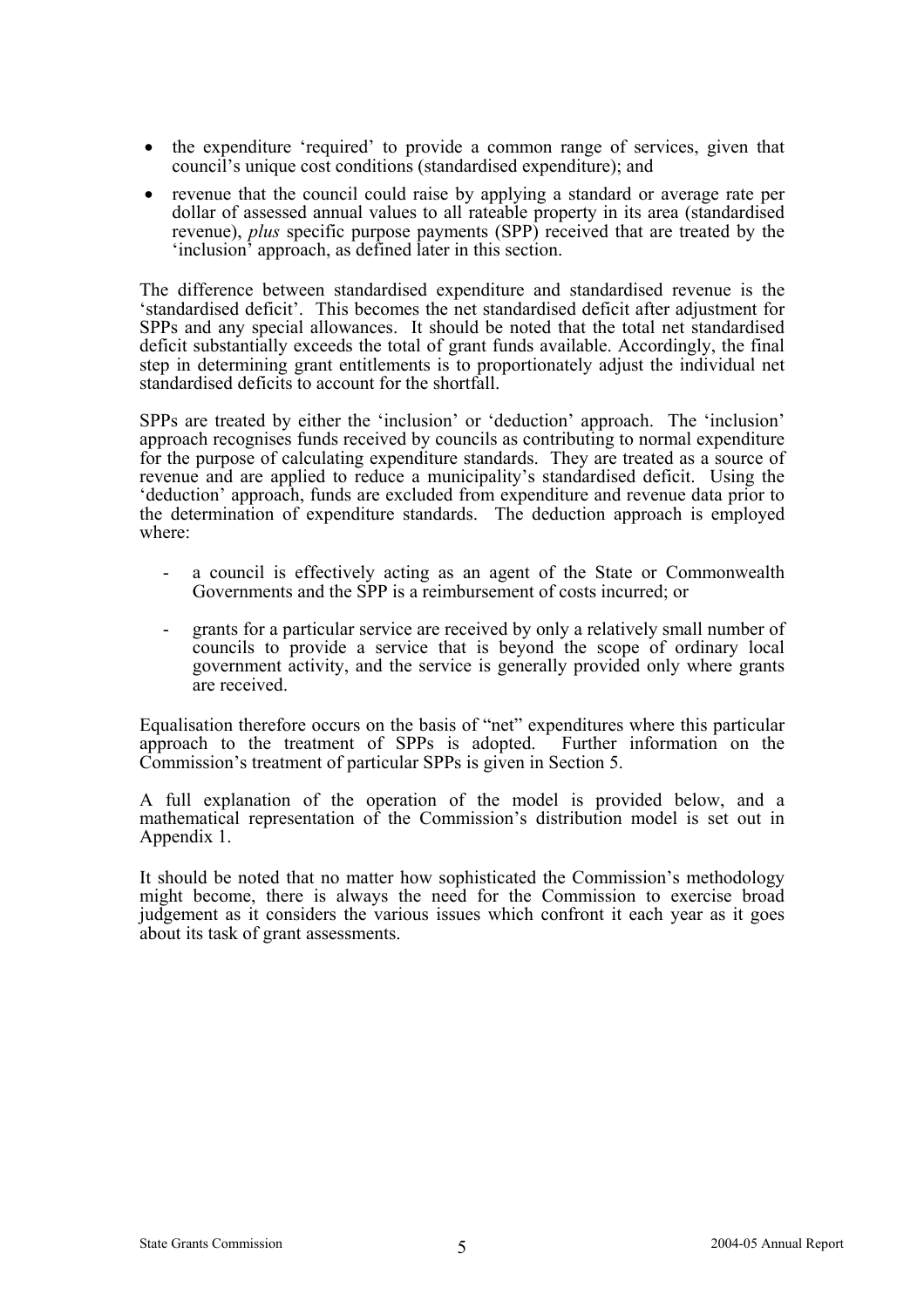#### *Calculation of standardised revenue*

A council's revenue capacity, or standardised revenue, is determined by multiplying the rateable assessed annual value (AAV) of properties in the municipality by the average rate in the dollar charged across the State. The Commission uses AAV data, adjustment factors and exempt AAV information supplied by the Office of the Valuer-General, and rate revenue information obtained from the Local Government Division's Consolidated Data Collection. An adjustment is made to account for the value of properties which are partially exempt from rates, that is, liable for service charges only.

The rateable AAV for each council is determined and then adjusted using the Valuer-General's adjustment factors so that all figures are expressed in terms of a common valuation year. Additional adjustment factors have been applied, for the first time, to adjust valuations made under the revised definition of AAV in section 3 of the *Valuation of Land Act 2001,* to include the taxation component now excluded from land values. The additional factors were provided by the Valuer-General in respect of the valuations prepared for Southern Midlands and Hobart City Councils over 2002. The Valuer-General will supply such 'grossing' adjustment factors to the Commission each year until all councils have been revalued according to the new definition.

Total rate revenue raised by all councils is divided by the adjusted rateable AAV for all councils to yield a State average rate in the dollar. Standardised revenue for each council is then the product of its adjusted rateable AAV and the State average rate levied per dollar of AAV. The final standardised revenue for each council used in the base grant assessments is the relevant three-year averaged standardised revenue. The standardised revenue of each council is shown in Appendix 9, while adjusted rateable AAV and rate revenues are shown in Appendices 7 and 8, respectively.

### *Calculation of standardised expenditure*

#### *Roads*

The Commission uses a modified version of the Mulholland asset preservation model to assess standardised road expenditure, based on each council's road assets. Only minor adjustments were made to the model for the purpose of the current year's assessments.

The fundamental basis of the Mulholland asset preservation model is that, in statistical terms, a kilometre of road has an 'expected life', assuming it is appropriately constructed and maintained. At the end of this period, it will require re-construction followed by a new cycle of maintenance and rehabilitation in order to preserve it at an acceptable standard. The "expected life", or durability, of a kilometre of road maintenance work will clearly differ depending upon both the type of maintenance activity (sealing, re-grading) and the type of road (urban sealed, urban unsealed, rural sealed, rural unsealed) involved. Similar arguments hold with respect to both road rehabilitation and road re-construction work.

*Performance standards* specify, for each road type, the length of road requiring reconstruction, re-grading or re-sealing each year in order to preserve the existing road asset. For example, if the seal on a 9 km stretch of road has an expected life of 30 years, then, on average, 300 m will need to be sealed each year to maintain the road at the current standard. In this case, the performance standard is approximately 0.03, or 3 per cent. Average costs per kilometre for each road type and activity combination have been derived from published unit price estimates for the same undertakings. For any given council, specific cost relativities may increase or decrease the average cost of undertaking a given activity.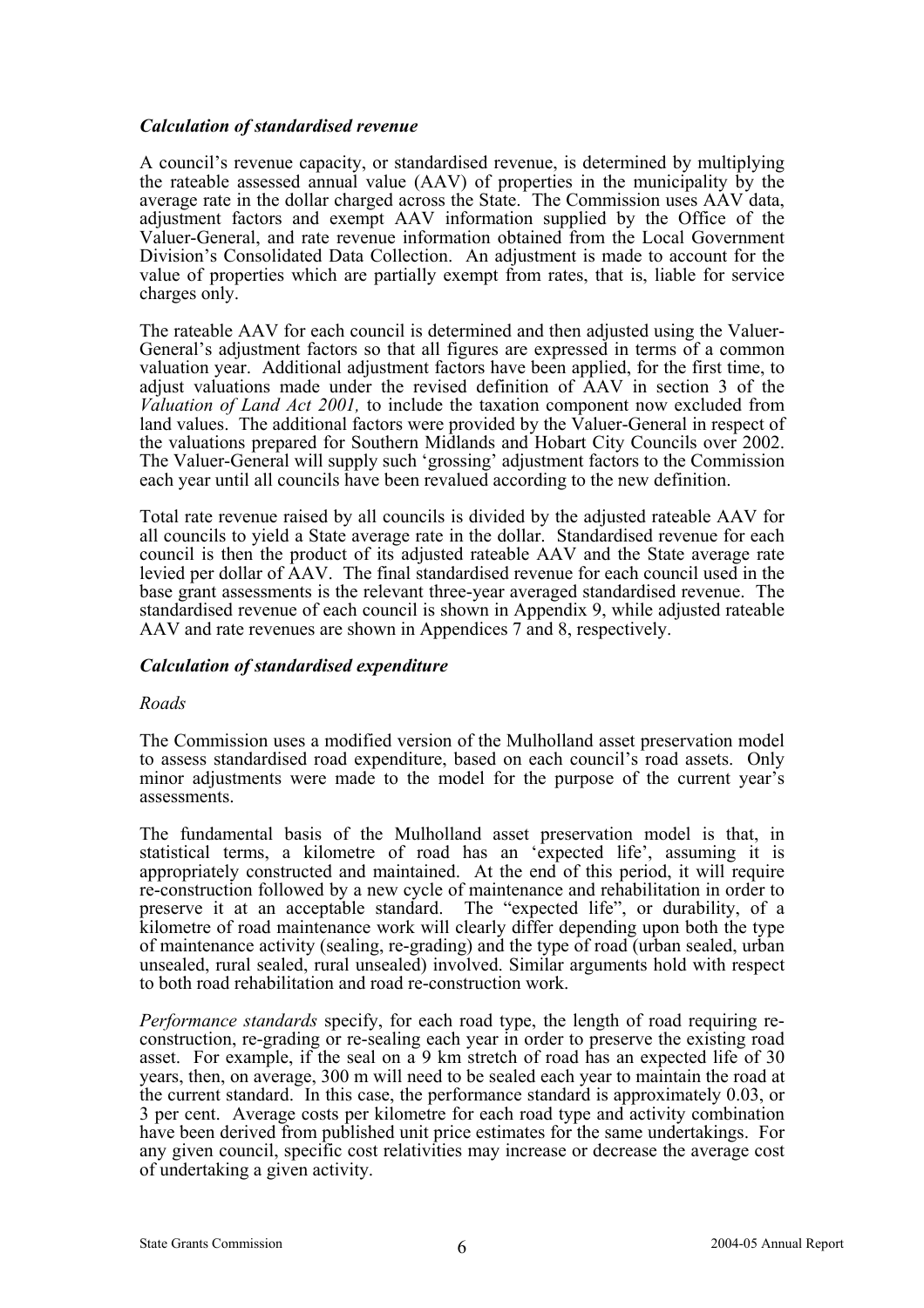The model recognises *climate, drainage, material, soil, terrain*, and *traffic* cost adjustors in road rehabilitation and re-construction, and *climate*, *material*, *terrain* and *traffic* cost adjustors in road maintenance. The need for different sub-base depths (reconstruction only) is incorporated within the workings of the model.

The model adopted by the Commission now also recognises a *remoteness* cost adjustor (the application of which was extended for the 2001-02 assessments), and an *urbanisation* cost adjustor for all activities. This latter allowance recognises the additional costs incurred by councils required to undertake roadworks in heavily urbanised environments and is incorporated in the model by augmenting the length of urban sealed roads used in the calculations.

The model also makes an allowance for additional bridge-related maintenance, by converting bridge areas to equivalent road lengths (which involves multiplication by ten to recognise the greater cost per equivalent area) and adding these lengths to the road lengths used in the model. The Commission undertook a comprehensive audit of all councils' bridge deck area estimates in 2003-04, in order to ensure that these estimates fully comply with the definition of bridges issued by the Commission for this purpose.

In assessing "road" expenditure needs for a given council, performance standards are applied to each category of road (urban sealed, urban unsealed, rural sealed, rural unsealed) to determine the length of road to be maintained, rehabilitated and reconstructed in that year in order to preserve the existing road structure. The relevant cost adjustors and costs per kilometre are then applied to each of these figures and the whole is summed to yield standardised "road" expenditure for that council.

The method by which standardised expenditure for roads is calculated is illustrated in Appendix 3 by a simple example.

#### *All other functions*

In general, the cost of providing council services varies depending upon the number of residents. Therefore, to determine the standard expenditure that is "required" to provide a service, the Commission multiplies the State average expenditure per person by the number of residents in each municipality.

Many councils face a range of unavoidable cost and demand pressures in providing services. This means that they cannot provide a service at the standard level of expenditure. This is recognised by the Commission through the application of council-specific cost adjustors, which represent these unavoidable cost pressures, to standard expenditure to determine the standardised expenditure for each council. This method of estimating standardised expenditure is applied to all expenditure categories except the road category.

An explanation of the types of expenditure that comprise each expenditure function is set out in the following table.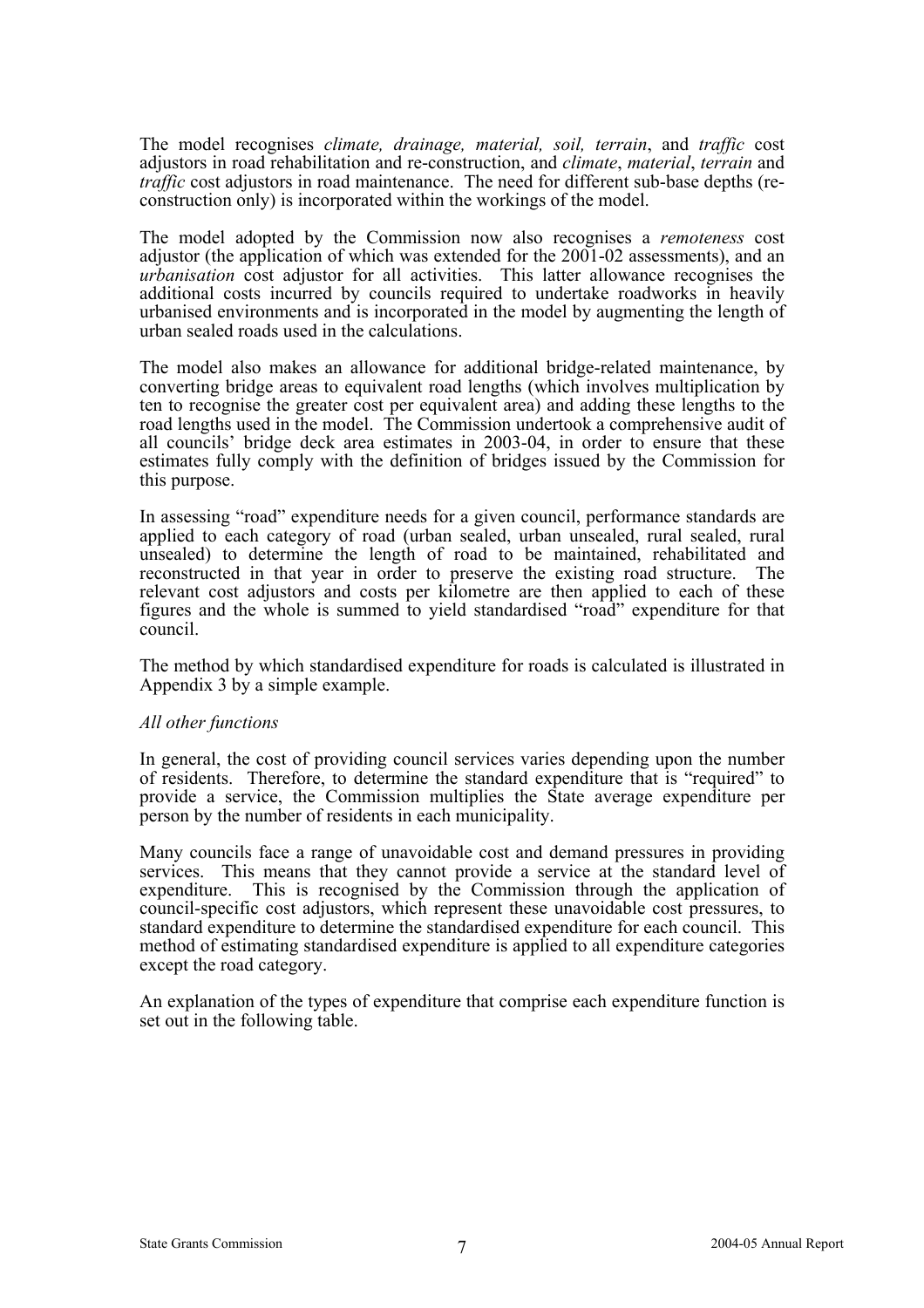| <b>Expenditure function</b>             | <b>Explanation of expenditure function</b>                                                                                                                                           |  |
|-----------------------------------------|--------------------------------------------------------------------------------------------------------------------------------------------------------------------------------------|--|
| General Administration                  | Legislative, executive, financial and fiscal affairs relating to general<br>purposes only ie not solely related to any one of the purposes listed<br>below.                          |  |
| Health, Housing and<br>Welfare          | Services for the aged, community health services, health inspections;<br>family and child welfare; housing services.                                                                 |  |
| Waste Management and the<br>Environment | Household and other garbage services, urban storm water drainage,<br>street cleaning, flood mitigation and other protection of the<br>environment                                    |  |
| Planning and Community<br>Amenities     | Planning and building services, street lighting, public conveniences,<br>shopping malls, cemeteries and crematoria.                                                                  |  |
| Recreation and Culture                  | Public halls and civic centres, swimming pools, parks and playing<br>grounds, sports assistance and promotion; libraries and other cultural<br>services.                             |  |
| Water                                   | Provision of water services.                                                                                                                                                         |  |
| Sewerage                                | Provision of sewerage services.                                                                                                                                                      |  |
| Roads                                   | Re-construction and maintenance of roads and bridges.                                                                                                                                |  |
| Law, Order and Public<br>safety         | Fire protection, support of the State Emergency Service, animal<br>control and other public order and control.                                                                       |  |
| Other                                   | Expenditure on items not elsewhere classified. Includes: saleyards<br>and markets; tourism and area promotion; aerodrome operations;<br>communications; and natural disaster relief. |  |

### **Table 2: Description of expenditure functions**

### *Application of council-specific cost adjustors*

Cost adjustors are used to reflect unavoidable relative cost disadvantages councils face in providing services. A range of adjustors has been developed to account for differences between councils in the demand for a service as well as variations in the per unit cost of supplying that service.

An adjustor is calculated for each municipality by comparing its demand or supply disadvantage with the State average. The councils which demonstrate the least relative disadvantage for each expenditure category are assigned a minimum factor of 1.00. All other councils are compared to those councils on the minimum to determine their relative cost adjustors.

The following cost adjustors have been recognised by the Commission and a method adopted to quantify them:

| Scale*              | - Dispersion              |
|---------------------|---------------------------|
| - Isolation         | - Regional Responsibility |
| - Population Growth | - Population Decline      |
| - Worker Influx     | - Absentee Population     |
| - Unemployment      | - Age Profile             |
| Tourism             | - Day-trippers            |
| - Climate           | - Equivalent Tenements.   |
|                     |                           |

\* Three *Scale* cost adjustors have been developed – see page 10.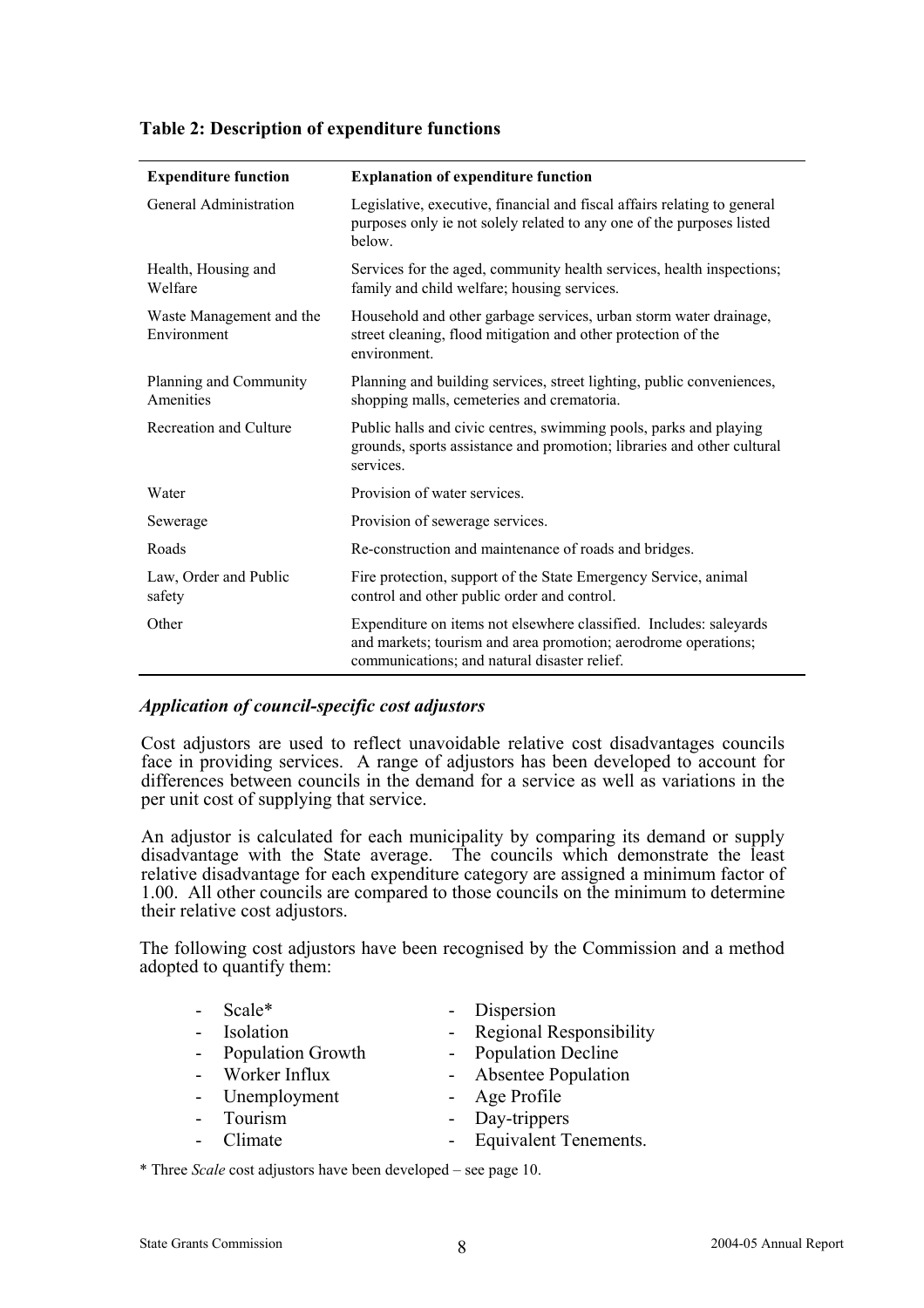Table 3 below indicates the cost adjustors that are applied to each expenditure category.

| <b>Expenditure</b><br>Category                                                                                                                               | <b>Cost Adjustors</b>                                                                                                                                                                                             |                                                                                           |  |
|--------------------------------------------------------------------------------------------------------------------------------------------------------------|-------------------------------------------------------------------------------------------------------------------------------------------------------------------------------------------------------------------|-------------------------------------------------------------------------------------------|--|
| General<br>Administration                                                                                                                                    | Scale (high)<br>Dispersion<br>Isolation<br>Regional Responsibility                                                                                                                                                | Absentee Population<br><b>Population Decline</b><br>Population Growth<br>Tourism          |  |
| Health,<br><b>Welfare and</b><br><b>Housing</b>                                                                                                              | Worker Influx<br>Scale (medium)<br>Absentee Population<br><b>Population Decline</b><br>Dispersion<br>Isolation<br>Population Growth                                                                               |                                                                                           |  |
| <b>Waste Management and</b><br>the Environment                                                                                                               | Unemployment<br>Scale (medium)<br>Dispersion<br>Tourism<br>Worker Influx                                                                                                                                          | Age Profile<br>Absentee Population<br>Climate<br>Day-tripper<br>Population Growth         |  |
| <b>Planning and</b><br>Scale (medium)<br>Community<br>Dispersion<br><b>Amenities</b><br>Isolation<br>Regional Responsibility<br>Population Growth<br>Tourism |                                                                                                                                                                                                                   | Absentee Population<br>Age Profile<br>Climate<br>Day-tripper<br>Population Decline        |  |
| <b>Recreation and</b><br>Culture                                                                                                                             | Scale (medium)<br>Absentee Population<br>Dispersion<br>Age Profile<br>Climate<br>Isolation<br>Day-tripper<br>Regional Responsibility<br>Population Growth<br><b>Population Decline</b><br>Tourism<br>Unemployment |                                                                                           |  |
| Water<br>Dispersion<br>Population Growth<br>Tourism<br>Climate                                                                                               |                                                                                                                                                                                                                   | Absentee Population<br><b>Population Decline</b><br>Worker Influx<br>Equivalent tenements |  |
| <b>Sewerage</b>                                                                                                                                              | Dispersion<br>Absentee Population<br>Population Growth<br><b>Population Decline</b><br>Tourism<br>Worker Influx<br>Climate<br>Equivalent tenements                                                                |                                                                                           |  |
| Law, Order and<br><b>Public Safety</b>                                                                                                                       | Scale (medium)<br>Age Profile<br>Dispersion<br><b>Population Decline</b><br>Isolation<br>Population Growth<br>Unemployment                                                                                        |                                                                                           |  |
| Other                                                                                                                                                        | Scale (low)*                                                                                                                                                                                                      |                                                                                           |  |

### **Table 3 Application of cost adjustors to expenditure standards**

\* Both Flinders and King Island councils receive the Scale (high) cost adjustor for expenditure classified to *Other*.

An outline of the approach developed by the Commission to quantify each of the above-mentioned cost adjustors is provided below. The *climate* cost adjustor is not specifically dealt with as the Commission continues to use broad judgement in its determination of this adjustor.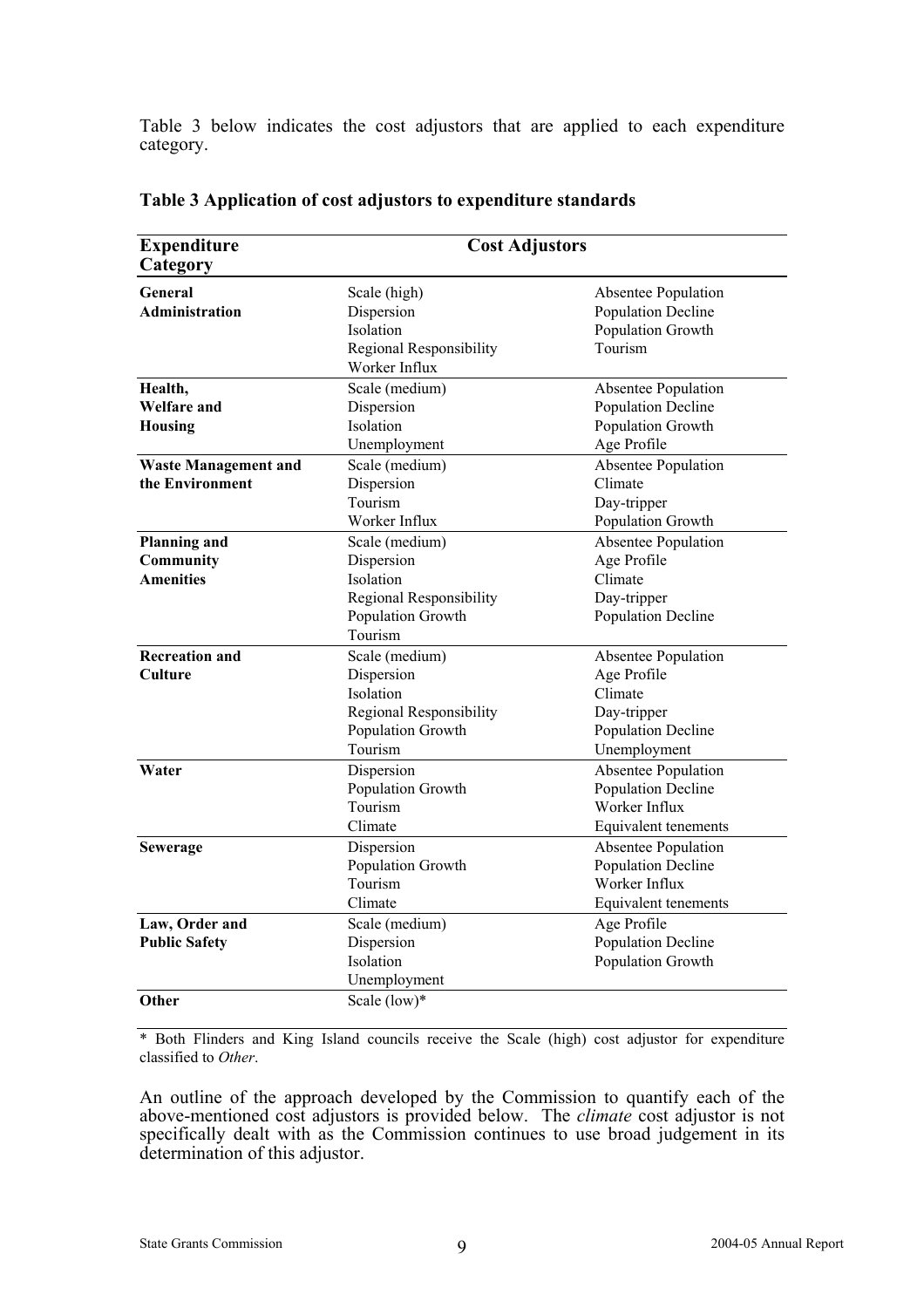#### *(i) Scale*

The scale cost adjustor accounts for the diseconomies of small scale that councils face in providing some services. Diseconomies occur where the cost per person of a certain activity is greater for councils with a small population than those with larger ones. For example, each council requires a general manager whether the municipal population is 1,000 or 100,000. The cost per person of the general manager is therefore much greater for smaller councils than for larger ones.

Different expenditure categories show varying degrees of diseconomy, so three scale categories have been developed - high, medium and low. The application of these to the different expenditure categories is detailed in Table 3.

#### *(ii) Population Dispersion*

The dispersion cost adjustor relates to the additional costs incurred in servicing a widely scattered population within a municipality. The Commission recognises that associated costs arise from the need to both duplicate services and incur greater travelling and communication costs than would otherwise be the case.

The cost adjustor is determined according to:

- i) the number of population centres in each municipality; and
- ii) the population weighted distance between those centres and the municipality's administrative centre.
- *(iii) Isolation*

This cost adjustor recognises the increased costs which arise from geographical isolation. Such costs are associated with attracting staff to remote areas, communicating with relevant bodies, travelling and the supply of necessary construction and maintenance materials.

This cost adjustor is calculated according to a weighted sum of distances between each municipalities' main centre and the relevant regional centre (Launceston or Hobart, as the case may be) and Hobart, being the main focus for administrative and political activities within the State.

#### *(iv) Regional Responsibility*

A cost adjustor is applied to the relevant expenditures of those municipalities which provide particular services for the residents of surrounding municipalities. This cost adjustor applies where it is estimated that there is no counter-balancing use of services in surrounding municipalities by residents of the regional centre, or any offsetting cash contribution for the use of those facilities.

The Commission recognises that certain towns and cities throughout the State act as regional focal points for the provision of some services. The expenditure categories to which this disability is applied are General Administration, Planning and Community Amenities and Recreation and Culture.

The sparsity of local government level data related to the consumption of council services by non-residents requires the Commission to exercise broad judgement in its assessment of regional responsibility.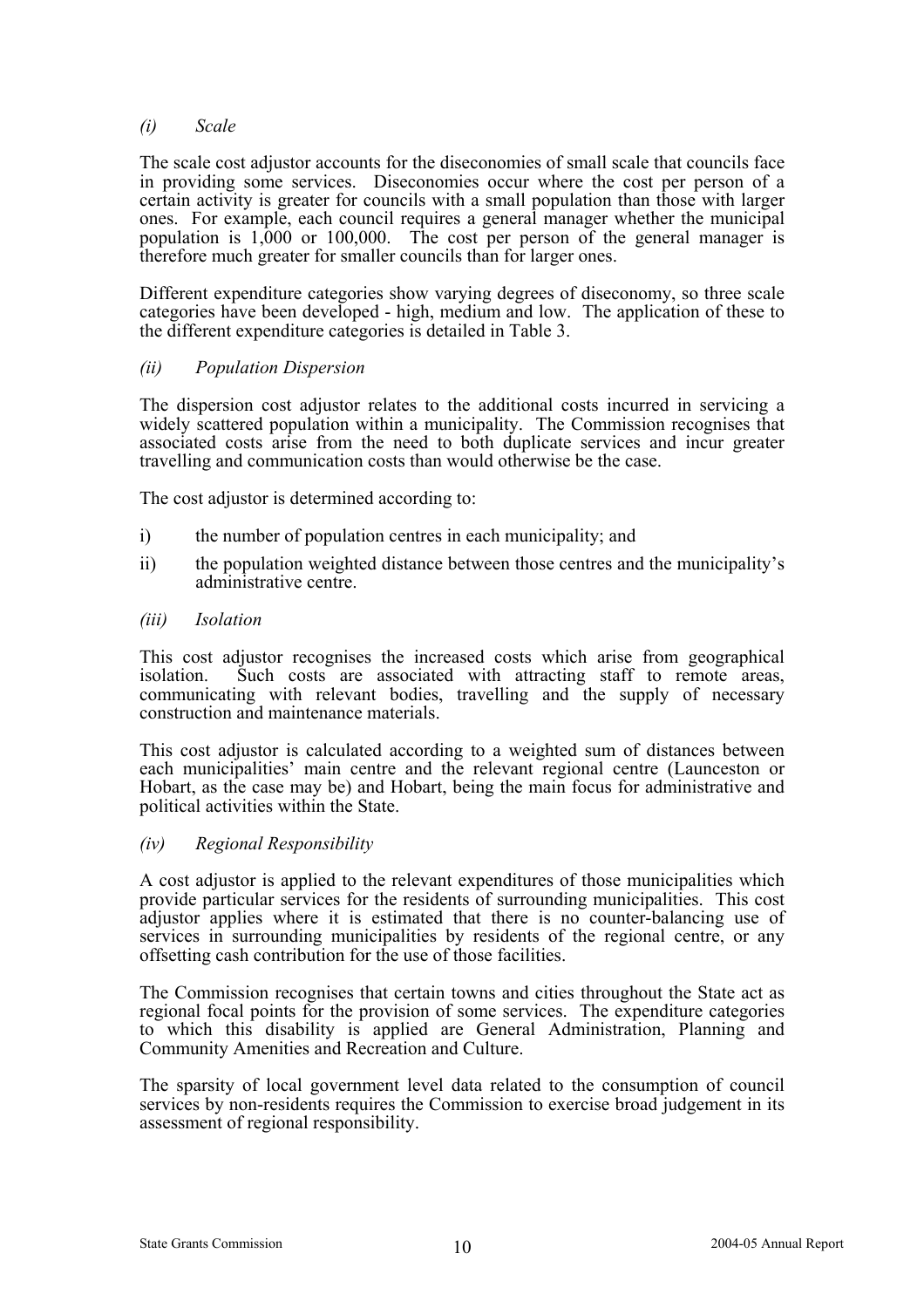### *(v) Population Growth / Population Decline*

The Commission recognises that a local governing body faces certain disadvantages as a result of fluctuations in population levels. Managing such fluctuations typically require planning horizons of several years or more. As a consequence, councils are often faced with excess or inadequate capacity in certain service areas depending on whether they are faced with rapid population decline or growth. Both circumstances are believed to confront councils with added expenditure burdens.

The cost adjustors for population change are determined by comparing the average annual rate of population growth/decline for a particular municipality over a five year period, against the average rate of population growth/decline for either growing or declining councils in the State as a whole.

The Commission has determined that it should provide additional assistance to those councils experiencing sustained population decline. Accordingly, commencing with the 2001-02 assessments, the threshold at which the population decline cost adjustor is applied to councils was reduced from an average of  $2$  per cent per annum over five years, to an average of 1 per cent per annum over the same period.

The threshold for the application of the population growth cost adjustor remains unchanged at an average rate of growth of 2 per cent per annum over five years.

#### *(vi) Worker Influx*

This cost adjustor reflects the additional costs imposed on those municipalities which have significant daily net influxes of non-resident workers. It is felt that this effect is likely to have an impact which is in excess of the more general effect of regional responsibility.

Consideration is given for potential worker influx for the major population centres in the State. Municipalities outside these main centres are unlikely to have sufficient commercial or industrial development relative to their surrounding regions to cause any net influx of non-resident workers which impose a significant cost on the municipality.

Determination of this cost adjustor involves estimating, from 2001 Census data provided by the ABS, both the number of residents working outside the municipality and the number of non-residents working within the municipality. The difference, or the net worker inflow, is then used to derive a cost adjustor in relation to actual total population. Factors have been established for Hobart, Launceston, Devonport, George Town and Burnie.

Given concerns regarding the formula which it previously adopted for the calculation of the worker influx cost adjustor, the Commission adopted a revised formula for the calculation of the 2003-04 grants. This formula is based on net worker influx (influx minus outflow), data provided by the ABS, divided by 2001 census population for each municipality.

#### *(vii) Absentee Population*

Allowance is made by the Commission for the additional population which is not captured in the Census statistics but which nevertheless must be serviced. Specific reference is made here to those municipalities which have a significant number of holiday residences.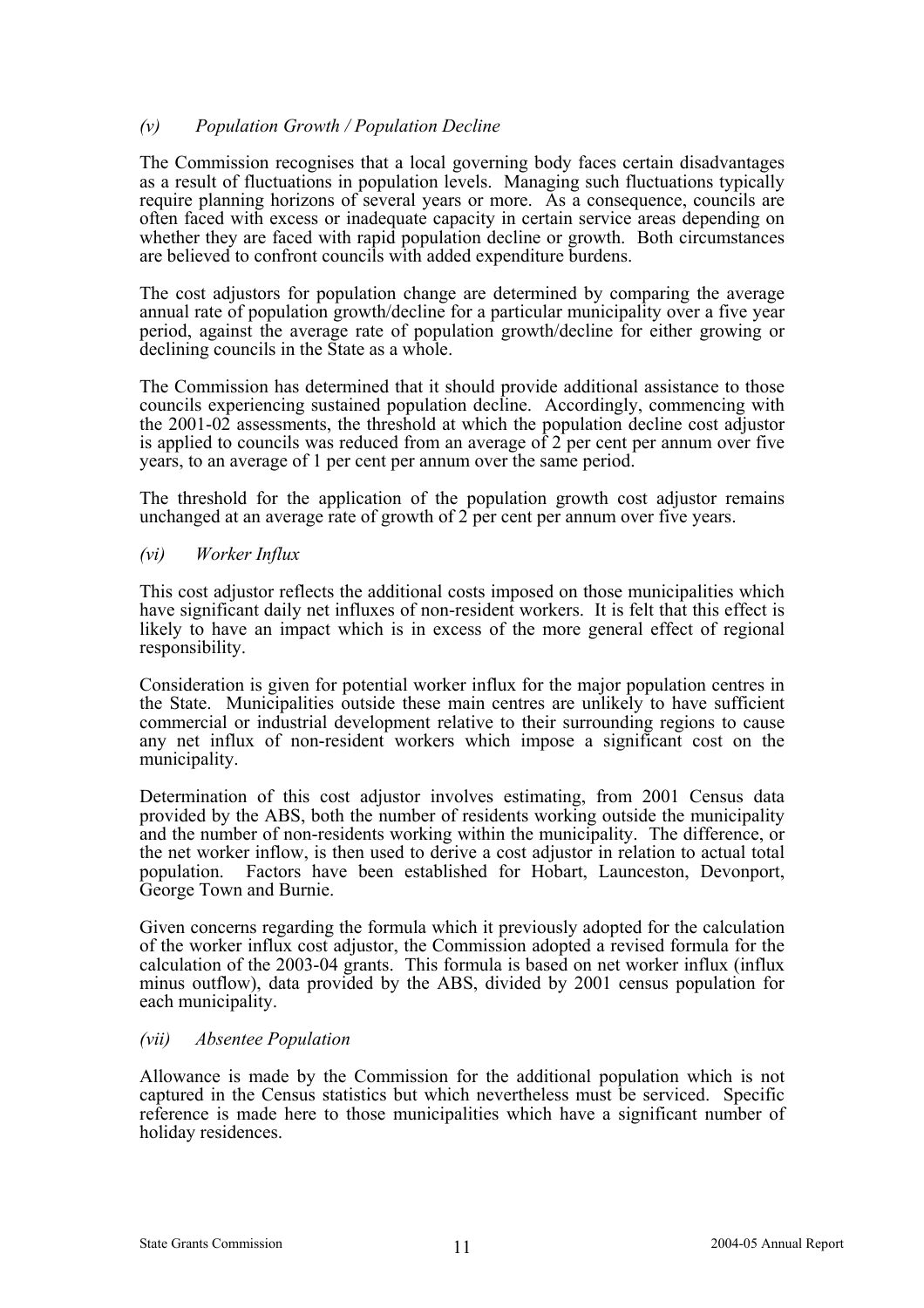The calculation of this cost adjustor is based on the proportion of unoccupied dwellings in each municipality at the time of the 2001 Census.

The Commission has continued to make an adjustment to the absentee population cost adjustor, in the 2003-04 assessments, in order to recognise the situation faced by the West Coast Council where mine workers reside outside the municipality between shifts. It was accepted that the existing unoccupied dwelling statistics do not adequately reflect this phenomenon.

#### *(viii) Age Profile*

A cost adjustor based on the proportions of residents aged 0-5 years, 15-25 and over 65 has been calculated by the Commission. This cost adjustor reflects the additional costs associated with having a higher than average proportion of the population in these groups. For example, additional costs may be incurred in the provision of health and welfare services for infants and retirees, or in the provision of sporting facilities for people under 25.

#### *(ix) Unemployment*

A cost adjustor reflecting the level of unemployment within a municipality has been calculated by the Commission using data on income support payments from Centrelink. This cost adjustor has been calculated to capture the costs to councils of having a higher than average proportion of unemployed working-age residents. For example, additional expenditure might be incurred in the provision of recreation/leisure facilities or welfare programs as a result of the need to cater for unemployed residents.

#### *(x) Tourism*

The Commission recognises that councils generally incur additional costs as a result of tourist influx through increased use of council resources and infrastructure. A cost adjustor that seeks to recognise these costs has been determined on the basis of the equivalent number of tourist beds in all establishments ranging from hotels to registered camping grounds in each municipality.

#### *(xi) Day-tripper*

Significant numbers of day-trippers who make use of council facilities are recognised as increasing council costs. Details of the number of tourist attractions and an index of visitor frequency have been combined with a factor representing the distance from major population centres and the population of those centres, to determine cost adjustors. Municipalities close to large population centres receive higher cost adjustors.

#### *(xii) Equivalent tenements*

The use of population to estimate standard water and sewerage expenditure does not recognise expenditures incurred in providing water and sewerage services to nonresidential establishments. Therefore, a cost adjustor has been developed to recognise the cost of providing these services to commercial properties. This has been done by dividing the total value of serviced commercial properties by the modal residential assessed annual value in each water and sewerage district to determine the number of residential "equivalent tenements". Since the 2000-01 assessments, a factor is calculated for all councils, whereas previously it had only been applied to those councils with greater than one thousand equivalent tenements.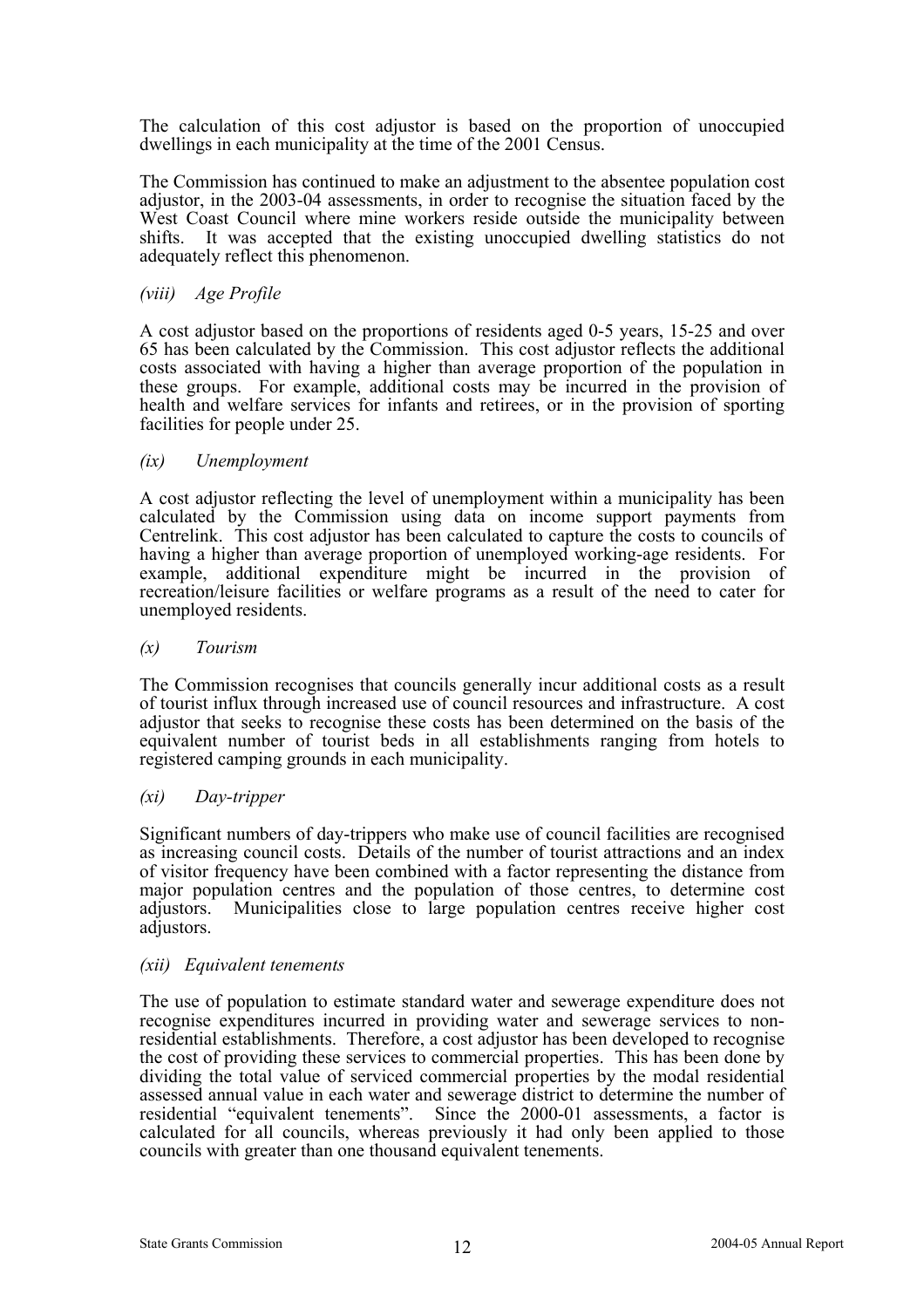### IDENTIFIED LOCAL ROAD FUND DISTRIBUTION

The national principle governing the distribution of road grants (Section 12 payments under the Commonwealth Act) is shown in the box below:

### **National principle for the distribution of road grants**

 *Identified Road Component* 

The identified road component of the financial assistance grants should be allocated to local governing bodies as far as practicable on the basis of the relative needs of each local governing body for roads expenditure and to preserve its road assets. In assessing road needs, relevant considerations include length, type and usage of roads in each local governing area.

To accord with this principle, while ensuring that the grant distribution reflects the particular needs of Tasmanian councils, the road grants are distributed in the following manner:

*Road preservation component - 66.5% of funds* 

• based on the relative road expenditure needs of each council as determined using the Mulholland asset preservation model (as explained on page 6);

### *Bridge expenditure component - 28.5% of funds*

• based on relative bridge deck areas (including all concrete and wooden bridges, and box culverts over  $\overline{3}$  metres total span);

*Special needs component - 5% of funds* 

• allocated to councils with an above average proportion of rural unsealed roads, based on rural unsealed road lengths.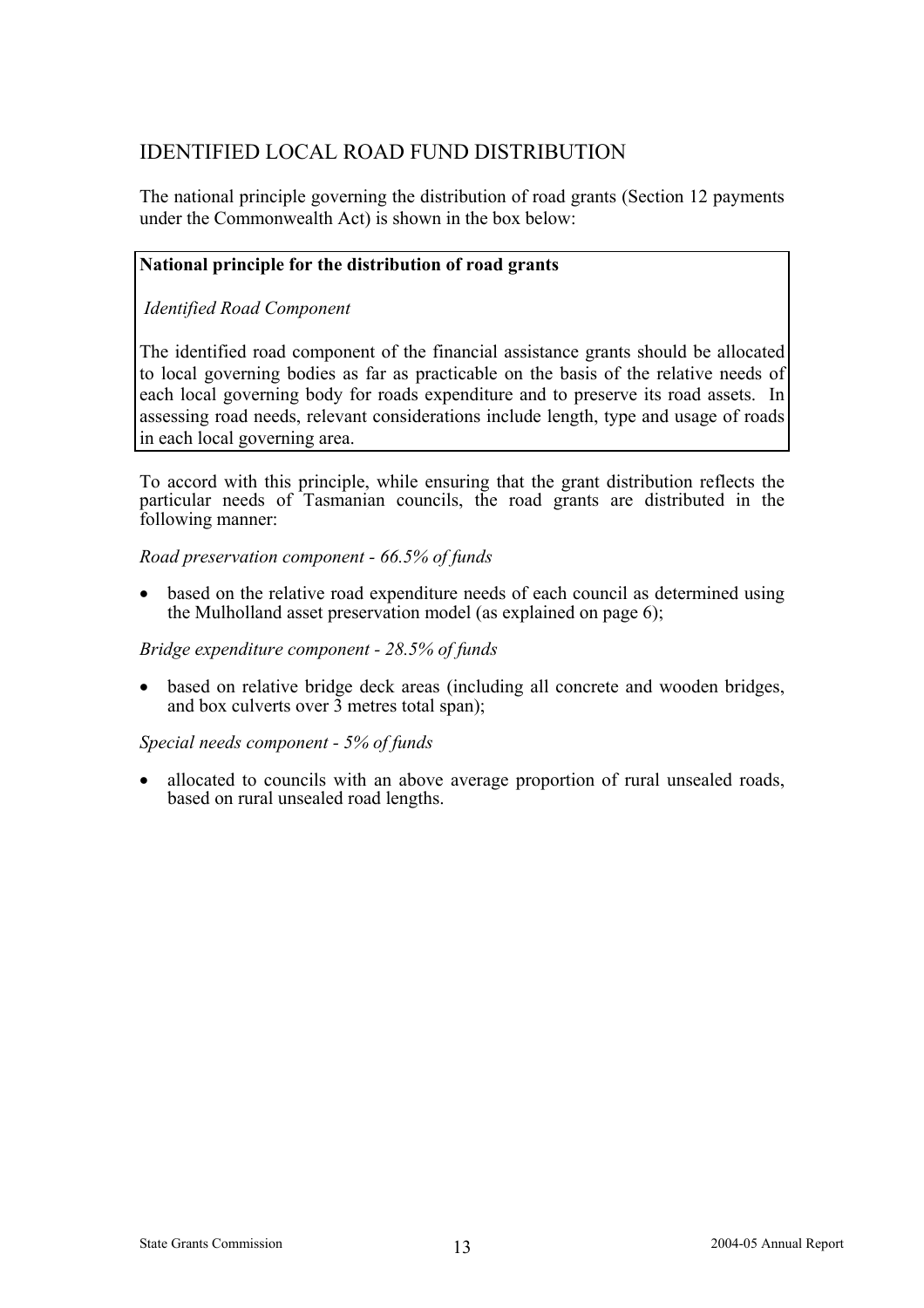# 6 - ISSUES REVIEWED FOR THE ASSESSMENTS

The Commission received written submissions from councils concerning councilspecific issues related to the Commission's methodology. The quality of these submissions was high and provided a basis for discussions at the Commission's hearings and visits in 2004. The Commission considered all the submissions presented by individual councils as part of its grant assessment procedure.

The Commission distributed discussion papers seeking comment from councils concerning:

- Other Revenue and Other Expenditure,
- Cost Adjustors in the MMM, and
- Review of Water and Sewerage Assessment.

A summary of issues canvassed in each of these Discussion Papers follows, along with a summary of other issues reviewed for methodological purposes:

### *(i) Discussion Paper 1 – Other Revenue and Other Expenditure*

The purpose of this discussion paper was to establish a consensus view of how best to maximise the scope of equalisation in the Commission's model, and particularly, the extent to which the 'revenue in the dollar of AAV' approach might be expanded to include 'Other Revenue' items. The paper also sought councils' views on the inclusion or exclusion of 'Other Expenditure', in addition to depreciation.

Following councils' responses to the November 2001 discussion papers relating to assessment of non-rate revenue and depreciation expenditure, the Commission established a *default position*, to the effect that all non rate revenue should be included in the model on a 'revenue in the dollar of AAV' approach, and that all remaining minor expenditure items should be treated by being added to the existing 'Other Expenditure' category and assessed on an equal per capita basis.

The recent discussion paper sought to establish which revenue and expenditure items might be treated as exceptions to the default position, on the basis of 'inappropriateness' (where the function is not a normal function of Local Government or is not undertaken by the majority of Local Governments) or 'materiality' (where the revenue/expenditure category is of sufficient importance to warrant stand-alone treatment).

The paper proposed the following exceptions to the default treatment:

- Depreciation expense  $-$  include by immersion in the relevant expenditure categories and not on default basis because depreciation expense, now that it is fully incorporated into Councils' accounts, is of major significance.
- Government Levies (revenue and expense) exclude from assessment because these are transfers to the state government on an "agency' basis by local government
- Capital Grants exclude from assessment as they do not constitute revenue available to fund day-to-day operations.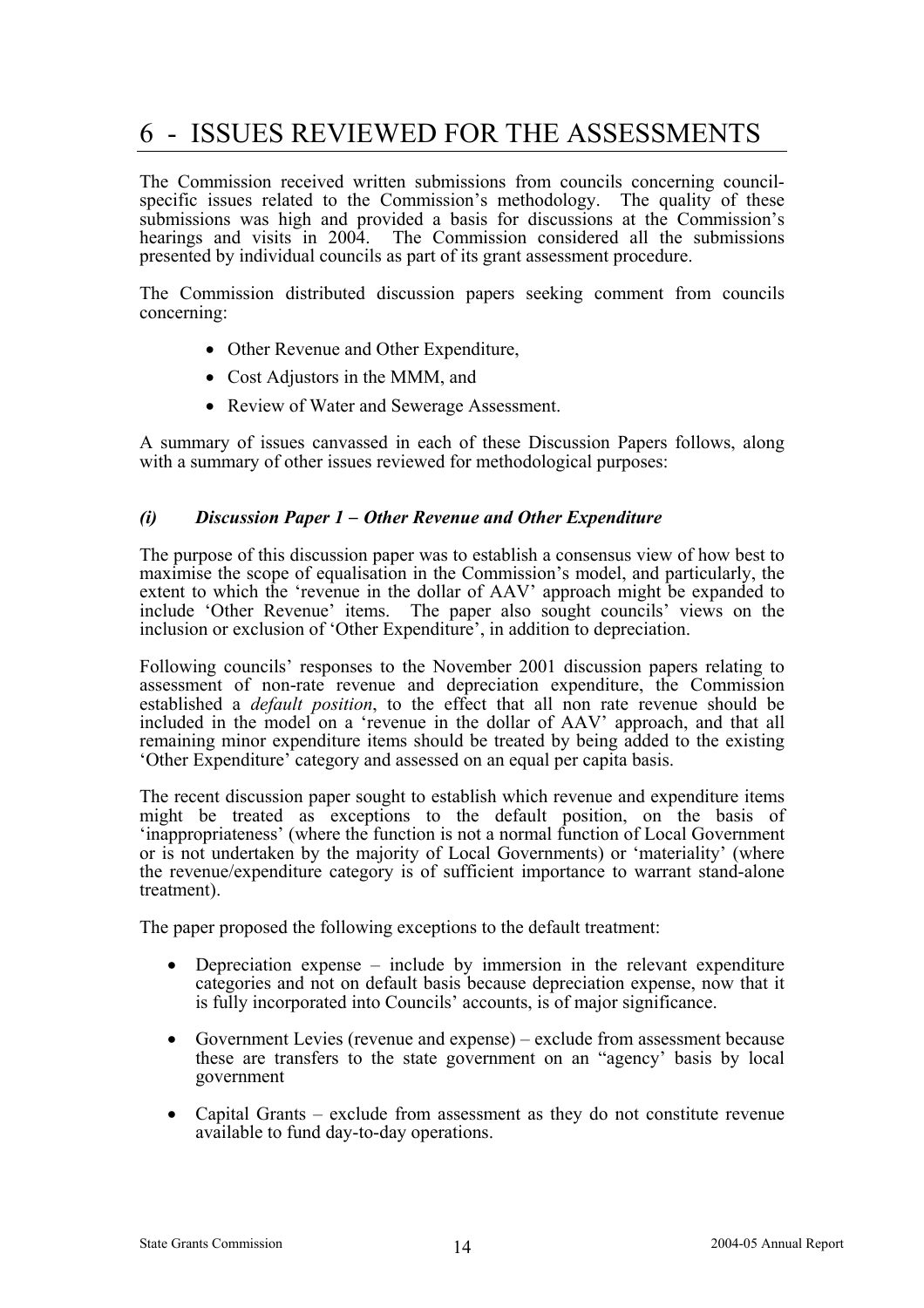- Sales of Goods and Services: Parking Revenue and Expenditure exclude from assessment, as the capacity to raise revenue from this source is not available to the vast majority of councils. The remainder of Sales of Goods and Services to be assessed on the default basis.
- Other Revenue: Dividends some councils receive dividends from joint ownership of undertakings such as water authorities. These dividends to be offset against relevant expenditure items and not the default approach.
- Private Sector Contributions exclude from assessment and not the default approach on the basis of inappropriateness.

Following the discussions with councils during the hearings and visits, the Commission has taken the decision to proceed in line with the approach outlined in the paper.

### *(ii) Discussion Paper 2 - Cost Adjustors in the Modified Mulholland Model*

This Discussion Paper aimed to elicit comments from councils in relation to the future specification of cost adjustors in the Modified Mulholland Model (MMM).

The paper outlined consultant and peer group advice received on this issue and ongoing efforts to obtain improved data inputs from the Department of Infrastructure, Energy and Resources (DIER) and the Department of Primary Industries, Water and Environment (DPIWE) for the calculation of cost adjustors used in the MMM.

The paper explained the constraints imposed by delays in the provision of the improved data and proposed the possible deletion of certain cost adjustors which the Commission had been previously advised were of marginal or no value in terms of the precision of the MMM.

The cost adjustors nominated for deletion in the paper were Drainage, Materials and Soils. The cost adjustors nominated for retention and updating were Climate, Terrain and Traffic. The paper proposed that the 'adjustment factors' for Remoteness and Urbanisation be retained unaltered.

### *(iii) Discussion Paper 3 – Review of Water and Sewerage Assessment*

The purpose of this Discussion Paper was to keep councils abreast of Commission progress in updating its method for assessing water and sewerage expenditures, and to seek input from councils in relation to various options.

The Commission engaged a consultant to provide a review of the assessment of water and sewerage expenditures. The paper presented the following conclusions from that review:

- Expenditures per unit of urban population are more appropriate as a basis for equalising water and sewerage expenditures than per capita expenditures based on total population.
- The appropriateness of including the present factors for worker influx and equivalent tenements warrants further review (possible double-counting), and
- Of the information available, two measures may be of use as raw data for cost adjustors, being: (a) metres of reticulation per water connection (or 'reticulation density'), and (b) the number of residential properties per capita.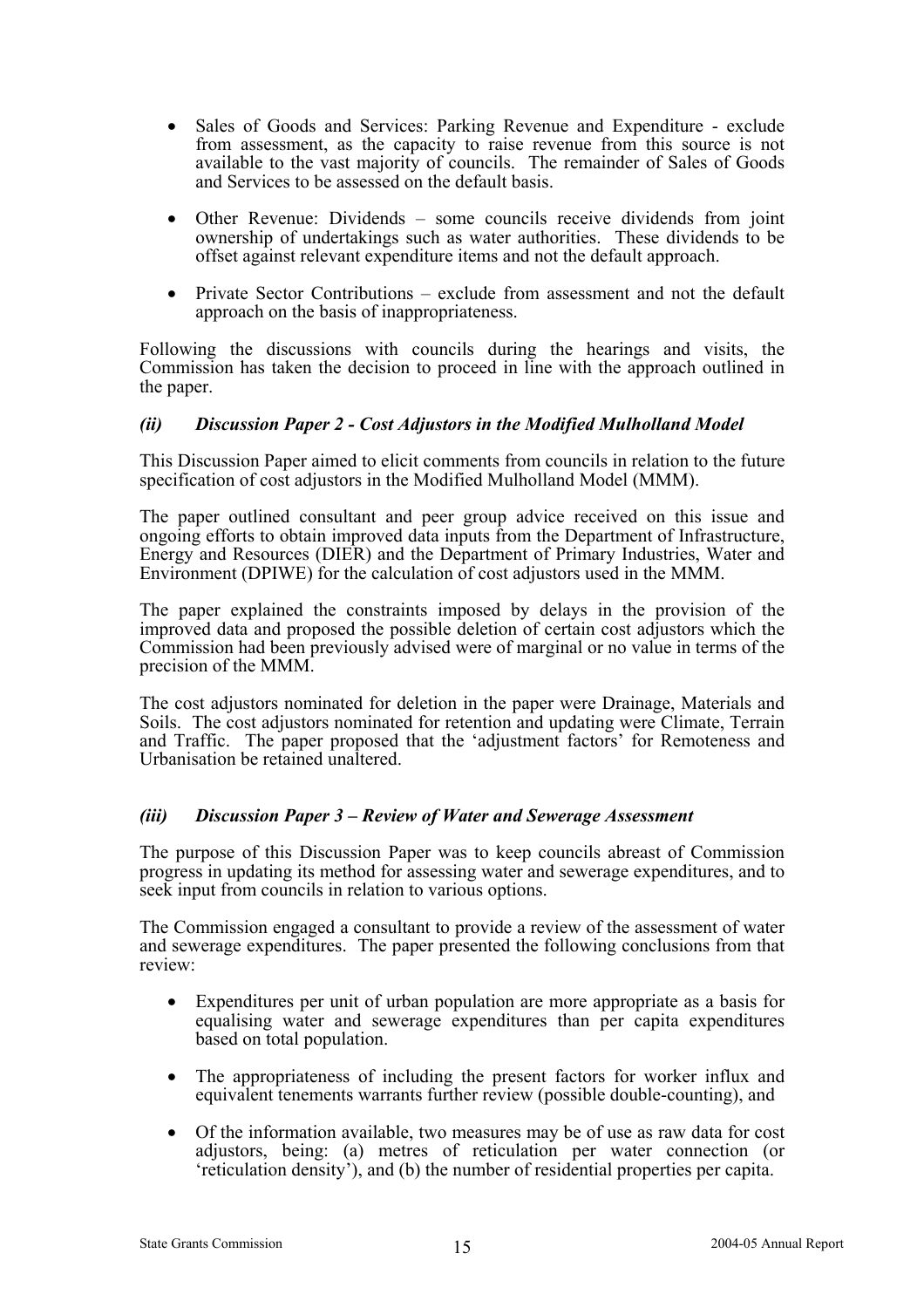Following receipt of the consultant's advice, the Commission considered two alternative approaches to the assessment of water and sewerage expenditure, these being  $(1)$  a per-capita approach, and  $(2)$  a per property approach. The Discussion Paper outlined the Commission's inclination to the view that a per-property approach would provide a better outcome.

The discussion paper outlined elements of these the two alternative approaches, and sought council views on the broad principles outlined in the brief.

### *(iv) Ongoing Review – Data for Modified Mulholland Model Cost Adjustors.*

Following a pilot study commenced during 2003-04, DPIWE has been engaged to provide comprehensive road length data, by road type, and corresponding climate and slope data for these roads for each council. It is envisaged that this data will be used to revise the calculation of the slope cost adjustor for the 2005-06 determinations.

DIER completed the first stage of the Major Freight Demanders' Survey (MFDS) during 2003-04. The first stage data identifies major freight routes, and provides a tonnage estimate for all identified roads for each council.

DIER anticipate that by June 2005, the MFDS will incorporate GIS data for road lengths corresponding to the identified major freight routes. This will provide a comprehensive and consistent state-wide measure of 'tonne-kilometres' for all major freight routes for all councils. The Commission anticipates that it will be in a position to base new traffic cost adjustors in the MMM, and the distribution of NRTC funds, on this new data.

As an interim measure, the Commission is planning to estimate the road lengths that will, from next year, be provided from the GIS system as an integral part of future MFDS reports. These tonne-kilometre estimates will enable the Commission to undertake development work and consultation with councils over 2004-05 on the appropriate use of this new data.

The Institute of Public Works Engineers Australia - Tasmania (IPWEA) offered to provide advice to the Commission on the most appropriate use of the new data. The Commission anticipates that it will receive the advice of the IPWEA during 2004-05, and that the IPWEA will provide a 'peer group' review enabling council engineers to be properly informed and consulted prior to the adoption of any changes.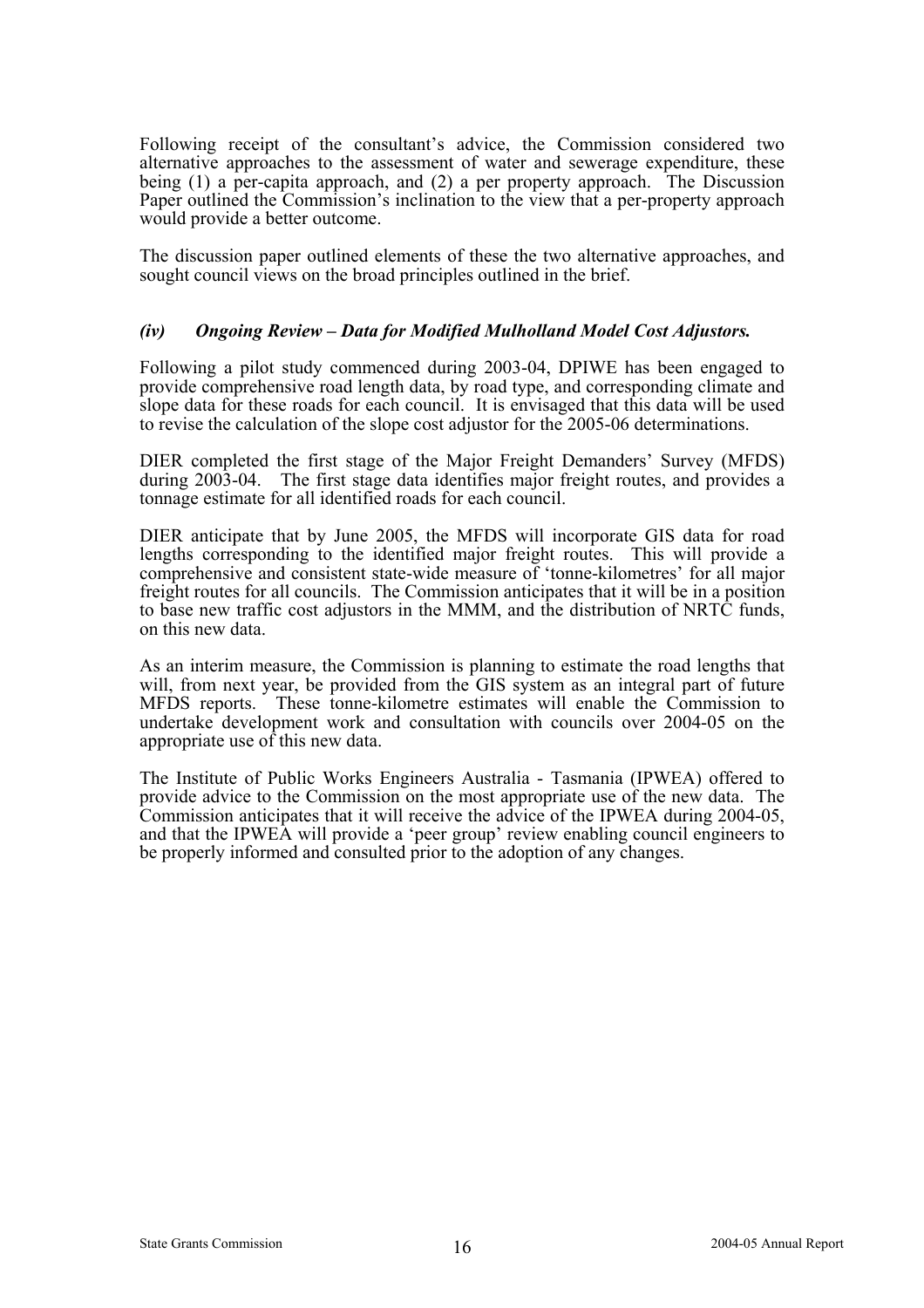# 7 - THE DISTRIBUTION OF HEAVY VEHICLE MOTOR TAX REVENUES TO COUNCILS

The *State Grants Commission Act 1976* requires the Commission to recommend the distribution amongst councils of State motor taxes collected on the registration of heavy vehicles (known as "NRTC funds")<sup>1</sup>. Since 1996-97, the State Government has distributed \$1.5 million per annum of heavy vehicle motor taxes to councils. The distribution regime that existed prior to 2000-01 was regarded as an interim measure and was based primarily on past road toll collections. The State Government requested that the Commission investigate an alternative method of distributing the local government share of these funds.

For the 2000-01 distribution, the Commission commenced a transitional arrangement, and began phasing in a new distribution based on the estimated volumes of heavy vehicle traffic utilising local roads.

Specifically, the new approach determined councils' shares of total *vehicle kilometres* (VK) relating to heavy freight vehicles of AUSTROADS Class 4 and above. Councils were asked to nominate a maximum of ten roads that are most important in terms of heavy vehicle traffic. For each of these, the length (or relevant portion thereof) was multiplied by the estimated average daily number of vehicles using that road, with the data being supplied by the individual councils. Statistics on traffic volumes were not available and so a data collection exercise was undertaken specifically for this task.

The distribution of NRTC funds indicated by the VK method differed substantially from that derived from the previous toll-based method. To avoid excessive inter-year volatility in payments to councils, the Commission concluded that the new system should be phased-in over five years. The phase-in commenced in 2000-01, with the Commission intending that the proportion of councils' grants determined by the new VK approach should increase by 20 per cent each year until it would account for 100 per cent of the payments in 2004-05.

The Commission has been particularly conscious of the budgetary impact of the VK approach on those smaller rural councils which previously were able to offset the impact of heavy vehicle usage of roads by the imposition of tolls. Councils in this category include Break O'Day, Central Highlands, Kentish and Northern Midlands. These councils have relatively limited financial flexibility and have lost significant amounts in the first two years of the phasing in of the new VK-based methodology. It was with such councils in mind that the Commission recommended the five-year phase-in of the VK approach to minimise the disruption caused to council finances by reduced payments.

In its 2002-03 and 2003-04 Annual Reports, the Commission indicated it had concluded that the next scheduled step in the phase-in of the VK-based approach should be deferred. Following its most recent review, the Commission has again concluded that it will not proceed any further with the phase-in of the VK-based approach.

l

<sup>&</sup>lt;sup>1</sup> After the National Road Transport Commission, which determines the nationally uniform taxation rates.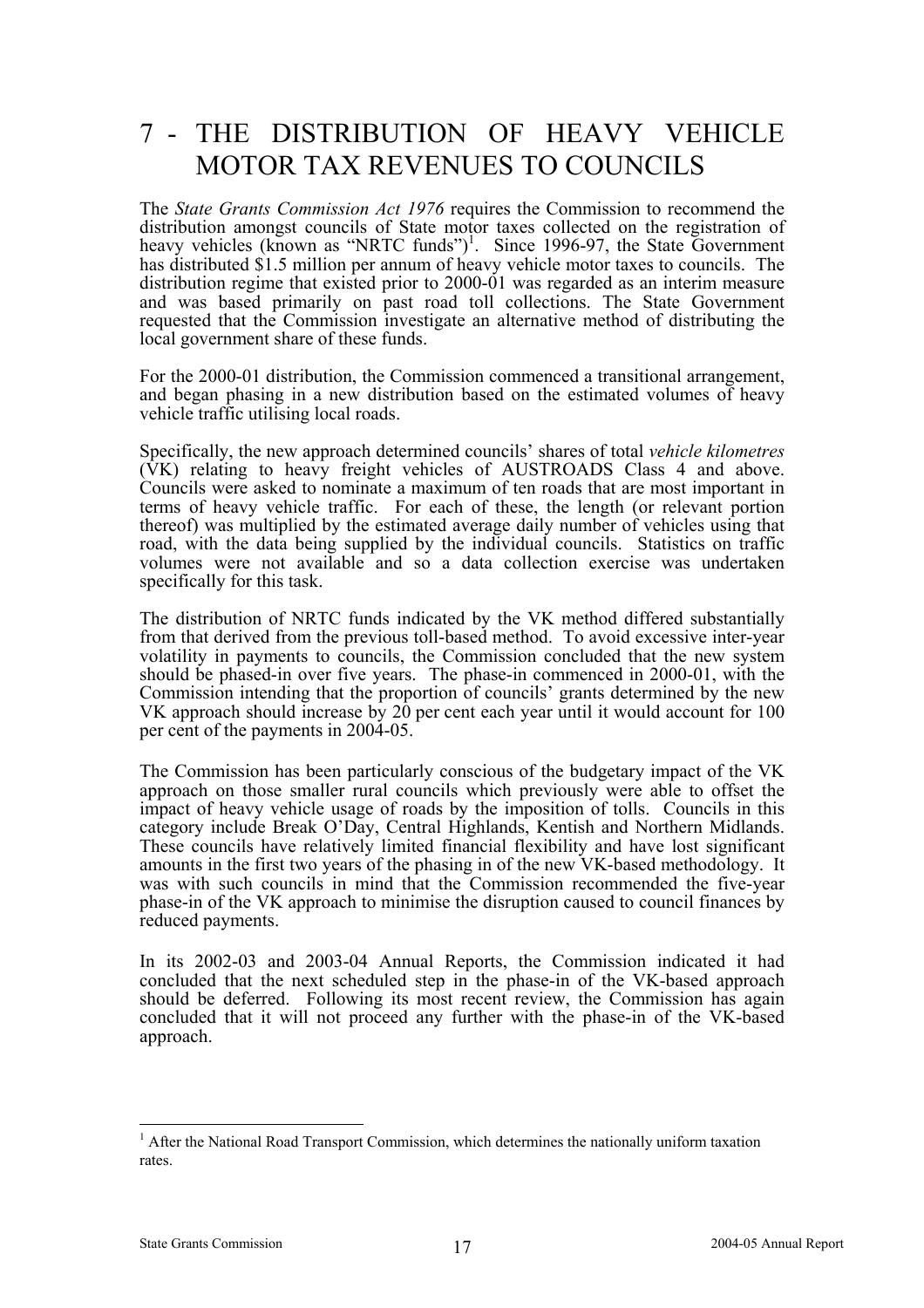#### *The Major Freight Demanders Survey*

The VK system was devised as an interim solution for the distribution of NRTC funds. The Commission has for some time anticipated that a more comprehensive and robust long-term solution for the distribution of the funds will be provided by the *Major Freight Demanders Survey* (MFDS) which is being conducted by the Department of Infrastructure, Energy and Resources (DIER).

The MFDS survey will be undertaken annually and will provide a measure of *tonnekilometres* – being the product of the tonnage carried over local roads and the distance over which it is carried, as identified by the 120 largest freight demanders in Tasmania. Specifically, the MFDS will update and expand upon a similar study conducted in 1997, and will include local government roads and a wider range of industries and vehicle types than was the case in the original study.

In April 2004, the Commission received the first draft of MFDS tonnage estimates from DIER. The new MFDS data had been circulated to all councils for comment and checking prior to being forwarded to the Commission. DIER have advised that MFDS kilometre estimates will be provided by July 2005. The Commission plans to undertake its own estimates of kilometre distances associated with the tonnages identified in the first draft of the MFDS, as an interim measure until DIER provides associated distances from its GIS system as part of future surveys.

In line with the Commission's earlier decision to halt the phase in of the VK-based approach, the payment of grants for 2004-05 will reflect a distribution in which 40 per cent of the recommended payments are based on the previous toll-based approach, and distribution of the remaining 60 per cent will based on the new *tonne-kilometre* approach enabled by the MFDS. The new distribution reflects the resumption of the phasing out of the old toll-based approach, and replacement of VK data with the more representative tonne-kilometre data from the MFDS.

As a result of replacing the *vehicle-kilometre* estimates with the more representative *tonne-kilometre* estimates in the phase-in process, as distinct from the commencement of a new phase-in process, the changes in the share of the net pool of NRTC funds is small, with the maximum change being four percentage points difference between the shares in the 2003-04 and the 2004-05 distributions.

#### *Drivers of Significant Inter-Year Variation*

The amount distributed to councils is the sum of the reimbursement of payments of Motor Tax to the State plus the balance of the NRTC pool net of this reimbursement. Despite the stability of the distributed shares in the net pool, some councils (particularly Derwent Valley, Glenorchy, Dorset and Kentish) have experienced substantial inter-year variation in their recommended payments. This is caused partly by substantial inter-year variation in the magnitude of the motor tax paid to the State by these councils.

### *Treatment of Flinders And King Island Councils*

The Commission has completely excluded Flinders and King Island Councils when calculating both the tonne-kilometre and motor tax reimbursement elements of the new distribution. The basis for this approach lies in the *Roads and Jetties Act 1935*, under which these councils alone receive full reimbursement from the State Government of all motor tax paid in respect of vehicles registered to addresses within their boundaries. In light of this long-standing arrangement, the Commission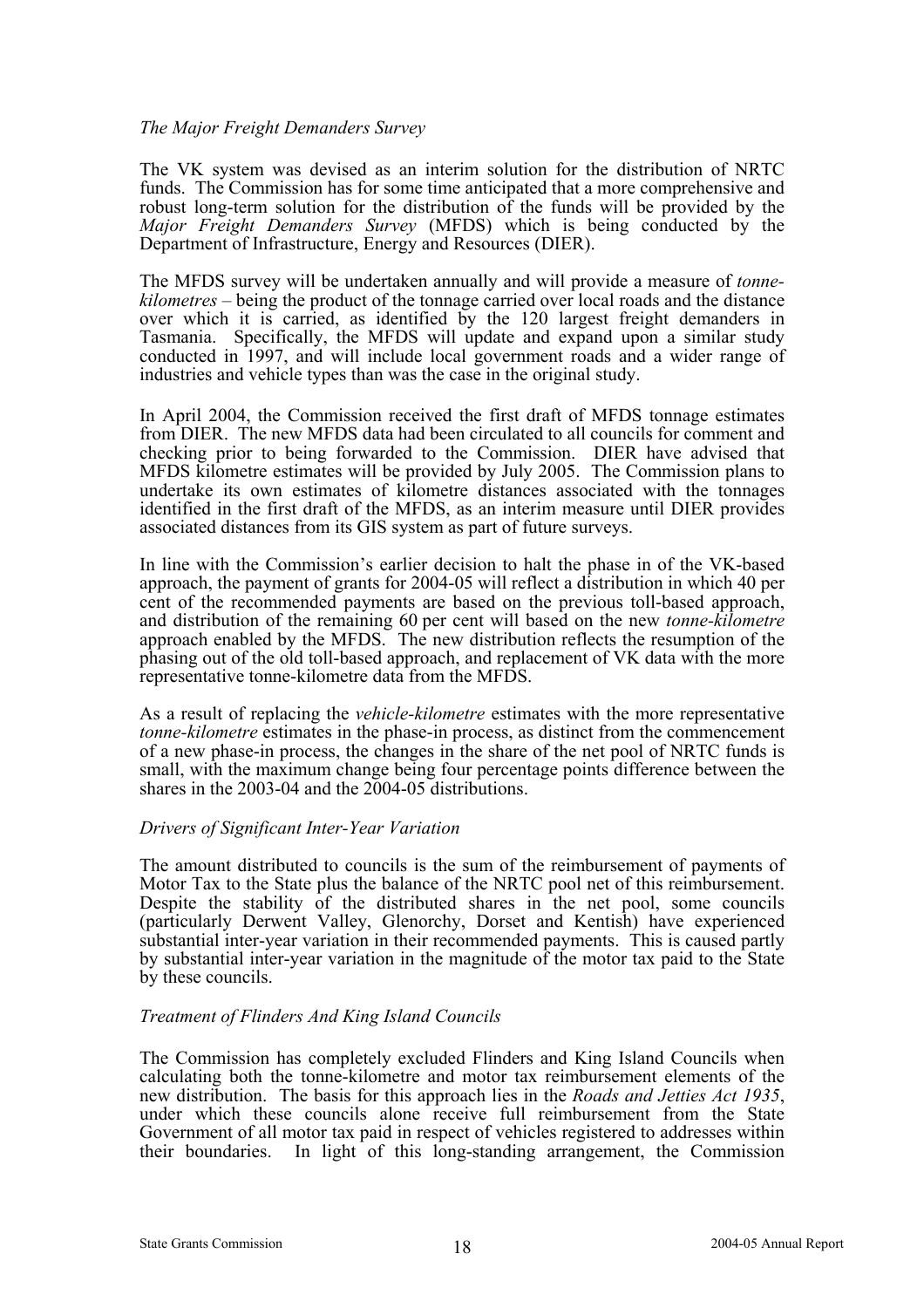considers that it would be inequitable for Flinders and King Island to also receive a share of the local government 'NRTC funds'.

It should be noted that, as with the Financial Assistance Grants, the Commission has no role in determining the quantum of funds available for distribution, but only the distribution of a given amount. In 2004-05, it is understood that this amount will again be \$1.5 million.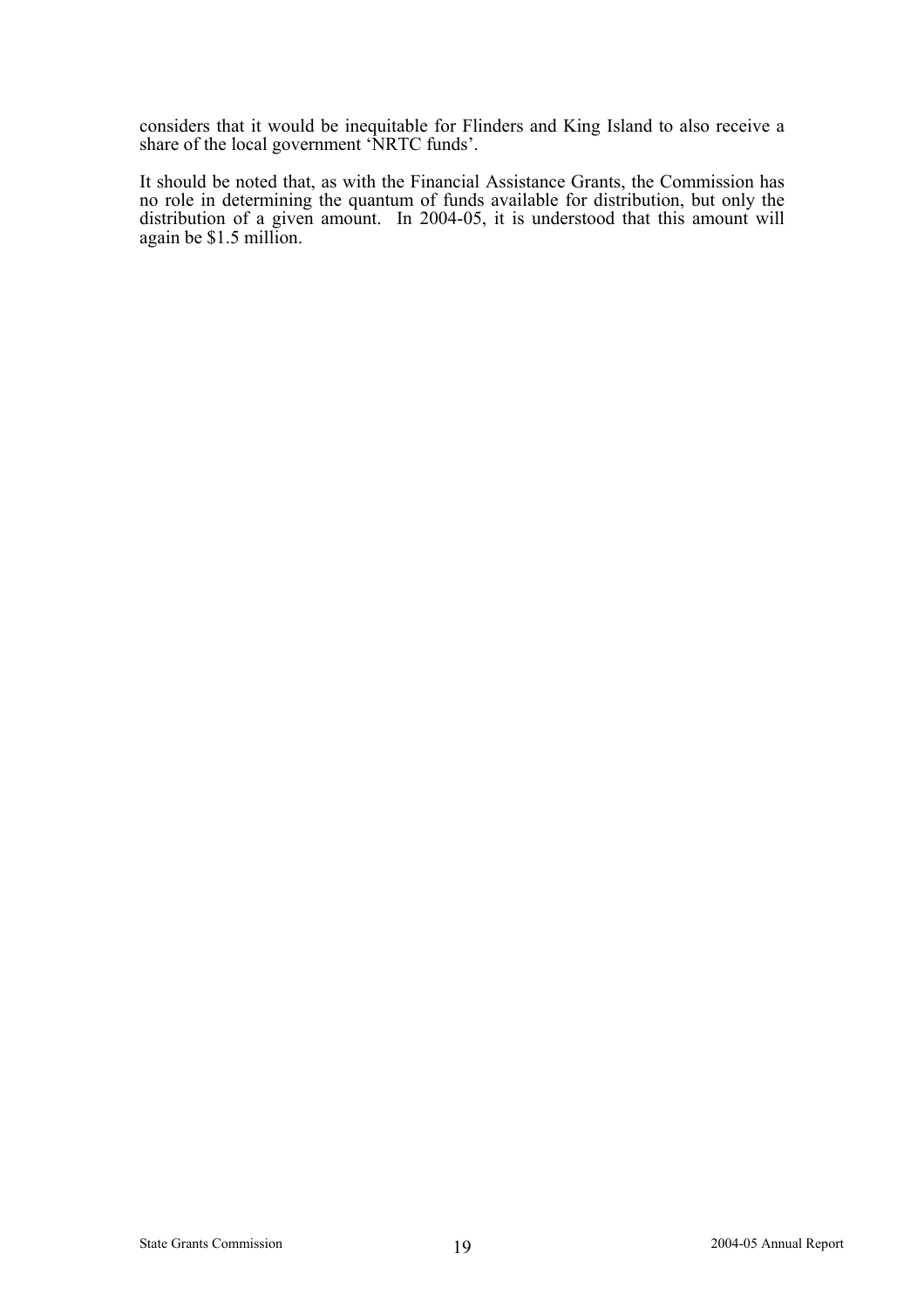# 8 - OUTCOMES OF THE 2004-05 ASSESSMENTS

#### *Grant Recommendations – Total Entitlements (Base + ILRF)*

All but three councils were allocated increases in Total Entitlements for 2004-05. Increases in Total Entitlements averaged 2.6 per cent across all councils for the year. The largest increase was 11.7 per cent (Tasman) and the largest reduction was 1.4 per cent (Southern Midlands).

#### *Grant Recommendations - Base grants*

The movements in base grants in 2004-05 for individual councils are generally less volatile than those observed in some previous years, evidenced by the absence of a requirement to apply caps or collars to grant outcomes in 2004-05. The practice of capping and collaring has been adopted by the Commission in previous years, most recently in 2002-03, and – prior to that – in 2000-01. The application of caps and collars is aimed at reducing volatility in base grant outcomes, by constraining increases to ten per cent and reductions to five per cent

For 2004-05, the overall increase in base grant entitlements was 2.6 per cent across all councils. The largest increase in base grant entitlements was for Devonport (6.7 per cent). Dorset and Kingborough experienced small declines in their base grant allocations. For Dorset, this was due to a reduction in the Council's population of 1.0 per cent, which reduces the council's assessed requirement for grant funds. For Kingborough, the decline was caused by a 10 per cent assessed annual valuation adjustment, as determined by the Valuer-General. The valuation adjustment has resulted in an assessment which reflects a greater than average increase in revenue raising capacity for Kingborough, thereby reducing the Council's assessed requirement for grant funds.

For Dorset, a small increase in ILRF entitlements was sufficient to more than offset the reduction in base grant for 2004-05. Despite an above average increase in ILRF entitlement for Kingborough, however, that Council experienced a small decrease in total entitlement.

### *Grant Recommendations - ILRF (Road) Grant*

For 2004-05, the overall increase in ILRF entitlements is 2.6 per cent across all councils. The largest increase was for Tasman (20.3 percent). The 2004-05 ILRF entitlements for the councils of Brighton, Clarence, Hobart, Huon Valley and Southern Midlands have declined. These declines resulted from downward revision of bridge deck area estimates for these councils, following the comprehensive audit of these estimates undertaken in 2004. In the above cases, with the exception of Huon Valley and Southern Midlands, the declines in ILRF entitlements were more than made up for by increases in their base grant entitlements

# 9 - ISSUES FOR FUTURE ASSESSMENTS

### *Review of the Local Government (Financial Assistance) Act 1995*

The Commonwealth announced in May 2002 that it has deferred its response to the CGC Review of the *Local Government (Financial Assistance) Act 1995*. Specifically, the Commonwealth will not finalise its response until it has considered the Final Report from the House of Representatives Standing Committee on Economics, Finance and Public Administration concerning the Committee's Inquiry into local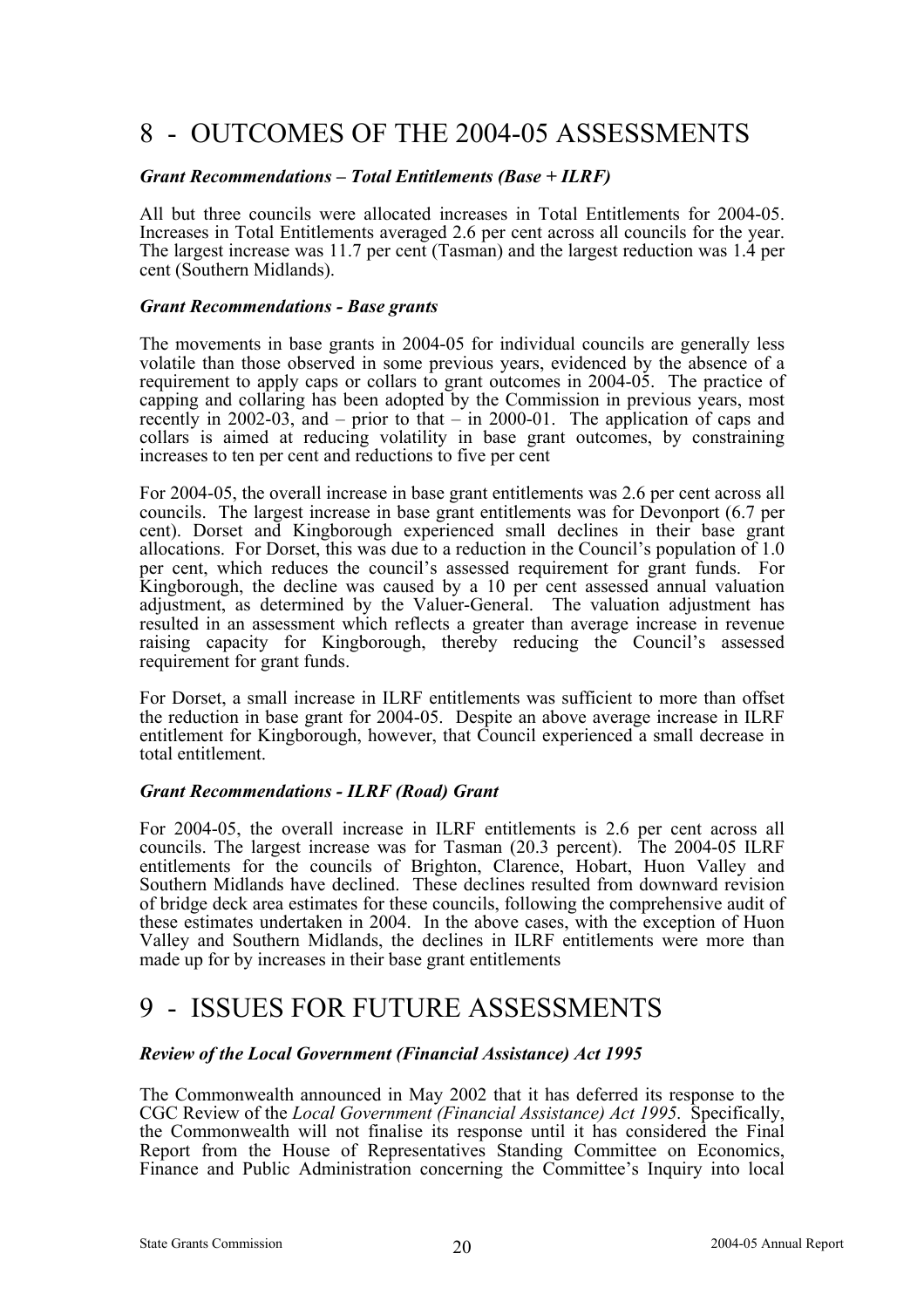government responsibilities and funding, which was released in October 2003. As at July 2004, the Commonwealth had not finalised its consideration of this Report.

The (Tasmanian) Commission has decided to continue to progress its own consideration of the CGC Review on the basis that the Report contains many matters which the Commission has been keen to address for some time. These issues have been addressed in seven discussion papers circulated to councils over the past three years. The Commission's in-principle decisions in relation to the issues raised in those discussion papers have been communicated to councils.

Councils will be consulted further over the course of two seminars scheduled for the current financial year. These seminars are aimed at presenting detailed information to councils regarding the re-specification of cost adjustors to centre on one, the introduction of the Budget Result Term, and changes to individual cost adjustors and their application. A discussion paper summarising these issues is planned to be produced in time for the proposed seminars.

In addition, the progress of the Commission in addressing issues relating to the assessment of water and sewerage expenditures and the specification of cost adjustors for the MMM will be detailed in further discussion papers to be issued prior to the 2005 round of Hearings and Visits.

The Commission currently intends to introduce any changes to its equalisation method that may arise from its response to the issues raised in these discussion papers.

At the 2004 Hearings and Visits, a number of councils raised concerns as to the appropriateness of the Commission's definition of bridges, as applied to estimates of each council's eligible bridge deck areas, an input to the MMM. The Commission has acknowledged these concerns and has undertaken to further investigate whether the definition should be amended.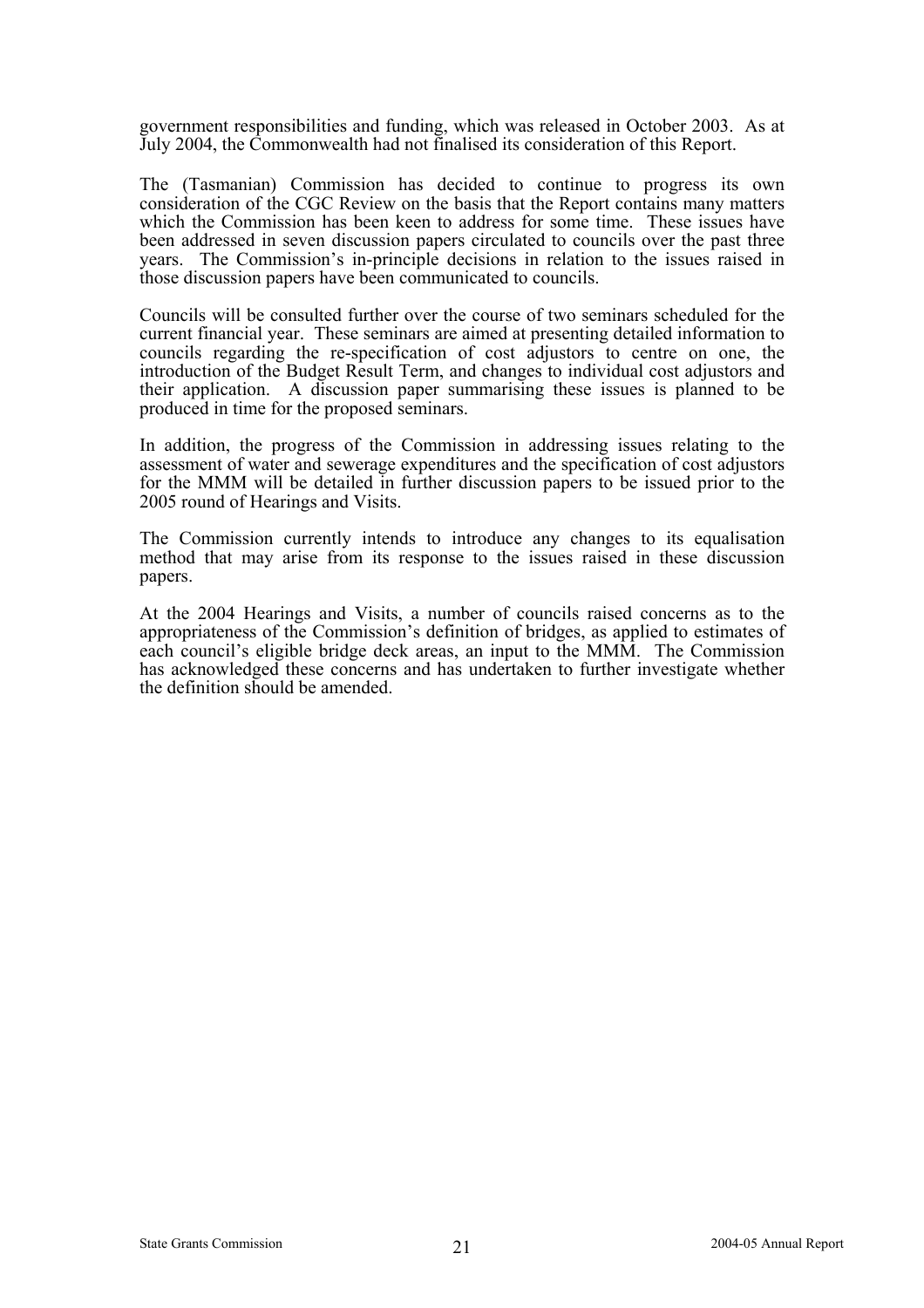# 10 - GENERAL OBSERVATIONS

#### **Application of Grants**

As in the past, the grants for 2004-05 are of a general nature and may be used for recurrent or capital expenditure purposes or to support revenue requirements. They may be applied in whatever manner a council sees fit, subject only to the provisions of the Tasmanian *Local Government Act 1993*.

#### **National Conference of Local Government Grants Commissions**

The Victorian State Grants Commission hosted the Annual Conference of Local Government Grants Commissions (LGGC) in Ballarat, from 14 to 16 October 2003. As is the normal practice, the Conference included reports by each Commission on its activities during the year. The agenda for the conference included speakers and discussions on a diverse range of topics including:

- Mr Malcolm Nicholas Acting Secretary Commonwealth Grants Commission "Revenue Raising Assessments" (current trends in best practice assessments).
- Ms Christine Kilmartin Manager Research Victorian Department of Sustainability and Environment "Beyond Measuring Social Capital"
- Ms Ricky Nowak Accredited Professional Speaker "Getting the Message Across … Communicating with our Constituents"

The Conference was opened by the Hon Candy Broad, MLC – Victorian Minister for Local Government.

# 11 - RECOMMENDATIONS

In accordance with Section 3(2) of the *State Grants Commission Act 1976*, the Commission has proposed the payment of grants as indicated in Table 4.

The Commission's recommendations of financial assistance for councils for 2004-05 were conveyed to the Treasurer on 1 August 2004, and his acceptance thereof was advised to the Chairman by letter dated 3 August 2004.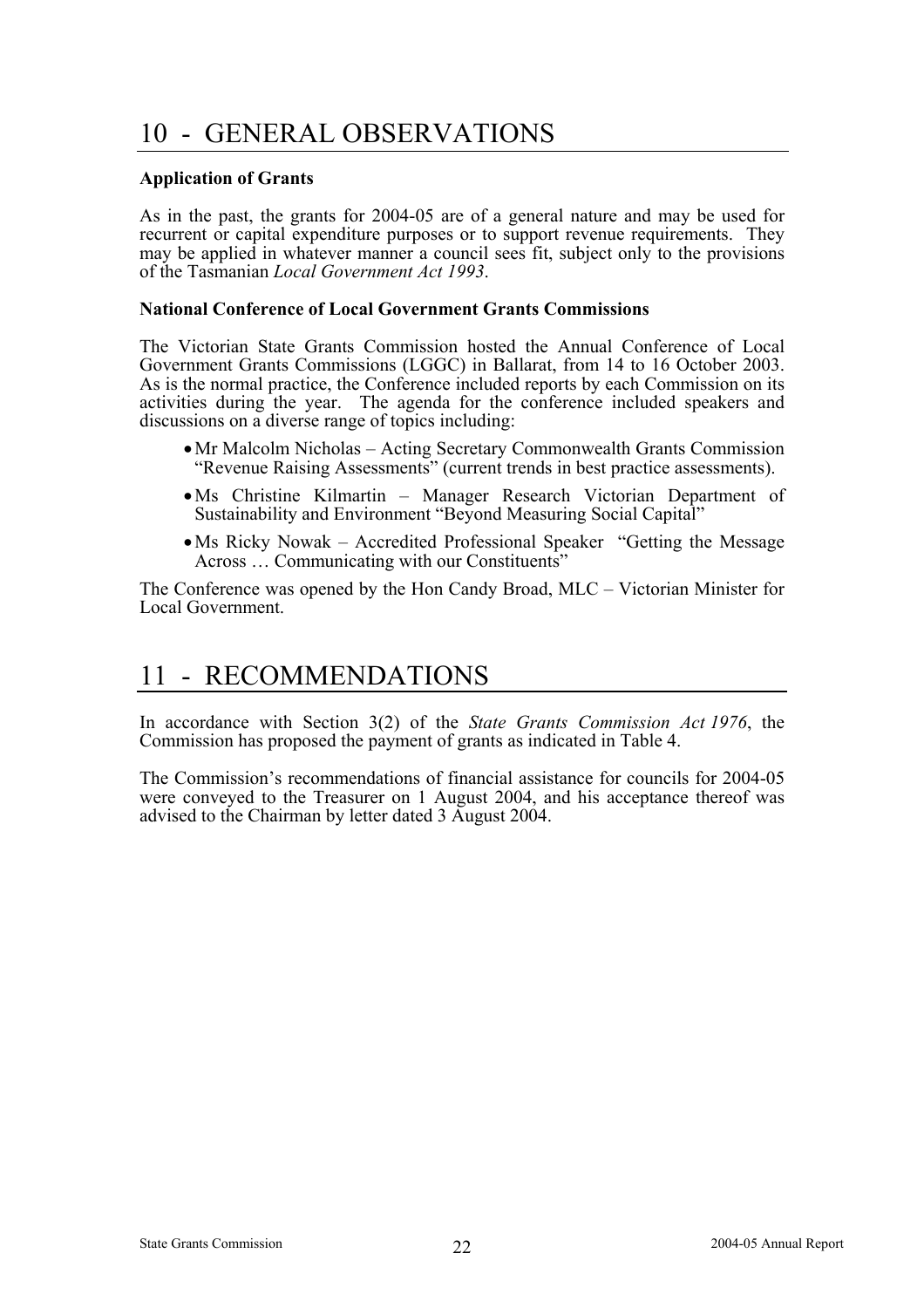# 12 - CONCLUSION

Attached to this Report are appendices that contain information used for the grant assessments. Also appended are details of the hearings conducted by the Commission during 2004 and statistical tables relating to local government activities in Tasmania, which are presented for the benefit of interested persons reading this Report.

The Commission wishes to express its appreciation to all local governing bodies throughout the State for their co-operation and assistance in 2003-04.

The Commission also acknowledges the support given by the Secretary of the Department of Treasury and Finance, Mr D W Challen, and the staff of the Economic and Financial Policy Division.

> R C Close **CHAIRMAN**

 G H K Denny **MEMBER** 

 B A Southorn MEMBER

 G P Appleyard **MEMBER** 

Jeremy Threlfall **SECRETARY** 18 October 2004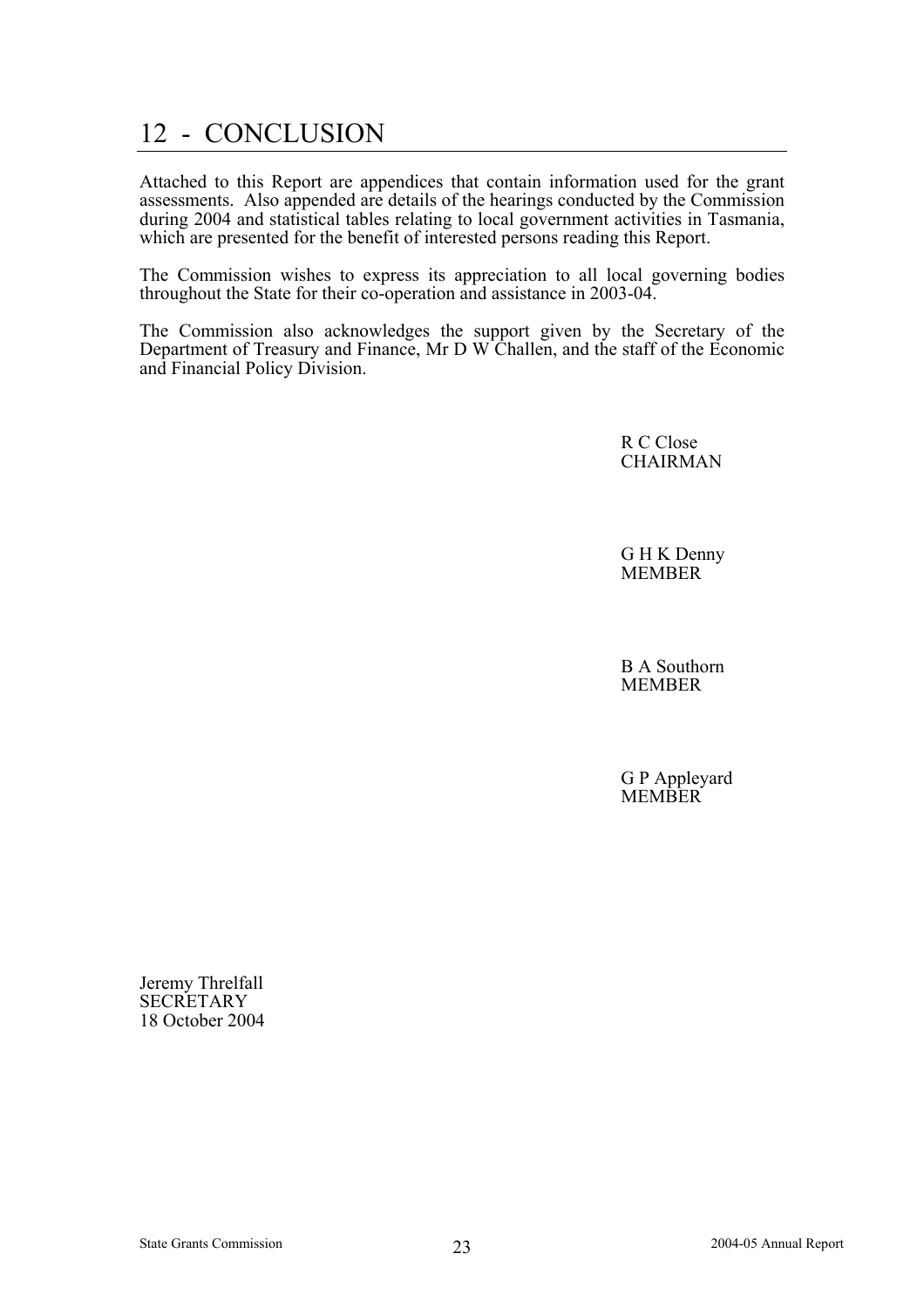| Council              | <b>Base</b> | Total             | <i>Identified</i> | Total                 |
|----------------------|-------------|-------------------|-------------------|-----------------------|
|                      | Component   | Per Capita        | Local             | Grant                 |
|                      |             | <b>Base Grant</b> | Road              |                       |
|                      |             |                   | Component         |                       |
|                      | \$          | \$                | \$                | \$                    |
| Break O'Day          | 786 204     | 132               | 1 101 725         | 1887929               |
| <b>Brighton</b>      | 912 964     | 70                | 327 775           | 1 240 739             |
| Burnie               | 982 053     | 52                | 767 445           | 1749 497              |
| <b>Central Coast</b> | 1 583 714   | 75                | 1 190 156         | 2 773 870             |
| Central Highlands    | 565 022     | 241               | 904 603           | 1 469 626             |
| Circular Head        | 889 751     | 110               | 1 171 083         | 2 060 834             |
| Clarence             | 1 452 379   | 29                | 867 438           | 2 3 19 8 17           |
| Derwent Valley       | 675 136     | 72                | 548 324           | 1 223 461             |
| Devonport            | 867923      | 35                | 672 949           | 1 540 872             |
| Dorset               | 846 793     | 117               | 1 263 649         | 2 110 442             |
| Flinders             | 459 508     | 525               | 427 652           | 887 160               |
| George Town          | 657 130     | 98                | 465 894           | 1 123 024             |
| Glamorgan/Spring Bay | 528 701     | 130               | 533 688           | 1 062 389             |
| Glenorchy            | 726873      | 16                | 889 704           | 1616576               |
| Hobart               | 777 340     | 16                | 1 209 378         | 1986717               |
| Huon Valley          | 1 025 713   | 73                | 1 122 050         | 2 147 764             |
| Kentish              | 760 737     | 137               | 806 668           | 1 567 405             |
| King Island          | 417 020     | 249               | 489 121           | 906 142               |
| Kingborough          | 1 045 393   | 34                | 875 196           | 1920 589              |
| Latrobe              | 580 966     | 68                | 431 598           | 1 012 565             |
| Launceston           | 1 640 164   | 26                | 1865329           | 3 505 493             |
| Meander              | 1 266 163   | 69                | 1 387 959         | 2 654 122             |
| Northern Midlands    | 1 251 074   | 104               | 1582691           | 2 833 765             |
| Sorell               | 702 722     | 63                | 605 343           | 1 308 066             |
| Southern Midlands    | 776 735     | 135               | 1 3 18 5 04       | 2 095 239             |
| Tasman               | 297 477     | 135               | 309 707           | 607 184               |
| Waratah/Wynyard      | 1 085 748   | 81                | 916 702           | 2 002 450             |
| West Coast           | 848 294     | 163               | 448 421           | 1 296 715             |
| West Tamar           | 1 306 721   | 63                | 705 273           | 2 011 994             |
| <b>TOTAL</b>         | 25 716 419  | $54 *$            |                   | 25 206 027 50 922 446 |

### **TABLE 4 RECOMMENDED GRANTS FOR 2004-05**

 **\***State average per capita base grant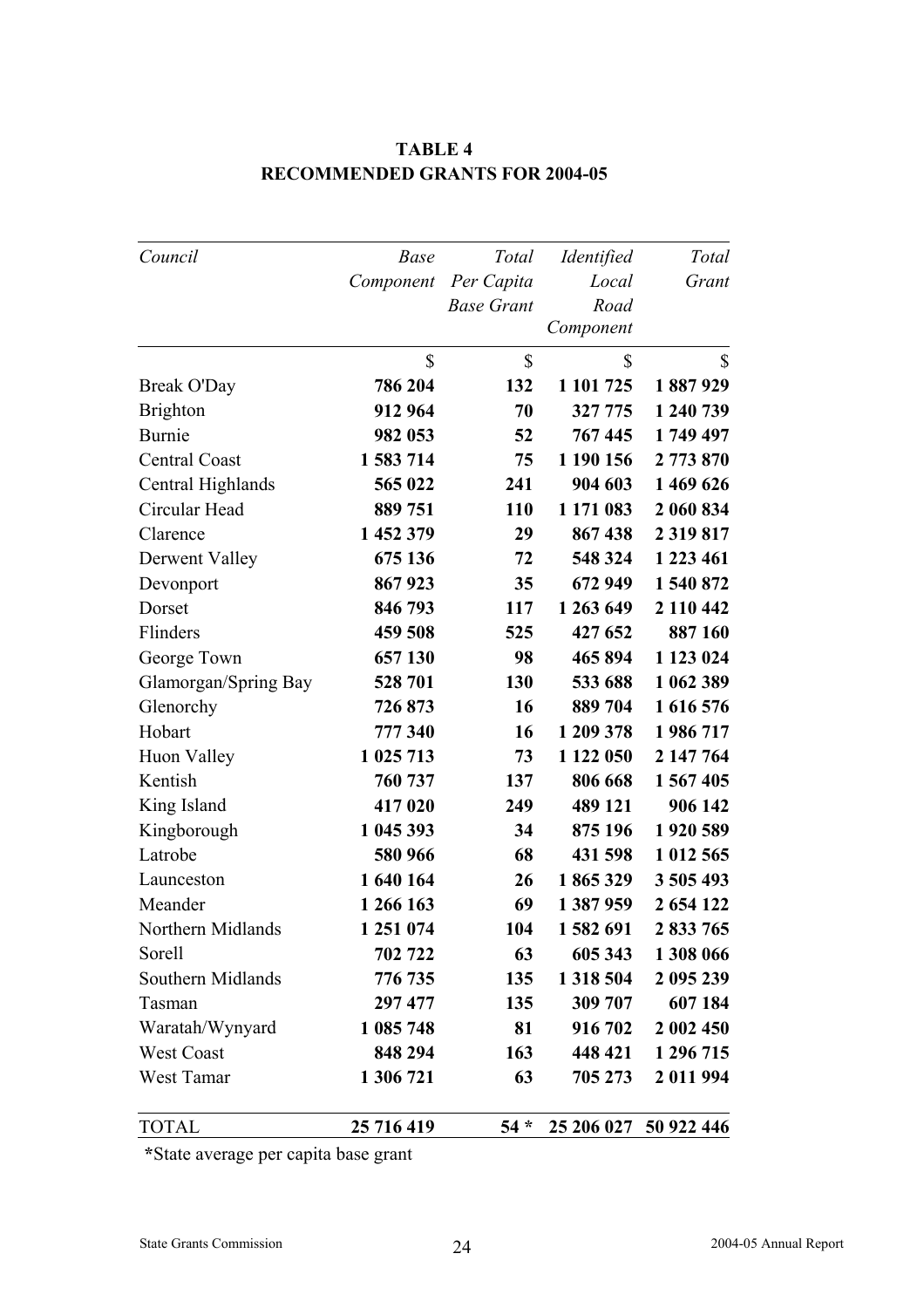### **MATHEMATICAL FORM OF THE EQUALISATION MODEL**

The balanced budget distribution model is of the following general form:

$$
G_i = \frac{E_i - R_i - SPP_i}{29} \times G
$$

$$
\sum_{i=1}^{n} (E_i - R_i - SPP_i)
$$

| $G_i$   | is the equalisation grant for council $i$ ;                                               |
|---------|-------------------------------------------------------------------------------------------|
| $E_i$   | is the 'expenditure need' of council $i$ (or standardised expenditure);                   |
| $R_i$   | is the standardised revenue for council $i$ ;                                             |
| $SPP_i$ | is specific purpose payments treated by the 'inclusion' approach for<br>council $i$ ; and |
| G       | is the total amount made available by the Commonwealth for distribution                   |

For each council,  $E_i$ ,  $R_i$  and  $SPP_i$  are calculated for the three most recent years for which data is available. The average of these three values is taken to determine the

The **standardised expenditure** component for council *i*, *Ei*, is the sum of the 'expenditure needs' of a common range of '*n*' municipal functions. That is:

amongst all councils in Tasmania in any year.

 $E_i = e_i(1) + ... + e_i(n)$ 

 $e_i(n)$  is the standardised expenditure of council *i* on function *n* and is given by:

$$
e_i(n) = es_i(n) \times da_i(n)
$$

final values for use in the grant allocations.

 $e_i(n)$  is the standard expenditure on function *n* for council *i*, and is given by:

$$
es_i(n) = EX(n)/P \times p_i
$$

*P* is the total population of the State

- $EX(n)$  is the total State expenditure on function *n*, net of specific purpose payments treated by the 'deduction' approach *pi* is the total population of council *i*
- $da_i(n)$  is the cumulative disability allowance for function *n* for council *i* and is given by:

$$
\left[\sum_{k=1}^j df(k_n) - (j-1)\right]
$$

 $df(k_n)$  are disability factors applying to function *n j* is the total number of disability factors applying to function *n*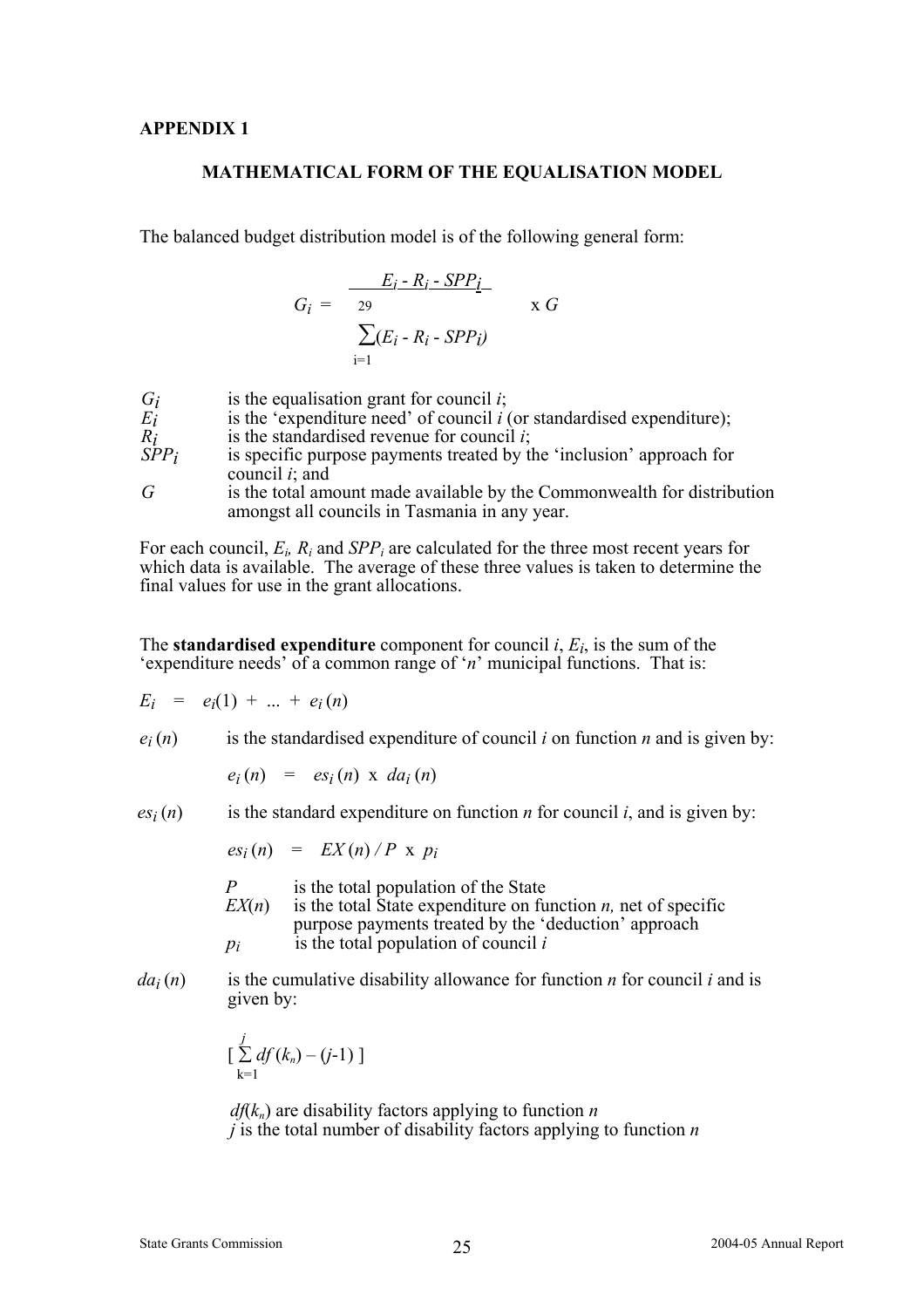The **standardised revenue** for council *i* is the product of the total adjusted value of rateable property and a standard rate in the dollar. That is:

$$
R_i = AAV_i \times r_s
$$

- $AAV_i$  is the total adjusted value of the rate base in council *i*, net of fully unrateable properties and with allowance made for partially rateable properties (see Appendix 7);
- *r<sub>s</sub>* is the standard rate in the dollar calculated as the average rate in the dollar collected across all councils. This is found by dividing total rate revenue (Appendix 8) by total adjusted rateable AAV (Appendix 7); and *R<sub>i</sub>* is the standardised revenue.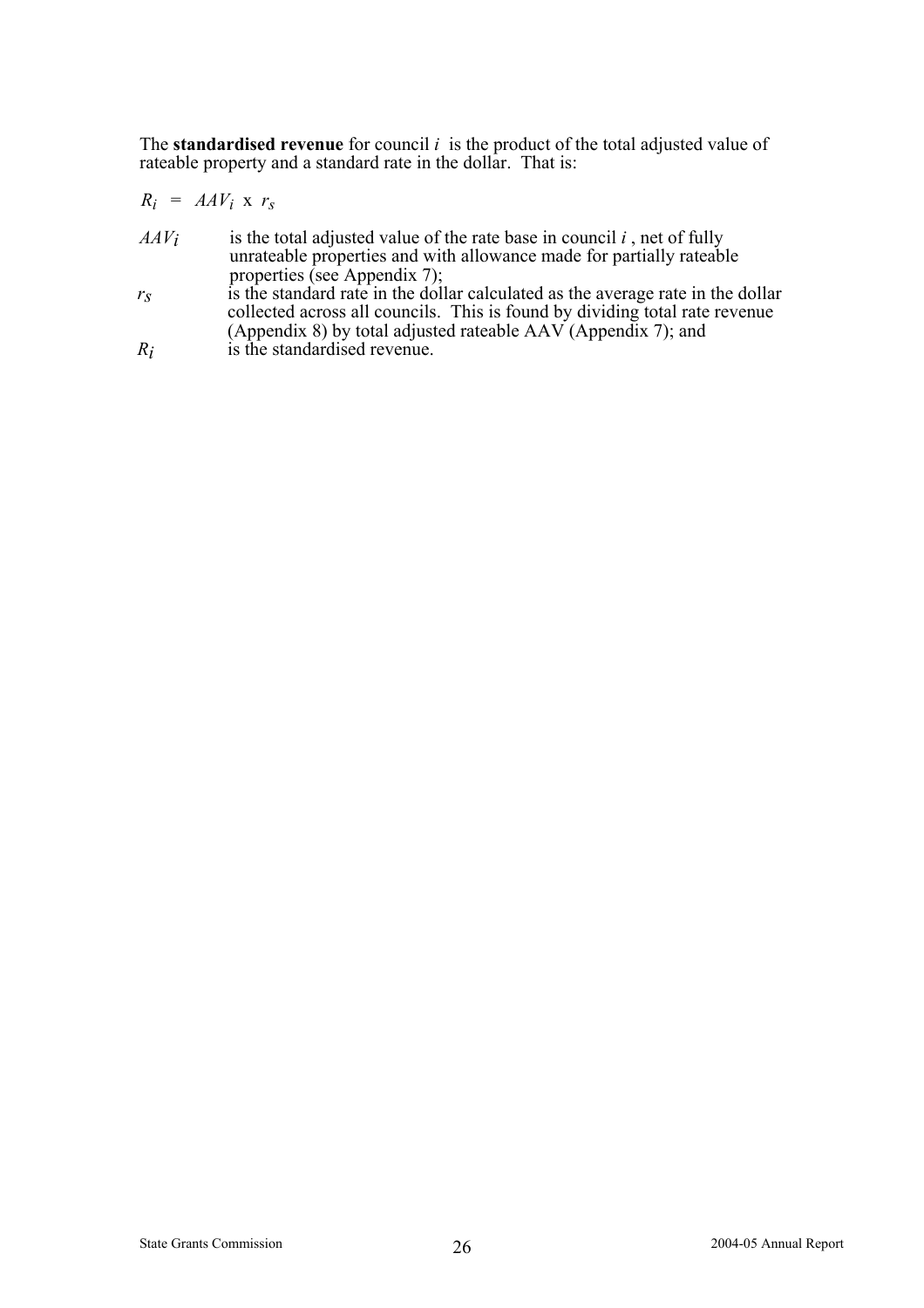### **EXAMPLE OF THE APPLICATION OF COST ADJUSTORS**

To demonstrate the application of cost adjustors, consider a local government authority with a standard expenditure of \$100,000 in a particular expenditure category and cost adjustor values of:

| Isolation                | 1 03  |
|--------------------------|-------|
| Scale                    | 1 0 5 |
| <b>Population Growth</b> | 1 0 2 |
| Tourism                  | 1.08  |

The cumulative cost adjustor is calculated as:

 $(1.03 + 1.05 + 1.02 + 1.08) - 3 = 1.18$ 

Standardised expenditure is then calculated simply by multiplying the standard by the cumulative cost adjustor as follows:

$$
$100,000 \times 1.18 = $118,000
$$

The general method of calculating standardised expenditures and an explanation of how cost adjustors are determined is detailed in Section 5 of this Report.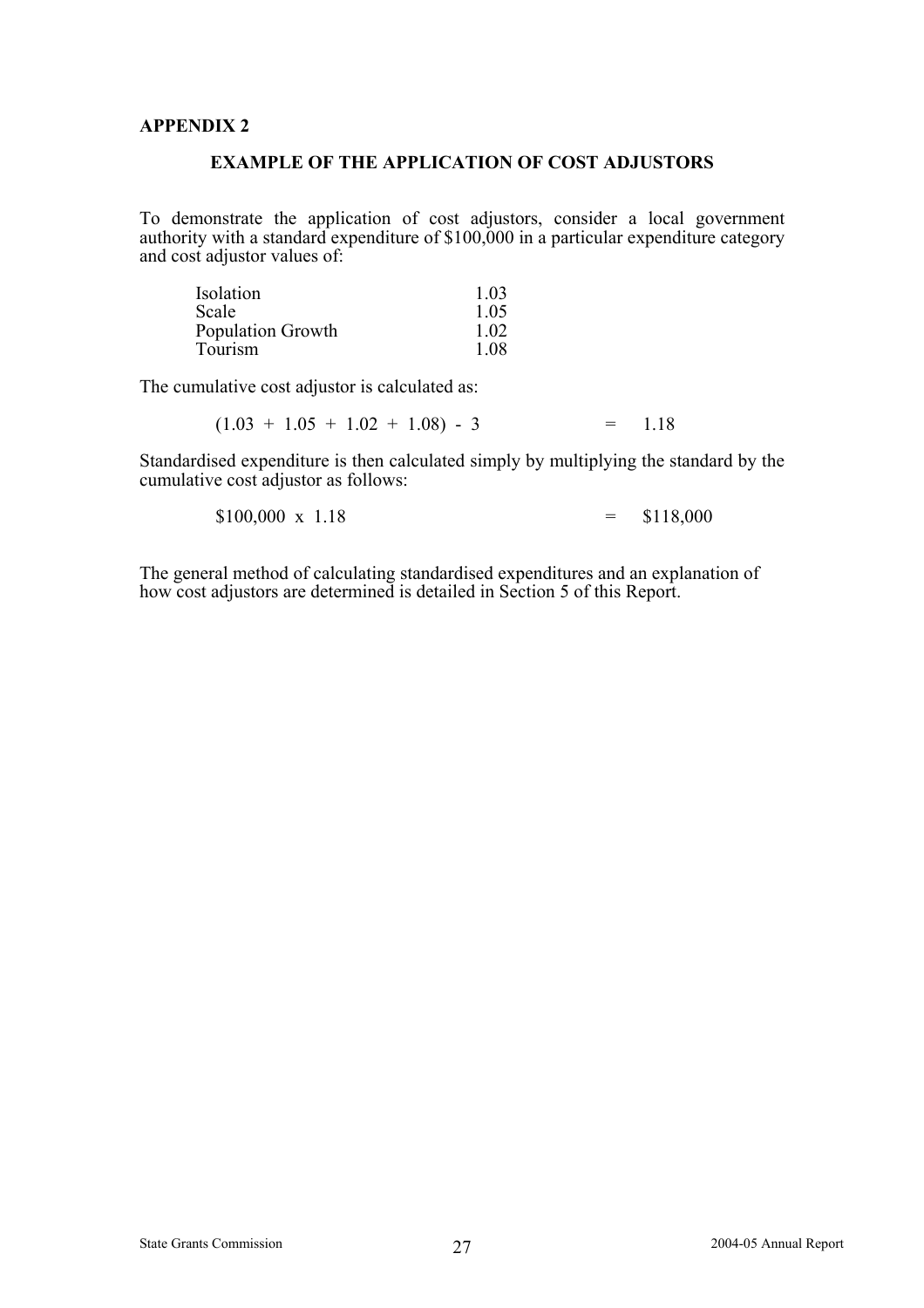#### **EXAMPLE OF THE APPLICATION OF THE MULHOLLAND MODEL FOR ASSESSMENT OF ROAD EXPENDITURE NEEDS**

Consider a municipality which has a local road network of 100km of sealed urban, 200km of sealed rural and 300km of unsealed rural roads; its cost adjustors combine to give 1.15 for reconstruction and rehabilitation, and 1.06 for maintenance.

|                | Road type    |              |                |                |
|----------------|--------------|--------------|----------------|----------------|
| Activity       | Sealed urban | Sealed rural | Unsealed urban | Unsealed rural |
|                |              |              |                |                |
| Reconstruction | 338,000      | 125,300      | n/a            | n/a            |
| Rehabilitation | 315,000      | 72,000       | n/a            | n/a            |
| Maintenance*   | 21,000       | 5,000        |                | 480            |

The **indicative average costs** per km of the activities are:

The **estimated useful lives** of the activities are:

|                | Road type    |              |                |                |  |  |
|----------------|--------------|--------------|----------------|----------------|--|--|
| Activity       | Sealed urban | Sealed rural | Unsealed urban | Unsealed rural |  |  |
|                | 'vears)      | (vears)      | 'vears)        | (years)        |  |  |
| Reconstruction |              | эu           | n/a            | n/a            |  |  |
| Rehabilitation |              |              | n/a            | n/a            |  |  |
| Maintenance*   |              |              |                | 0.40           |  |  |

The **performance standards** (proportion requiring work each year, annualised over entire useful life ) applied for the activities are:

|                | Road type    |              |              |              |  |  |  |
|----------------|--------------|--------------|--------------|--------------|--|--|--|
| Activity       | Sealed       | Sealed rural | Unsealed     | Unsealed     |  |  |  |
|                | $urban(\% )$ | $\%$         | urban $(\%)$ | rural $(\%)$ |  |  |  |
| Reconstruction | .82          |              | n/a          | n/a          |  |  |  |
| Rehabilitation | 3.33         |              | n/a          | n/a          |  |  |  |
| Maintenance*   | 6.67         |              |              | 250          |  |  |  |

*\* In this illustration, the specific activity for sealed roads is re-sealing, and the activity used for unsealed roads is routine grading. Additional maintenance activities are recognised in the actual model used by the Commission.* 

### **Annual** *reconstruction1*  **costs are:**

- length of sealed road requiring reconstruction in any year is  $(100 \times 0.0182)$  +  $200 \times 0.02$ ) = 1.82 km + 4 km = 5.82 km;
- standard expenditure for reconstruction of sealed roads is  $(1.82 \times 338000) + (4$  $x$  125,300) = \$1,116,360; and **standardised** expenditure is found by applying combined cost adjustor -
- $\overline{$1,116,360 \times 1.15} = $1,283,814.$

#### *. total annual reconstruction cost = \$1,283,814*

(Note: reconstruction is not applied to unsealed roads)

l

<sup>&</sup>lt;sup>1</sup>Reconstruction is defined as the complete replacement of a road, including the base layers, in order to reinstate it to the approximate original specifications.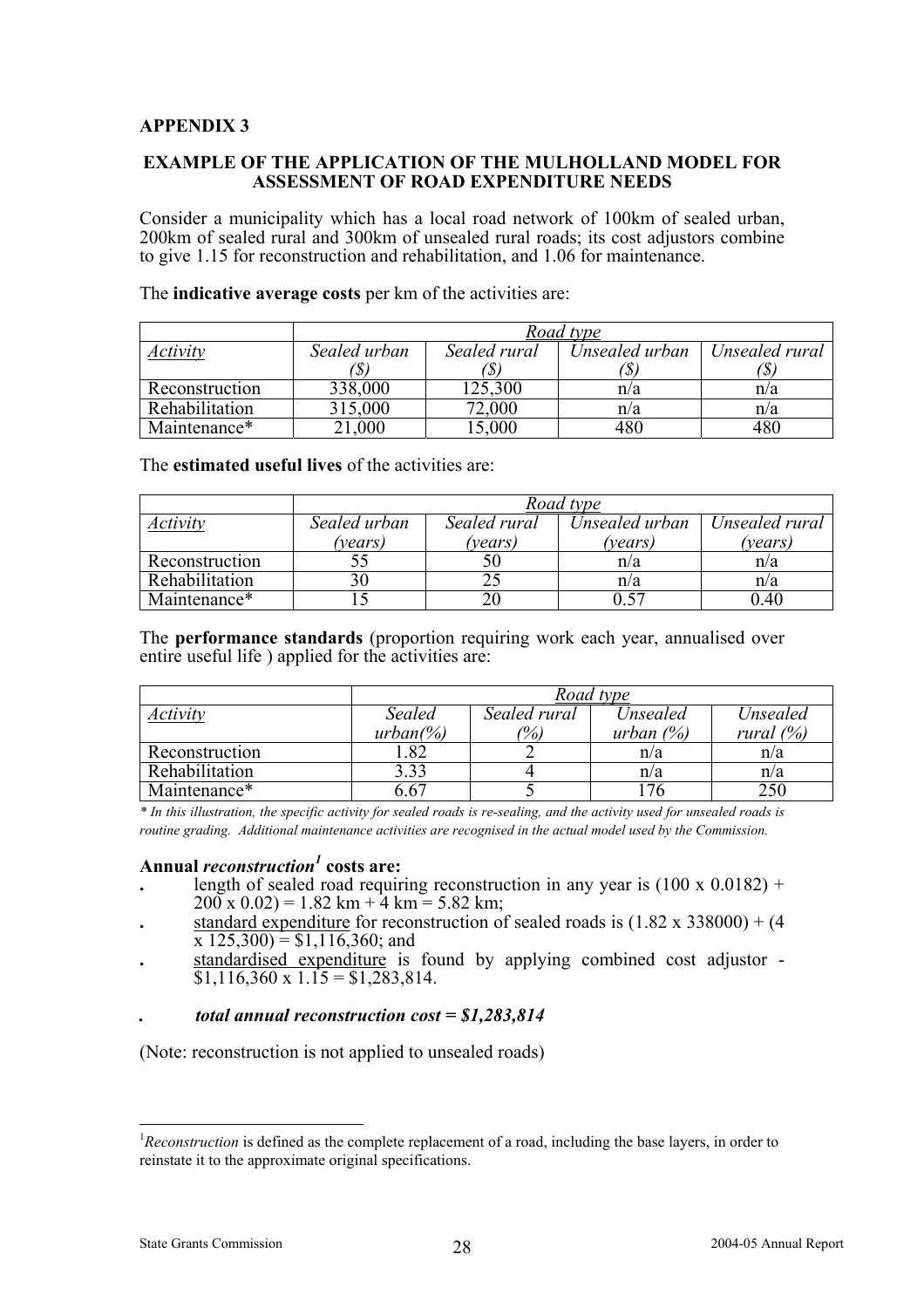### **Annual** *rehabilitation1*  **costs are:**

- length of sealed road requiring rehabilitation in any year is  $(100 \times 0.033)$  +  $(200 \times 0.04) = 3.33 \text{km} + 8 \text{km} = 11.33 \text{km}$ ;
- standard expenditure for rehabilitation of sealed roads is  $(3.33 \times 315.000) + (8.00 \times 10^{-19})$  $\overline{x}$  72,000) = \$1,624,950; and
- **.** standardised expenditure is found by applying combined cost adjustor 1.15 x  $\overline{$}31,624,950 = $1,868,692.$
- *. total annual rehabilitation cost = \$1,868,692*

(Note: rehabilitation not applied to unsealed roads)

### **Annual** *maintenance<sup>2</sup>*  **costs are:**

- **.** length of sealed roads requiring maintenance (re-sealing) in any year is (100 x  $(0.067) + (200 \times 0.05) = 6.7 \text{km} + 10 \text{km} = 16.7 \text{km}$
- standard expenditure for sealed road maintenance is  $(6.7 \times 21,000) + (10 \times$  $\overline{15,000}$  = \$290,700;
- **.** standardised expenditure is found by applying combined cost adjustor  $\overline{$}290,700 \times 1.06 = $308,142;$
- length of unsealed road requiring maintenance (routine grading) is  $300 \times 2.5 =$ 750km;
- standard expenditure for unsealed road maintenance is  $750 \times 480 = $360,000$ . and
- **.** standardised expenditure is found by applying combined cost adjustor  $\overline{$}360,000 \times 1.06 = $381,600.$
- *. total annual maintenance cost = (308,142 + 381,600) = \$689,742*

### **Total standardised road expenditure for council:**

- $= $1,283,814$  (reconstruction)
- $+ $1,868,692$  (rehabilitation)
- $+$  \$689,742 (maintenance)
- **= \$ \$3,842,248**

<sup>&</sup>lt;sup>1</sup> *Rehabilitation* is defined as the complete replacement of the pavement of a road, where the

foundations are strengthened and a new surface is overlaid. 2 *Maintenance* encompasses (for sealed roads) resealing and thin asphalt overlaying, and (for unsealed roads) routine grading and re-sheeting. For both types of surface, recognition is given to auxiliary minor repairs to the surface and maintenance of associated roadside structures.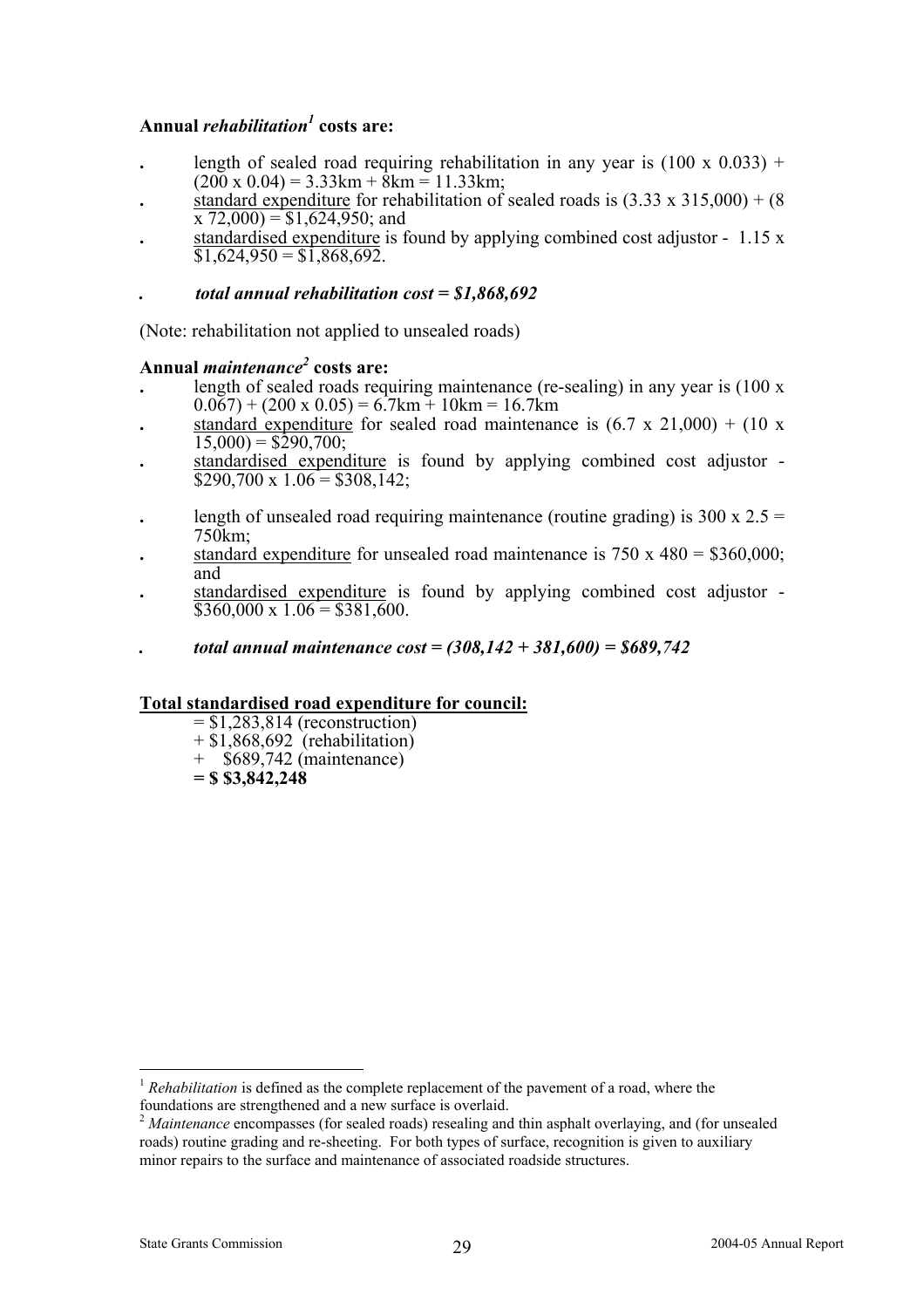|                           | 1           | $\overline{2}$       | 3          | 4          | 5             |
|---------------------------|-------------|----------------------|------------|------------|---------------|
| Council                   | Recommended | Recommended          | Base grant | Road grant | Total grant   |
|                           | base grant  | road grant           | adjustment | adjustment | provided      |
|                           | 2003-04     | 2003-04              | 2003-04    | 2003-04    | 2003-04       |
|                           | \$          | \$                   | \$         | \$         | \$            |
|                           | 761 912     | 1 060 202            | $-2779$    | $-5216$    | 1814119       |
| Break O'Day               | 869 013     |                      | $-3170$    | $-1626$    | 1 194 723     |
| <b>Brighton</b><br>Burnie |             | 330 506              | $-3504$    |            | 1694775       |
|                           | 960 748     | 741 178<br>1 159 346 |            | $-3646$    |               |
| Central Coast             | 1533672     |                      | $-5594$    | $-5703$    | 2 681 721     |
| Central Highlands         | 554 696     | 894 019              | $-2023$    | $-4398$    | 1 442 293     |
| Circular Head             | 875 773     | 1 086 927            | $-3194$    | $-5347$    | 1954158       |
| Clarence                  | 1 386 854   | 869 199              | $-5059$    | $-4276$    | 2 2 4 6 7 1 8 |
| Derwent Valley            | 664 515     | 546 762              | $-2424$    | $-2690$    | 1 206 164     |
| Devonport                 | 813 455     | 644 155              | $-2967$    | $-3169$    | 1 451 474     |
| Dorset                    | 849 185     | 1 242 295            | $-3097$    | $-6111$    | 2 082 271     |
| Flinders                  | 443 583     | 414 659              | $-1618$    | $-2040$    | 854 584       |
| George Town               | 628 250     | 449 527              | $-2292$    | $-2211$    | 1 073 274     |
| Glamorgan/Spring Bay      | 509 075     | 519 065              | $-1857$    | $-2554$    | 1 023 730     |
| Glenorchy                 | 699 341     | 857 555              | $-2551$    | $-4219$    | 1550126       |
| Hobart                    | 754 258     | 1 227 068            | $-2751$    | $-6037$    | 1972 539      |
| Huon Valley               | 993 184     | 1 172 721            | $-3623$    | $-5769$    | 2 156 513     |
| Kentish                   | 738 778     | 772 221              | $-2695$    | $-3799$    | 1 504 506     |
| King Island               | 399 974     | 469 053              | $-1459$    | $-2307$    | 865 260       |
| Kingborough               | 1 086 443   | 840 242              | $-3963$    | $-4134$    | 1918588       |
| Latrobe                   | 554 134     | 422 598              | $-2021$    | $-2079$    | 972 632       |
| Launceston                | 1603958     | 1730690              | $-5850$    | $-8514$    | 3 3 2 0 2 8 3 |
| Meander                   | 1 258 001   | 1 358 567            | $-4589$    | $-6683$    | 2 605 296     |
| Northern Midlands         | 1 238 236   | 1 544 924            | $-4516$    | $-7600$    | 2 771 043     |
| Sorell                    | 692 920     | 602 610              | $-2527$    | $-2965$    | 1 290 039     |
| Southern Midlands         | 777419      | 1 347 611            | $-2836$    | $-6630$    | 2 115 565     |
| Tasman                    | 286 231     | 257 523              | $-1044$    | $-1267$    | 541 443       |
| Waratah/Wynyard           | 1 056 559   | 909825               | $-3854$    | $-4476$    | 1958 054      |
| West Coast                | 815 297     | 435 782              | - 2 974    | $-2144$    | 1 245 961     |
| West Tamar                | 1 248 239   | 662 173              | $-4553$    | $-3258$    | 1902 601      |
| <b>TOTAL</b>              | 25 053 704  | 24 569 000           | $-91384$   | $-120866$  | 49 410 454    |

#### **TOTAL GRANTS PROVIDED IN 2003-04 \***

*\* The final grant entitlement for 2003-04 was \$49,410,454 based on actual inflation for the year, whereas the recommended entitlement was \$49,622,704. Consequently, the 2003-04 recommended grants have been scaled down by the amounts shown in Columns 3 and 4 to reflect 'actual' final grant. entitlements. The overpayment of \$212,250 is to be deducted in equal quarterly instalments over the 2003- 04 financial year as specified in the Commonwealth Local Government (Financial Assistance) Act 1995.*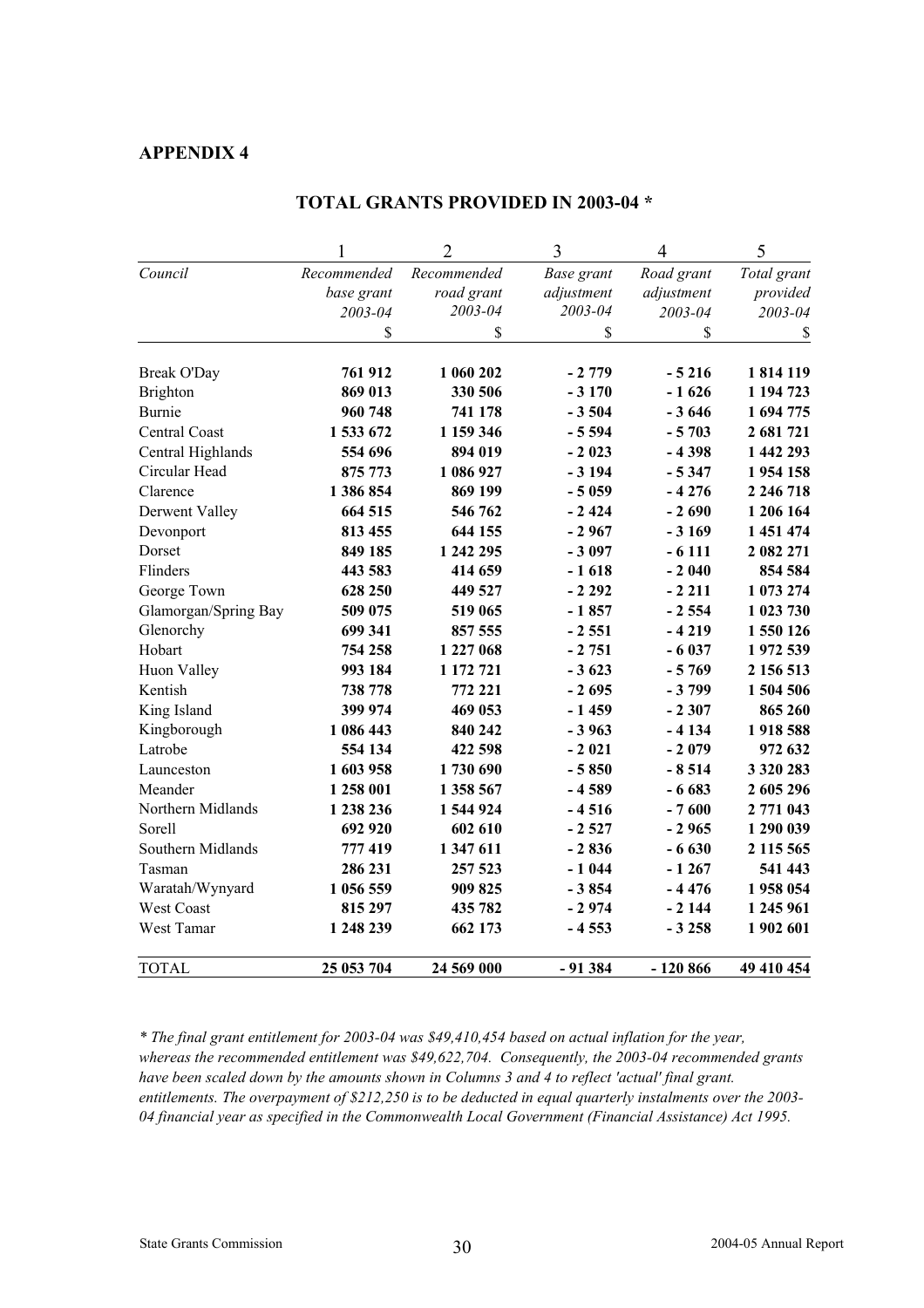|                      | <b>Estimated Resident Population</b> |
|----------------------|--------------------------------------|
| Council              | as at 30 June 2003                   |
|                      |                                      |
| <b>Break O'Day</b>   | 5938                                 |
| <b>Brighton</b>      | 13 071                               |
| Burnie               | 19 030                               |
| Central Coast        | 21 033                               |
| Central Highlands    | 2 3 4 1                              |
| Circular Head        | 8086                                 |
| Clarence             | 49863                                |
| Derwent Valley       | 9 4 0 2                              |
| Devonport            | 24 5 68                              |
| Dorset               | 7 2 5 4                              |
| Flinders             | 875                                  |
| George Town          | 6680                                 |
| Glamorgan/Spring Bay | 4 0 7 1                              |
| Glenorchy            | 44 579                               |
| Hobart               | 48 071                               |
| Huon Valley          | 14 081                               |
| Kentish              | 5 5 3 3                              |
| King Island          | 1677                                 |
| Kingborough          | 30 328                               |
| Latrobe              | 8518                                 |
| Launceston           | 63 339                               |
| Meander              | 18 27 6                              |
| Northern Midlands    | 12 035                               |
| Sorell               | 11 155                               |
| Southern Midlands    | 5 7 4 2                              |
| Tasman               | 2 1 9 9                              |
| Waratah/Wynyard      | 13 4 8 6                             |
| West Coast           | 5 1 8 9                              |
| West Tamar           | 20 674                               |
| <b>TOTAL</b>         | 477 094                              |

#### **POPULATION OF LOCAL GOVERNMENT AREAS**

#### *Source:*

*Australian Bureau of Statistics (ABS) Regional Population Growth, Cat. No. 3218.0.*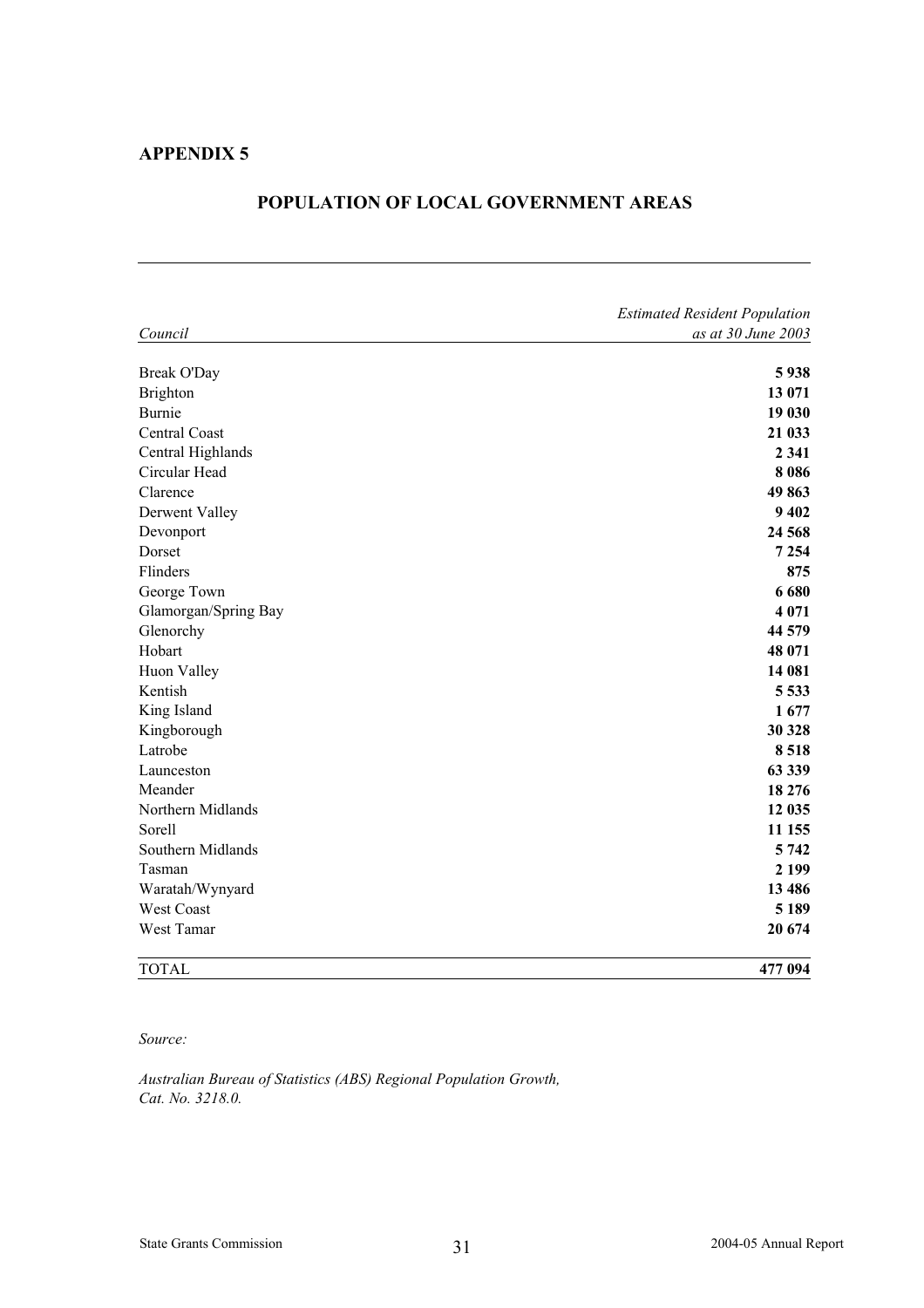### **LENGTH OF LOCAL GOVERNMENT ROADS AS AT 1 JANUARY 2004**

| Council              | Urban               | Urban                   | Rural               | Rural          | Total       | <b>Bridge Deck</b>      |
|----------------------|---------------------|-------------------------|---------------------|----------------|-------------|-------------------------|
|                      | <b>Sealed</b><br>km | Unsealed<br>km          | <b>Sealed</b><br>km | Unsealed<br>km | Roads<br>km | Areas<br>m <sup>2</sup> |
| Break O'Day          | 82                  | 36                      | 120                 | 316            | 554         | 7959                    |
| <b>Brighton</b>      | 61                  | $\bf{0}$                | 61                  | 32             | 154         | 1 201                   |
| Burnie               | 120                 | $\bf{0}$                | 164                 | 69             | 353         | 2 0 3 2                 |
| Central Coast        | 127                 | 1                       | 397                 | 138            | 663         | 5 5 0 8                 |
| Central Highlands    | 16                  | $\overline{2}$          | 79                  | 655            | 752         | 3846                    |
| Circular Head        | 51                  | $\mathbf{1}$            | 229                 | 486            | 767         | 6 0 4 6                 |
| Clarence             | 244                 | $\overline{\mathbf{4}}$ | 127                 | 60             | 435         | 592                     |
| Derwent Valley       | 32                  | $\overline{\mathbf{4}}$ | 65                  | 229            | 330         | 4 0 0 9                 |
| Devonport            | 158                 | $\bf{0}$                | 68                  | 14             | 240         | 1 047                   |
| Dorset               | 46                  | $\boldsymbol{9}$        | 206                 | 478            | 739         | 8470                    |
| Flinders             | 6                   | $\mathbf{3}$            | 67                  | 309            | 385         | 1 2 1 3                 |
| George Town          | 38                  | $\overline{\mathbf{3}}$ | 111                 | 134            | 285         | 2 1 8 6                 |
| Glamorgan/Spring Bay | 71                  | 16                      | 76                  | 182            | 345         | 2 0 0 4                 |
| Glenorchy            | 241                 | $\bf{0}$                | 38                  | 15             | 294         | 2022                    |
| Hobart               | 288                 | 8                       | $\bf{0}$            | $\bf{0}$       | 296         | 6926                    |
| Huon Valley          | 24                  | 10                      | 134                 | 589            | 757         | 7613                    |
| Kentish              | 18                  | $\mathbf{2}$            | 220                 | 245            | 485         | 5 0 6 5                 |
| King Island          | 11                  | 6                       | 36                  | 386            | 439         | 973                     |
| Kingborough          | 113                 | $\bf{0}$                | 130                 | 272            | 515         | 3 3 7 6                 |
| Latrobe              | 49                  | 1                       | 160                 | 76             | 286         | 1882                    |
| Launceston           | 350                 | $\bf{0}$                | 123                 | 234            | 707         | 6528                    |
| Meander              | 100                 | 24                      | 445                 | 246            | 815         | 8609                    |
| Northern Midlands    | 99                  | 13                      | 464                 | 403            | 979         | 9 2 7 4                 |
| Sorell               | 32                  | 40                      | 87                  | 176            | 335         | 4 2 0 8                 |
| Southern Midlands    | 30                  | 13                      | 132                 | 628            | 803         | 9 1 1 9                 |
| Tasman               | 6                   | $\mathbf{2}$            | 52                  | 147            | 207         | 1837                    |
| Waratah/Wynyard      | 64                  | $\overline{\mathbf{4}}$ | 191                 | 264            | 523         | 4966                    |
| West Coast           | 67                  | 17                      | 15                  | 76             | 175         | 2 7 0 3                 |
| West Tamar           | 77                  | 5                       | 198                 | 168            | 448         | 3 186                   |
| <b>TOTAL</b>         | 2 6 2 1             | 225                     | 4 1 9 5             | 7026           | 14 066      | 124 402                 |

*Source: State Grants Commission Local Road Lengths, updated in 2004 to reflect additions, deletions and changes in road status. These figures reflect the road and bridge definitions introduced for the 2000-01 assessments.*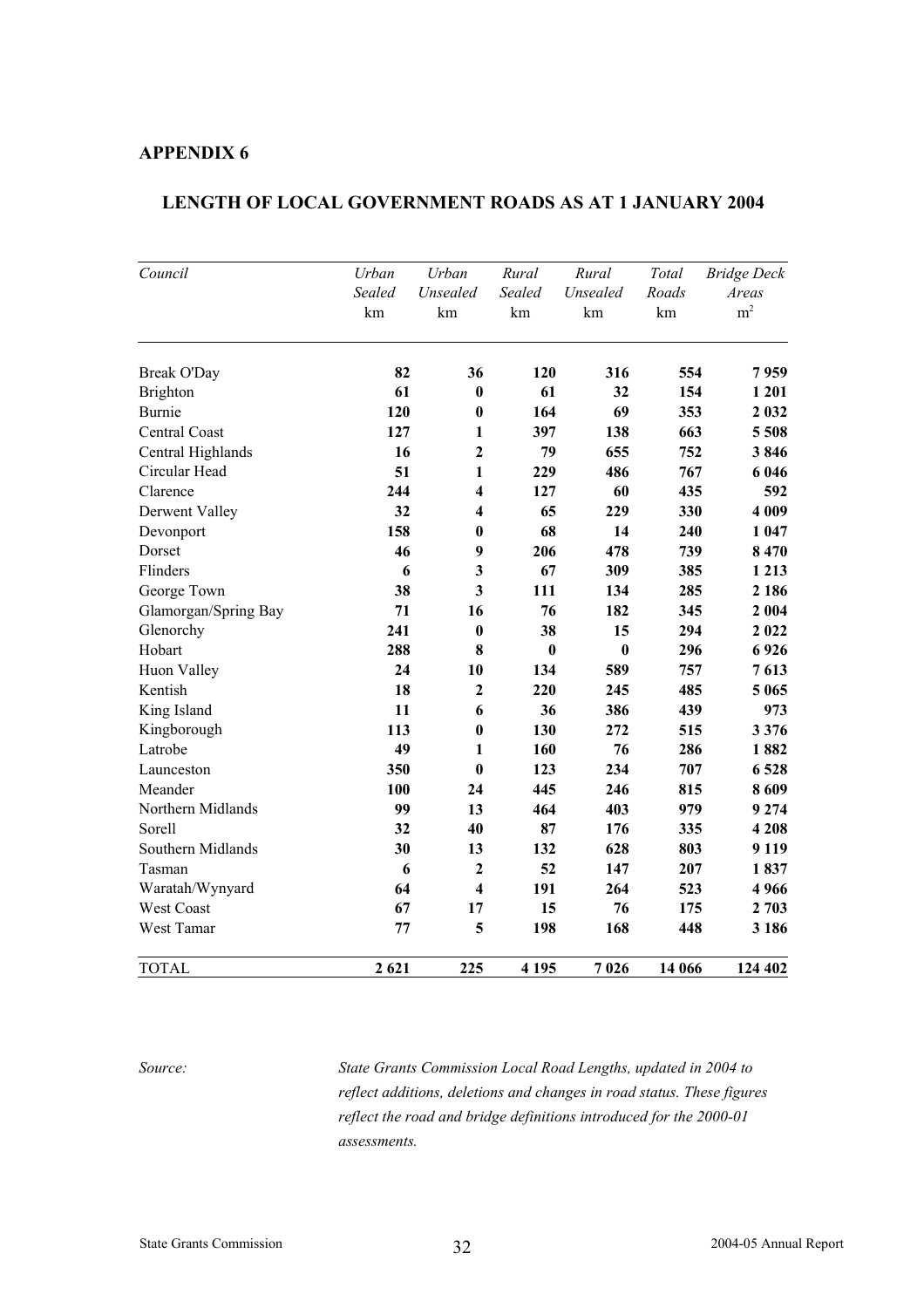| Council              | Adjusted     | Year        | AAV               |
|----------------------|--------------|-------------|-------------------|
|                      | Rateable     | of last     | <b>Adjustment</b> |
|                      | AAV          | Revaluation | Factor*           |
|                      | \$           |             |                   |
| Break O'Day          | 22 286 732   | 2001        | 1.00              |
| <b>Brighton</b>      | 32 851 883   | 2000        | 1.00              |
| Burnie               | 78 121 368   | 1996        | 1.00              |
| Central Coast        | 61 448 226   | 2000        | 1.00              |
| Central Highlands    | 12 671 092   | 1996        | 1.00              |
| Circular Head        | 33 425 620   | 2000        | 1.00              |
| Clarence             | 177 560 164  | 2001        | 1.00              |
| Derwent Valley       | 28 972 874   | 1998        | 1.00              |
| Devonport            | 95 695 460   | 1997        | 1.00              |
| Dorset               | 28 118 141   | 1998        | 1.05              |
| Flinders             | 3 556 750    | 1999        | 1.00              |
| George Town          | 22 219 739   | 2000        | 1.00              |
| Glamorgan/Spring Bay | 22 452 247   | 1999        | 1.00              |
| Glenorchy            | 175 438 966  | 1999        | 1.00              |
| Hobart               | 368 076 743  | 2002        | 1.11              |
| Huon Valley          | 42 888 582   | 1994        | 1.05              |
| Kentish              | 16 446 393   | 1995        | 1.00              |
| King Island          | 9 9 6 4 1 1  | 1998        | 1.00              |
| Kingborough          | 106 562 257  | 1997        | 1.10              |
| Latrobe              | 31 259 640   | 1997        | 1.00              |
| Launceston           | 273 197 299  | 1997        | 1.05              |
| Meander              | 65 894 306   | 1999        | 1.05              |
| Northern Midlands    | 44 889 285   | 2000        | 1.05              |
| Sorell               | 38 403 492   | 1998        | 1.05              |
| Southern Midlands    | 20 521 389   | 2002        | 1.05              |
| Tasman               | 10 591 361   | 1999        | 1.00              |
| Waratah/Wynyard      | 41 242 188   | 1998        | 1.00              |
| <b>West Coast</b>    | 18 078 500   | 1997        | 1.00              |
| West Tamar           | 60 606 755   | 2001        | 1.00              |
| <b>TOTAL</b>         | 1943 443 864 |             |                   |

### **MUNICIPAL PROPERTY VALUATIONS AS AT 1 JULY 2002**

*Source: Office of the Valuer-General, Tasmania*

**\*** *incorporates Valuer-General's 'gross-up' adjustment to account for taxation elements excluded under the new definition of AVV embodied in the* Valuation of Land Act 2001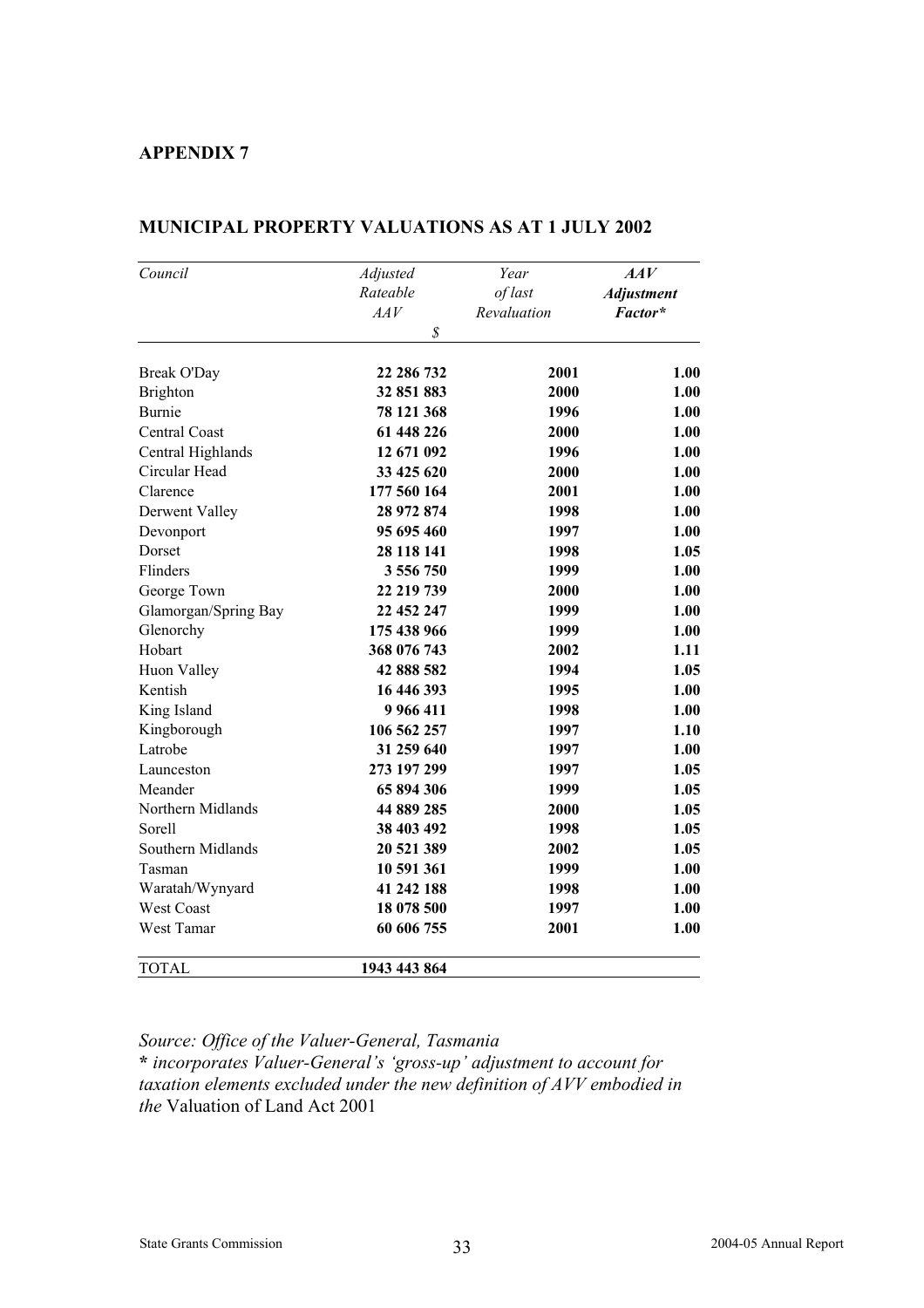| Council              | Ordinary      | Water and     | Total               |
|----------------------|---------------|---------------|---------------------|
|                      | Services      | Sewerage*     | Rate                |
|                      |               |               | Revenue             |
|                      | \$            | \$            | $\mathcal{S}% _{0}$ |
| Break O'Day          | 1837258       | 1 533 464     | 3 370 722           |
| Brighton             | 2 969 791     | 3 250 406     | 6 220 197           |
| Burnie               | 9 906 003     | 5 644 136     | 15 550 139          |
| Central Coast        | 6805080       | 4 344 026     | 11 149 106          |
| Central Highlands    | 1 075 837     | 282 323       | 1 358 160           |
| Circular Head        | 3687309       | 2 437 797     | 6 125 106           |
| Clarence             | 16 239 043    | 11 423 324    | 27 662 367          |
| Derwent Valley       | 2913170       | 2 170 440     | 5 083 610           |
| Devonport            | 11 339 661    | 8 2 8 2 1 0 7 | 19 621 768          |
| Dorset               | 2 2 6 5 7 7 4 | 1 429 410     | 3 695 184           |
| Flinders             | 502 715       | 85 070        | 587785              |
| George Town          | 2 994 979     | 1 375 935     | 4 370 914           |
| Glamorgan/Spring Bay | 2 085 000     | 1 592 991     | 3 677 991           |
| Glenorchy            | 11 748 578    | 18 436 372    | 30 184 950          |
| Hobart               | 29 208 535    | 14 965 704    | 44 174 239          |
| Huon Valley          | 4 505 925     | 2 440 112     | 6 946 037           |
| Kentish              | 1 580 096     | 637847        | 2 2 1 7 9 4 3       |
| King Island          | 933 733       | 401 450       | 1 3 3 5 1 8 3       |
| Kingborough          | 8 6 6 1 0 3 7 | 7 530 346     | 16 191 383          |
| Latrobe              | 2 605 757     | 2 464 262     | 5 070 019           |
| Launceston           | 24 494 421    | 20 687 717    | 45 182 138          |
| Meander Valley       | 5 0 5 0 8 8 4 | 2897098       | 7 947 982           |
| Northern Midlands    | 3738633       | 1885835       | 5 624 468           |
| Sorell               | 4 108 859     | 1 533 889     | 5 642 748           |
| Southern Midlands    | 1892039       | 725 481       | 2 617 520           |
| Tasman               | 1 243 000     | $\mathbf{0}$  | 1 243 000           |
| Waratah/Wynyard      | 4 3 8 5 4 7   | 3 230 393     | 7618940             |
| <b>West Coast</b>    | 2 248 401     | 1735 656      | 3 9 8 4 0 5 7       |
| West Tamar           | 4 815 600     | 4 3 2 1 6 4 9 | 9 137 249           |
| <b>TOTAL</b>         | 175 845 665   | 127 745 239   | 303 590 904         |

#### **RATE REVENUE RECEIVED BY LOCAL GOVERNMENT 2002-03**

*Source: Tasmanian Local Government Division Consolidated Data Collection 2002-03* 

\* Includes all revenue from water sales.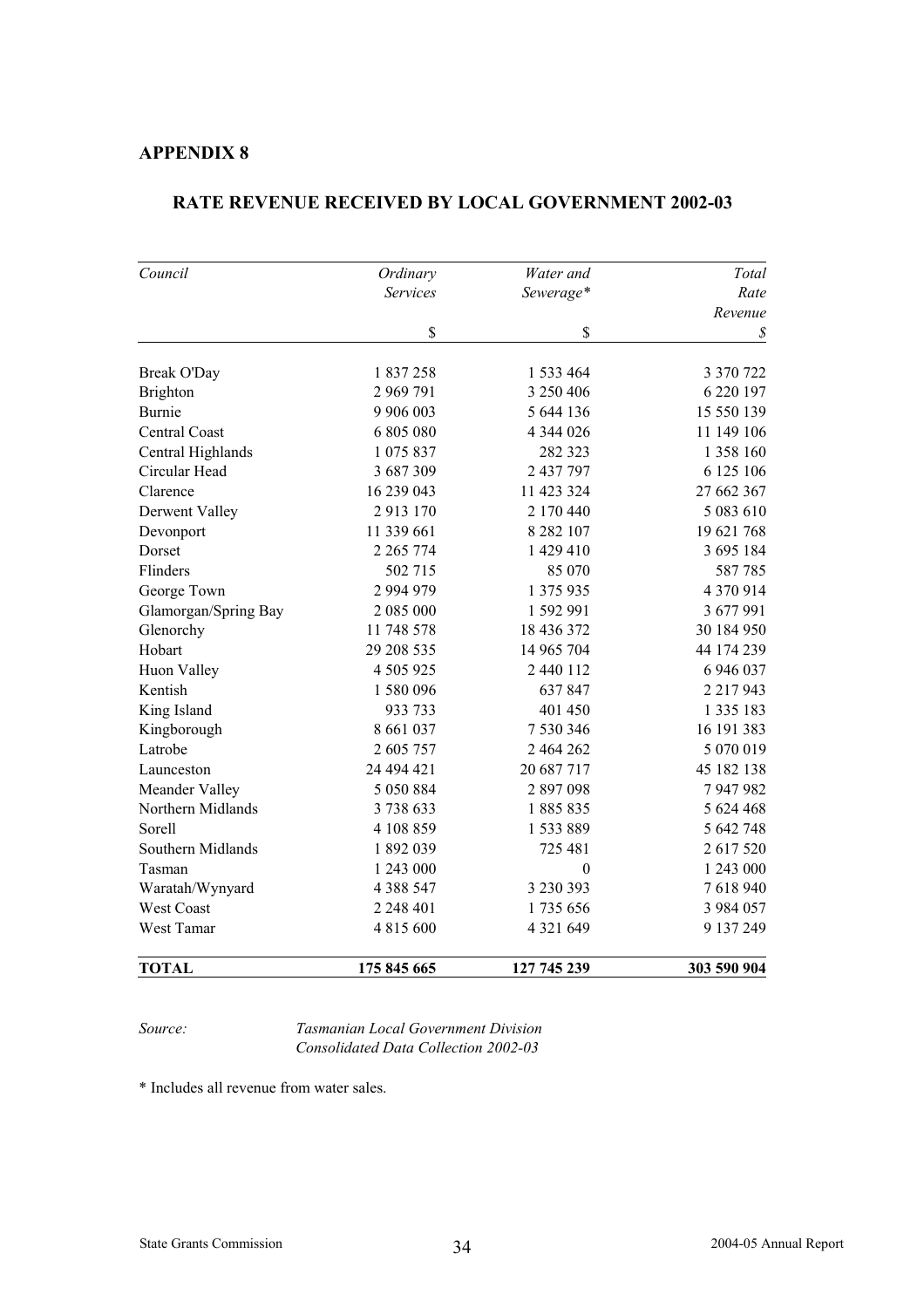|                      | <b>Standardised</b> | Specific Purpose     |  |
|----------------------|---------------------|----------------------|--|
|                      | Revenue             | Payments**           |  |
|                      |                     | Treated by Inclusion |  |
| Council              | \$                  | \$                   |  |
| Break O'Day          | 3 481 474           | 1496638              |  |
| <b>Brighton</b>      | 5 131 886           | 484 258              |  |
| <b>Burnie</b>        | 12 203 562          | 1 132 561            |  |
| Central Coast        | 9 599 003           | 1672923              |  |
|                      |                     |                      |  |
| Central Highlands    | 1979387             | 1 414 104            |  |
| Circular Head        | 5 2 2 1 5 1 1       | 1543 067             |  |
| Clarence             | 27 737 179          | 1 232 393            |  |
| Derwent Valley       | 4525935             | 758 831              |  |
| Devonport            | 14 948 861          | 961 644              |  |
| Dorset               | 4 392 415           | 1790280              |  |
| Flinders             | 555 610             | 574 916              |  |
| George Town          | 3 471 009           | 623 368              |  |
| Glamorgan/Spring Bay | 3507329             | 723 080              |  |
| Glenorchy            | 27 405 821          | 1 240 216            |  |
| Hobart               | 57 498 317          | 1702186              |  |
| Huon Valley          | 6 699 748           | 1 642 210            |  |
| Kentish              | 2 569 138           | 1 106 554            |  |
| King Island          | 1556881             | 630 774              |  |
| Kingborough          | 16 646 394          | 1 143 995            |  |
| Latrobe              | 4883157             | 572 737              |  |
| Launceston           | 42 676 929          | 2 663 138            |  |
| Meander Valley       | 10 293 537          | 1918017              |  |
| Northern Midlands    | 7012283             | 2 181 536            |  |
| Sorell               | 5999119             | 848 196              |  |
| Southern Midlands    | 3 205 705           | 1990959              |  |
| Tasman               | 1 654 507           | 350 096              |  |
| Waratah/Wynyard      | 6442560             | 1 267 414            |  |
| <b>West Coast</b>    | 2824094             | 601 416              |  |
| West Tamar           | 9 467 554           | 931 733              |  |
| TOTAL                | 303 590 904         | 35 199 239           |  |

### **STANDARDISED REVENUE AND SPECIFIC PURPOSE PAYMENTS 2004-05 ASSESSMENTS\***

*\* These are the values for the latest year only. The grant calculations use an average of the latest three years' values.*

\*\* *This amount now includes \$10 million funds allocated pursuant to the Roads to Recovery Program and reflects the Commission's decision to assume that councils will receive these funds in four annual instalments over the life of the program.*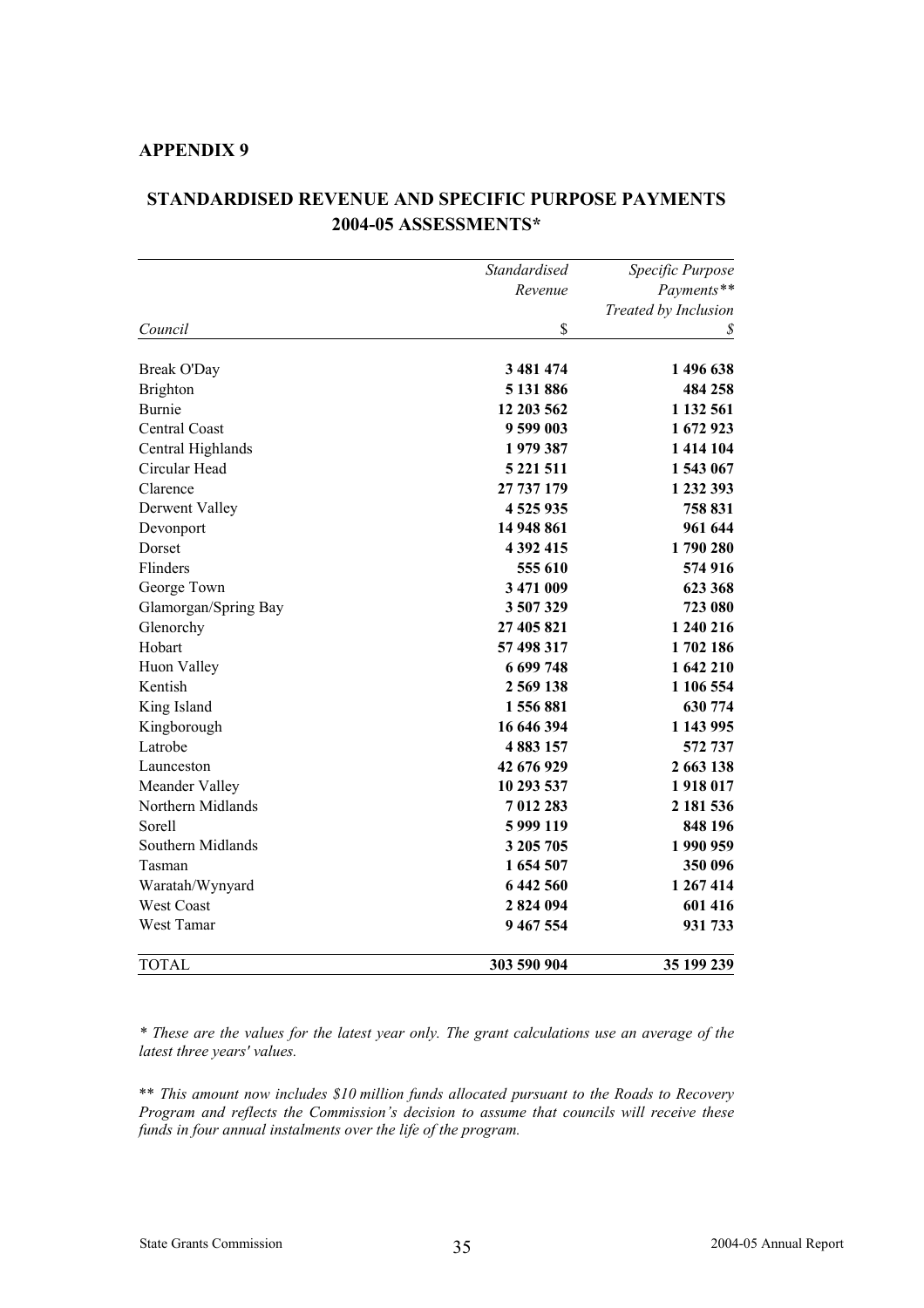| Council              | General        | Health     | Waste                     | Recreation    |
|----------------------|----------------|------------|---------------------------|---------------|
|                      | Administration |            | Housing Management &      | & Culture     |
|                      |                |            | & Welfare the Environment |               |
|                      | \$             | \$         | \$                        | $\mathbf S$   |
| Break O'Day          | 787 688        | 196 032    | 434 141                   | 581 397       |
| <b>Brighton</b>      | 1733896        | 431 515    | 955 652                   | 1 279 799     |
| <b>Burnie</b>        | 2 524 369      | 628 241    | 1 391 329                 | 1863252       |
| Central Coast        | 2790072        | 694 366    | 1 537 773                 | 2 059 369     |
| Central Highlands    | 310 539        | 77 284     | 171 156                   | 229 210       |
| Circular Head        | 1 072 625      | 266 945    | 591 187                   | 791 711       |
| Clarence             | 6 6 14 4 32    | 1 646 136  | 3 645 603                 | 4 882 152     |
| Derwent Valley       | 1 247 195      | 310 390    | 687403                    | 920 562       |
| Devonport            | 3 258 997      | 811 068    | 1796225                   | 2 405 485     |
| Dorset               | 962 258        | 239 478    | 530 357                   | 710 249       |
| Flinders             | 116 071        | 28 887     | 63 973                    | 85 672        |
| George Town          | 886 116        | 220 528    | 488 391                   | 654 048       |
| Glamorgan/Spring Bay | 540 027        | 134 397    | 297 641                   | 398 597       |
| Glenorchy            | 5913498        | 1 471 695  | 3 259 277                 | 4 3 6 4 7 8 8 |
| Hobart               | 6 376 719      | 1586977    | 3 5 14 5 8 6              | 4706695       |
| Huon Valley          | 1867874        | 464 859    | 1 029 496                 | 1378 689      |
| Kentish              | 733 964        | 182 662    | 404 531                   | 541 743       |
| King Island          | 222 458        | 55 363     | 122 609                   | 164 197       |
| Kingborough          | 4 023 073      | 1 001 224  | 2 2 1 7 3 5 2             | 2 969 454     |
| Latrobe              | 1 129 931      | 281 206    | 622 771                   | 834 009       |
| Launceston           | 8 402 051      | 2 091 022  | 4 630 865                 | 6 201 605     |
| Meander Valley       | 2 424 350      | 603 349    | 1 336 202                 | 1789 427      |
| Northern Midlands    | 1596468        | 397 314    | 879 908                   | 1 178 363     |
| Sorell               | 1 479 734      | 368 262    | 815 569                   | 1 092 201     |
| Southern Midlands    | 761 688        | 189 562    | 419811                    | 562 207       |
| Tasman               | 291 702        | 72 596     | 160 774                   | 215 307       |
| Waratah/Wynyard      | 1788946        | 445 216    | 985 994                   | 1 320 432     |
| West Coast           | 688 332        | 171 305    | 379 380                   | 508 062       |
| West Tamar           | 2 742 450      | 682 515    | 1 511 525                 | 2 024 218     |
| <b>TOTAL</b>         | 63 287 521     | 15 750 392 | 34 881 481                | 46 712 899    |

### **STANDARD EXPENDITURE IN THE 2004-05 ASSESSMENTS**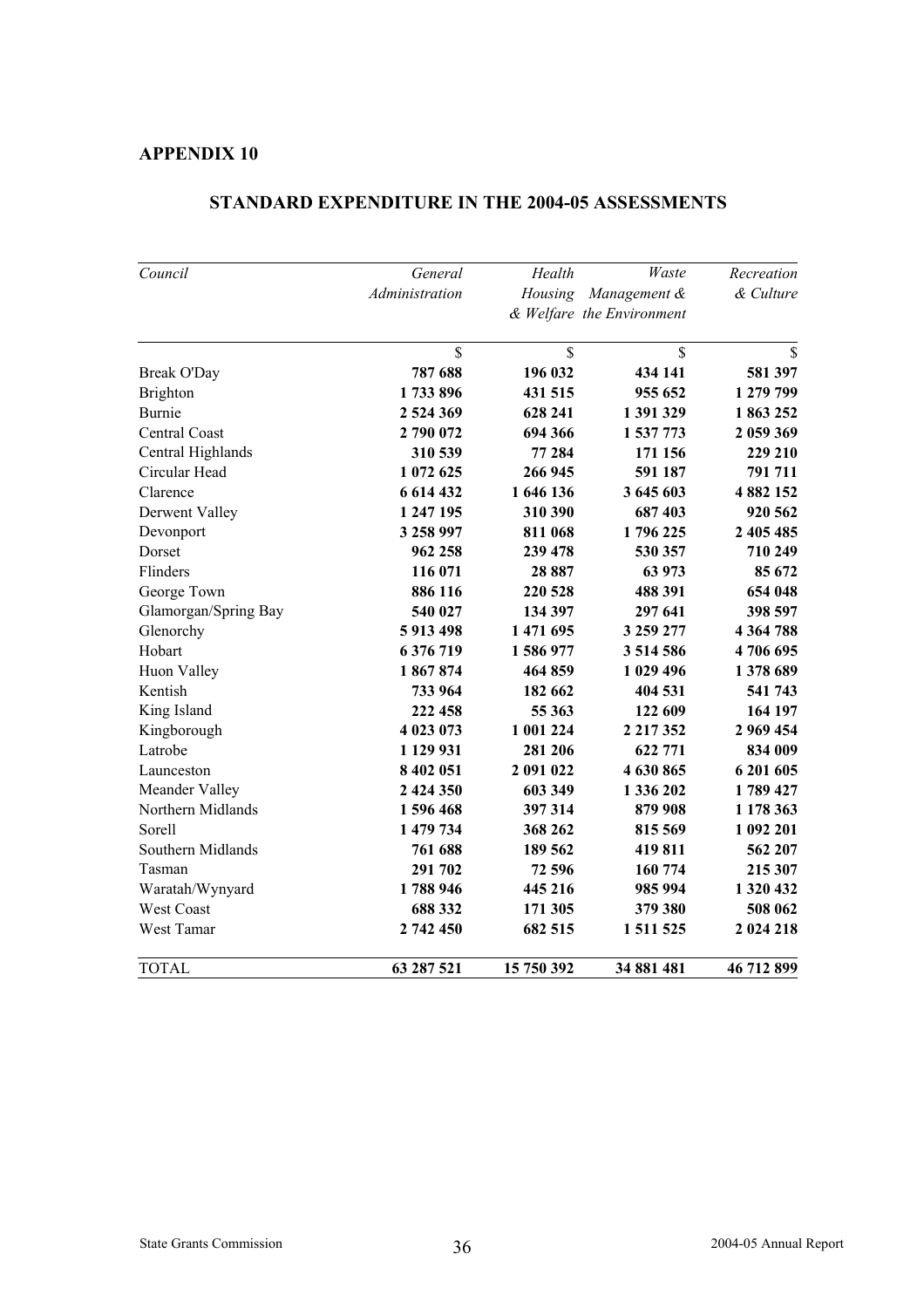| Council           |                  | Planning & Law, Order | Sewerage      | Water         | Other              | Total         |
|-------------------|------------------|-----------------------|---------------|---------------|--------------------|---------------|
|                   | Community        | and Public            |               |               |                    | Non-roads     |
|                   | <b>Amenities</b> | Safety                |               |               |                    | Standard      |
|                   |                  |                       |               |               |                    | Expenditure   |
|                   | \$               | \$                    | $\mathsf{\$}$ | \$            | $\hat{\mathbf{S}}$ | \$            |
| Break O'Day       | 301 699          | 50 271                | 401 528       | 662 457       | 276 701            | 3 691 915     |
| Brighton          | 664 114          | 110 660               | 883 861       | 1458230       | 609 087            | 8 126 814     |
| <b>Burnie</b>     | 966 879          | 161 109               | 1 286 809     | 2 123 030     | 886 767            | 11 831 785    |
| Central Coast     | 1 068 648        | 178 066               | 1 422 252     | 2 346 489     | 980 103            | 13 077 138    |
| Central Highlands | 118 942          | 19819                 | 158 298       | 261 167       | 109 087            | 1 455 502     |
| Circular Head     | 410 835          | 68 456                | 546 776       | 902 093       | 376 794            | 5 027 421     |
| Clarence          | 2 533 448        | 422 142               | 3 371 737     | 5 5 6 2 8 2 9 | 2 3 2 3 5 3 4      | 31 002 013    |
| Derwent Valley    | 477 698          | 79 598                | 635 764       | 1 048 908     | 438 118            | 5845636       |
| Devonport         | 1 248 255        | 207 994               | 1 661 289     | 2740862       | 1 144 828          | 15 275 003    |
| Dorset            | 368 562          | 61 413                | 490 516       | 809 273       | 338 024            | 4 510 130     |
| Flinders          | 44 457           | 7408                  | 59 168        | 97 617        | 40 774             | 544 026       |
| George Town       | 339 399          | 56 553                | 451 702       | 745 236       | 311 277            | 4 153 249     |
| Glamorgan/Spring  | 206 840          | 34 4 65               | 275 281       | 454 170       | 189 702            | 2 531 119     |
| Glenorchy         | 2 2 64 9 77      | 377 407               | 3 014 433     | 4 973 334     | 2 077 308          | 27 716 719    |
| Hobart            | 2 442 400        | 406 971               | 3 250 562     | 5 362 910     | 2 240 029          | 29 887 848    |
| Huon Valley       | 715 430          | 119 210               | 952 158       | 1570908       | 656 151            | 8 754 775     |
| Kentish           | 281 122          | 46 843                | 374 142       | 617274        | 257829             | 3 440 109     |
| King Island       | 85 205           | 14 198                | 113 399       | 187 090       | 78 145             | 1 042 664     |
| Kingborough       | 1540910          | 256 758               | 2 050 780     | 3 3 8 3 4 6 1 | 1 413 235          | 18 856 247    |
| Latrobe           | 432 784          | 72 114                | 575987        | 950 287       | 396 925            | 5 296 014     |
| Launceston        | 3 2 18 139       | 536 230               | 4 282 985     | 7 066 243     | 2 951 493          | 39 380 633    |
| Meander Valley    | 928 570          | 154 725               | 1 235 824     | 2 038 912     | 851 632            | 11 362 990    |
| Northern Midlands | 611 476          | 101 889               | 813807        | 1 342 652     | 560 811            | 7482687       |
| Sorell            | 566 765          | 94 439                | 754 301       | 1 244 477     | 519805             | 6 935 553     |
| Southern Midlands | 291 741          | 48 612                | 388 274       | 640 591       | 267 568            | 3 570 053     |
| Tasman            | 111 727          | 18 617                | 148 696       | 245 325       | 102 470            | 1 367 215     |
| Waratah/Wynyard   | 685 199          | 114 173               | 911 924       | 1 504 529     | 628 425            | 8 3 8 4 8 3 7 |
| <b>West Coast</b> | 263 644          | 43 930                | 350 880       | 578 897       | 241 799            | 3 226 229     |
| West Tamar        | 1 050 408        | 175 027               | 1 397 976     | 2 306 438     | 963 374            | 12 853 932    |
| <b>TOTAL</b>      | 24 240 273       | 4 039 095             | 32 261 110    | 53 225 690    | 22 231 795         | 296 630 257   |

### **STANDARD EXPENDITURE IN THE 2004-05 ASSESSMENTS continued**

*Total Standard Expenditure for Roads was \$103,416,413*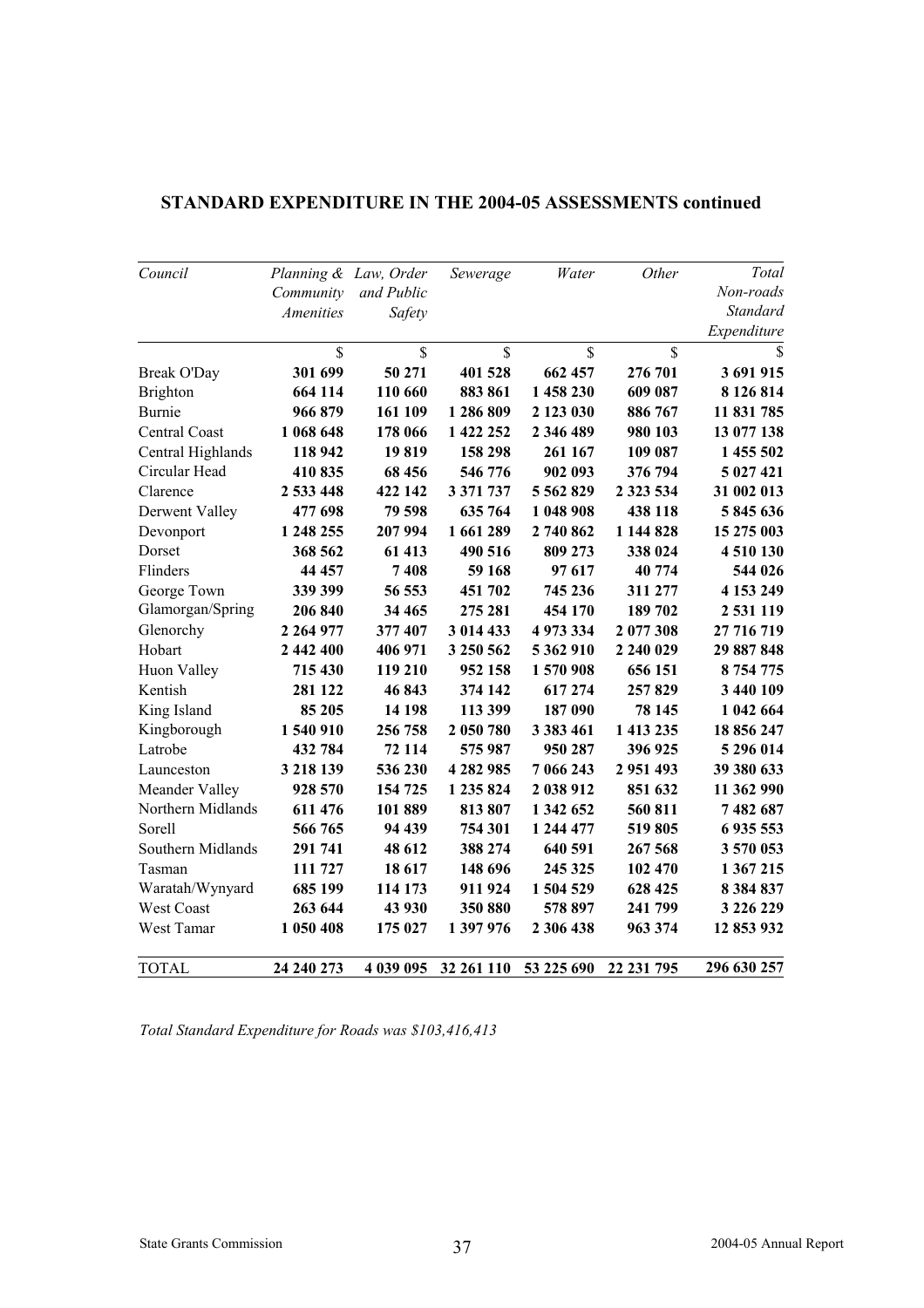| Council              | General        |           | Health Waste Manag- | Recreation    | Planning &       |
|----------------------|----------------|-----------|---------------------|---------------|------------------|
|                      | Administration | Housing   | ement & the         | & Culture     | Community        |
|                      |                | & Welfare | Environment         |               | <b>Amenities</b> |
|                      | \$             | \$        | \$                  | \$            | \$               |
| Break O'Day          | 1 690 062      | 346 786   | 710 155             | 1 080 498     | 540 716          |
| <b>Brighton</b>      | 2 3 8 4 8 6 0  | 562 388   | 1 143 941           | 1 667 943     | 802 318          |
| <b>Burnie</b>        | 3 977 513      | 840 790   | 1719718             | 2 935 671     | 1 270 028        |
| Central Coast        | 3 641 816      | 890 962   | 1763 071            | 2717212       | 1 353 744        |
| Central Highlands    | 922 664        | 170 635   | 378 124             | 541 715       | 273 034          |
| Circular Head        | 2 056 549      | 433 024   | 861 531             | 1 345 607     | 687 535          |
| Clarence             | 7 044 395      | 1784 037  | 3837259             | 6 190 582     | 2864983          |
| Derwent Valley       | 1991074        | 436 597   | 911 521             | 1 359 824     | 673 361          |
| Devonport            | 4 4 5 5 1 3 9  | 989 039   | 2 013 264           | 3 3 1 2 1 4 5 | 1 538 779        |
| Dorset               | 1780 205       | 376 432   | 785 994             | 1 154 649     | 579 959          |
| Flinders             | 633 100        | 99 913    | 203 125             | 301 219       | 153 766          |
| George Town          | 1 673 527      | 340 378   | 731 241             | 1 031 068     | 512 996          |
| Glamorgan/Spring Bay | 1 400 563      | 259 116   | 604 266             | 865 107       | 439 105          |
| Glenorchy            | 6 155 782      | 1 609 742 | 3 365 516           | 5 302 858     | 2 383 390        |
| Hobart               | 9802380        | 1723 221  | 4796402             | 5784158       | 2974736          |
| Huon Valley          | 2732866        | 633 913   | 1 327 949           | 1960 624      | 972 995          |
| Kentish              | 1 489 236      | 295 641   | 624 575             | 935 319       | 465 613          |
| King Island          | 739 009        | 133 255   | 245 515             | 404 524       | 209 916          |
| Kingborough          | 4 3 1 0 4 7 7  | 1 088 464 | 2 387 597           | 3 408 279     | 1743768          |
| Latrobe              | 1953 580       | 412 007   | 854 644             | 1 277 254     | 647 281          |
| Launceston           | 10 345 422     | 2 367 726 | 5 265 624           | 8 297 039     | 3800081          |
| Meander              | 3 259 764      | 758 095   | 1 625 105           | 2 3 1 4 5 0 8 | 1 183 575        |
| Northern Midlands    | 2 424 951      | 535 107   | 1 147 797           | 1670395       | 849 612          |
| Sorell               | 2 274 843      | 510 740   | 1 076 999           | 1 549 722     | 772929           |
| Southern Midlands    | 1 514 194      | 310855    | 641 584             | 941 201       | 471 538          |
| Tasman               | 846 825        | 150 185   | 334 080             | 506 584       | 254 507          |
| Waratah/Wynyard      | 2747960        | 616 961   | 1 222 478           | 1874553       | 956 270          |
| West Coast           | 1839604        | 369 260   | 710 185             | 1 204 429     | 610 686          |
| West Tamar           | 3 600 856      | 845 089   | 1827825             | 2 552 803     | 1 321 276        |
| <b>TOTAL</b>         | 89 689 220     | 19890358  | 43 117 082          | 64 487 488    | 31 308 497       |

#### **STANDARDISED EXPENDITURE - 2004-05 ASSESSMENTS**

*\* These are the values for the latest year only. The grant calculations use an average of the most recent three years' values.*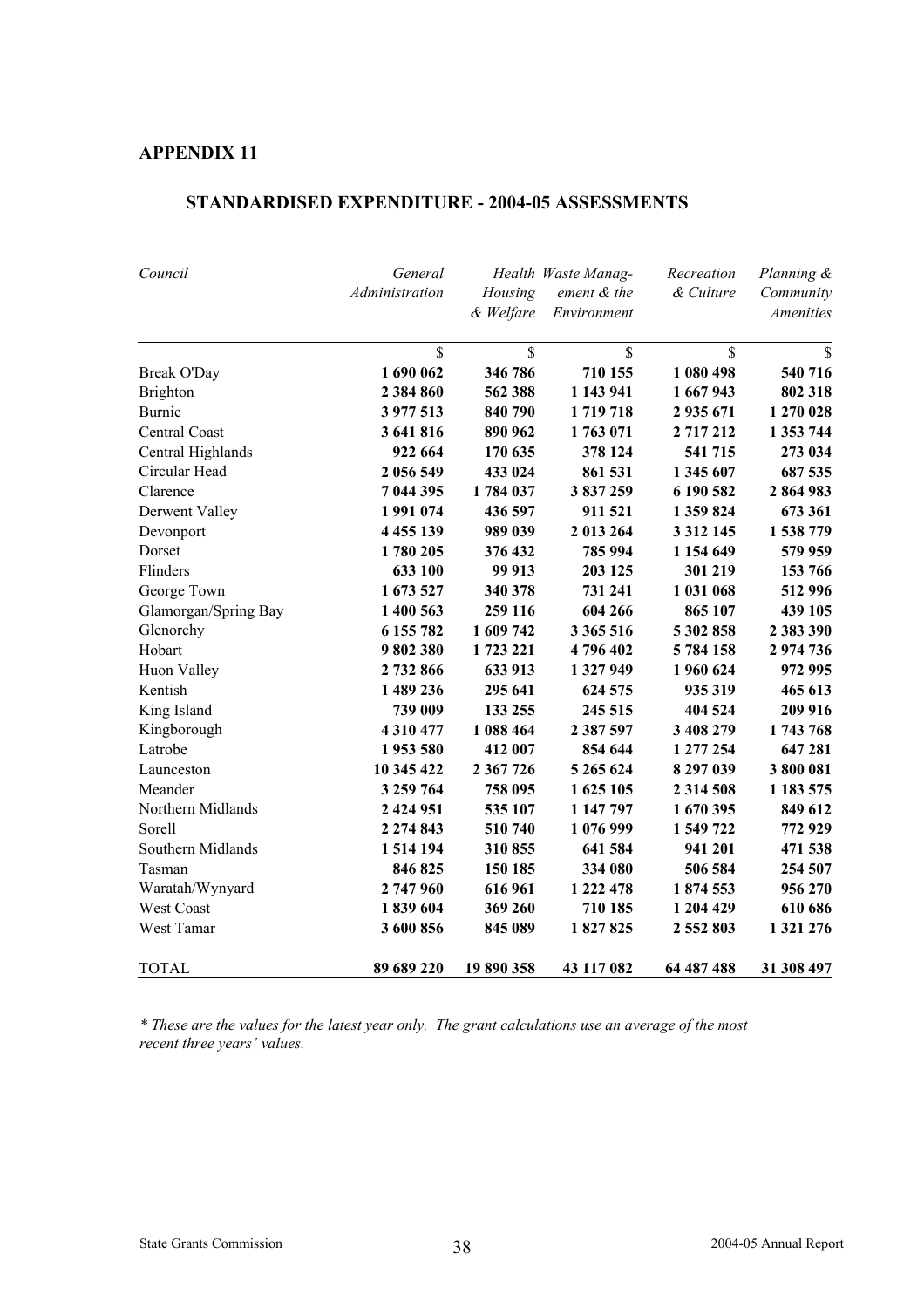| Council              | Law, Order<br>and Public<br>Safety | Sewerage   | Water      | Other     | Roads         | Total                              |
|----------------------|------------------------------------|------------|------------|-----------|---------------|------------------------------------|
|                      | \$                                 | \$         | \$         | \$        | \$            | \$                                 |
| Break O'Day          | 85 380                             | 498 249    | 821 996    | 272 749   | 4508316       | 10 554 907                         |
| <b>Brighton</b>      | 144 221                            | 904 439    | 1 493 588  | 600 387   | 2016018       | 11 720 104                         |
| Burnie               | 214 064                            | 1529 105   | 2 521 361  | 874 101   | 5 063 246     | 20 945 595                         |
| Central Coast        | 227 549                            | 1518076    | 2 518 660  | 966 104   | 6829086       | 22 426 280                         |
| Central Highlands    | 41 558                             | 234 297    | 386 550    | 107 529   | 4 147 457     | 7 203 563                          |
| Circular Head        | 109 118                            | 633 980    | 1 047 156  | 371 412   | 5 573 302     | 13 119 214                         |
| Clarence             | 456 016                            | 3 613 584  | 6 020 009  | 2 290 346 | 6 453 717     | 40 554 927                         |
| Derwent Valley       | 111 249                            | 676 461    | 1 116 139  | 431 860   | 2 084 986     | 9793071                            |
| Devonport            | 252 774                            | 1842445    | 3 046 542  | 1 128 476 | 4754052       | 23 332 655                         |
| Dorset               | 94 510                             | 558 355    | 922 210    | 333 196   | 5 256 119     | 11 841 629                         |
| Flinders             | 25 096                             | 74 536     | 123 118    | 200 956   | 2 2 2 2 8 0 9 | 4 037 638                          |
| George Town          | 85 386                             | 513725     | 848 182    | 306 831   | 2 664 090     | 8707423                            |
| Glamorgan/Spring Bay | 63 597                             | 414 547    | 685 594    | 186 992   | 2928948       | 7847835                            |
| Glenorchy            | 412 150                            | 3 307 906  | 5 415 931  | 2 047 637 | 6 008 663     | 36 009 574                         |
| Hobart               | 438 904                            | 5 132 546  | 8 447 738  | 2 208 034 | 6368185       | 47 676 303                         |
| Huon Valley          | 159 408                            | 1 079 553  | 1788791    | 646 779   | 4 309 335     | 15 612 213                         |
| Kentish              | 75 168                             | 425 006    | 700 592    | 254 146   | 3 610 521     | 8875818                            |
| King Island          | 33 636                             | 140 076    | 231 123    | 231 088   | 2710428       | 5 078 571                          |
| Kingborough          | 275 940                            | 2 207 230  | 3 648 813  | 1 393 049 | 4814885       | 25 278 503                         |
| Latrobe              | 104 226                            | 623 198    | 1 029 423  | 391 255   | 2 5 2 3 1 5 2 | 9816020                            |
| Launceston           | 604 080                            | 5 437 690  | 8 966 044  | 2 909 336 | 11 616 849    | 59 609 890                         |
| Meander              | 193 307                            | 1386926    | 2 292 785  | 839 467   | 7018951       | 20 872 484                         |
| Northern Midlands    | 135 514                            | 905 362    | 1 496 037  | 552 801   | 8 244 895     | 17 962 471                         |
| Sorell               | 127 672                            | 831 493    | 1 372 225  | 512 380   | 2 552 050     | 11 581 052                         |
| Southern Midlands    | 79 128                             | 438 905    | 724 105    | 263 746   | 5 144 995     | 10 530 251                         |
| Tasman               | 36 688                             | 195 507    | 322 555    | 101 006   | 1 337 060     | 4 084 998                          |
| Waratah/Wynyard      | 156 353                            | 976928     | 1 612 325  | 619 449   | 4 472 909     | 15 256 186                         |
| West Coast           | 92 594                             | 586 434    | 967 362    | 238 345   | 2 304 159     | 8 9 23 0 58                        |
| West Tamar           | 213 871                            | 1 572 453  | 2 597 563  | 949 614   | 4 077 206     | 19 558 555                         |
| <b>TOTAL</b>         | 5 049 155                          | 38 259 013 | 63 164 516 |           |               | 22 229 071 131 616 388 508 810 788 |

### **STANDARDISED EXPENDITURE 2004-05 ASSESSMENTS continued**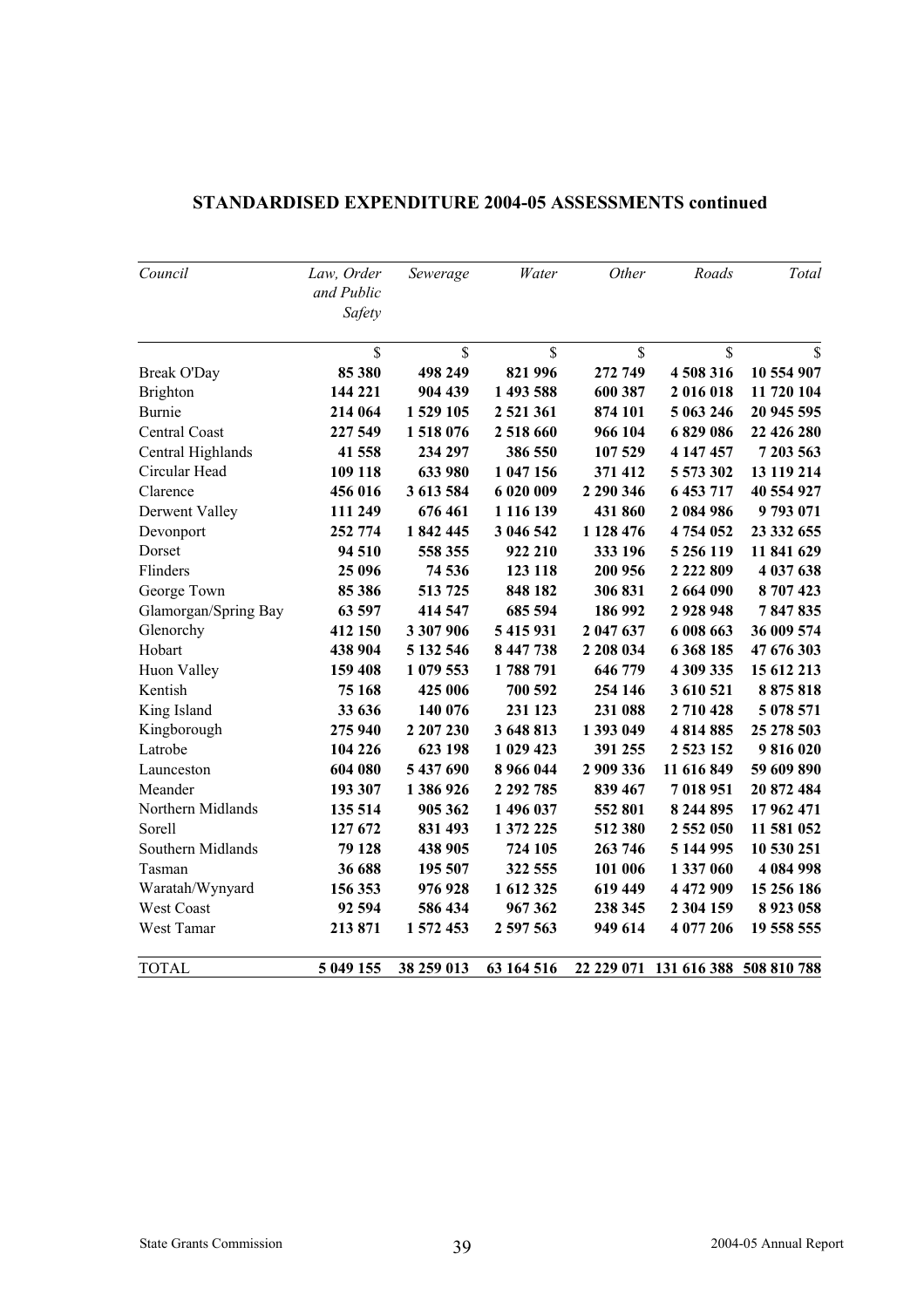| Council              | Absentee Unemp-<br>Popul-<br>ation | loyment | Age<br>Profile | Worker<br><b>Influx</b> | Climate | $Day-$<br>tripper | Disper-<br>sion | <b>Isolation</b> | Popul-<br>ation<br>Decline |
|----------------------|------------------------------------|---------|----------------|-------------------------|---------|-------------------|-----------------|------------------|----------------------------|
| Break O'Day          | 1.07                               | 1.07    | 1.01           | 1.00                    | 1.00    | 1.03              | 1.10            | 1.13             | 1.00                       |
| <b>Brighton</b>      | 1.00                               | 1.10    | 1.01           | 1.00                    | 1.00    | 1.00              | 1.02            | 1.01             | 1.00                       |
| <b>Burnie</b>        | 1.01                               | 1.08    | 1.02           | 1.09                    | 1.00    | 1.04              | 1.01            | 1.12             | 1.00                       |
| Central Coast        | 1.01                               | 1.05    | 1.02           | 1.00                    | 1.00    | 1.02              | 1.03            | 1.10             | 1.00                       |
| Central Highlands    | 1.11                               | 1.07    | 1.00           | 1.00                    | 1.02    | 1.03              | 1.25            | 1.05             | 1.00                       |
| Circular Head        | 1.03                               | 1.03    | 1.01           | 1.00                    | 1.02    | 1.02              | 1.07            | 1.19             | 1.00                       |
| Clarence             | 1.00                               | 1.04    | 1.02           | 1.00                    | 1.00    | 1.08              | 1.03            | 1.00             | 1.00                       |
| Derwent Valley       | 1.01                               | 1.07    | 1.01           | 1.00                    | 1.00    | 1.06              | 1.04            | 1.02             | 1.00                       |
| Devonport            | 1.00                               | 1.06    | 1.02           | 1.03                    | 1.00    | 1.03              | 1.00            | 1.09             | 1.00                       |
| Dorset               | 1.03                               | 1.05    | 1.02           | 1.00                    | 1.00    | 1.03              | 1.08            | 1.06             | 1.00                       |
| Flinders             | 1.07                               | 1.06    | 1.00           | 1.00                    | 1.00    | 1.00              | 1.04            | 1.19             | 1.09                       |
| George Town          | 1.03                               | 1.06    | 1.01           | 1.05                    | 1.00    | 1.02              | 1.03            | 1.05             | 1.00                       |
| Glamorgan/Spring Bay | 1.08                               | 1.05    | 1.01           | 1.00                    | 1.00    | 1.03              | 1.21            | 1.06             | 1.00                       |
| Glenorchy            | 1.00                               | 1.06    | 1.02           | 1.00                    | 1.00    | 1.02              | 1.00            | 1.00             | 1.00                       |
| Hobart               | 1.01                               | 1.05    | 1.03           | 1.30                    | 1.00    | 1.03              | 1.00            | 1.00             | 1.00                       |
| Huon Valley          | 1.03                               | 1.06    | 1.01           | 1.00                    | 1.00    | 1.05              | 1.09            | 1.02             | 1.00                       |
| Kentish              | 1.01                               | 1.07    | 1.00           | 1.00                    | 1.00    | 1.04              | 1.05            | 1.07             | 1.00                       |
| King Island          | 1.04                               | 1.00    | 1.00           | 1.00                    | 1.02    | 1.00              | 1.02            | 1.34             | 1.12                       |
| Kingborough          | 1.01                               | 1.02    | 1.01           | 1.00                    | 1.00    | 1.05              | 1.04            | 1.00             | 1.00                       |
| Latrobe              | 1.02                               | 1.04    | 1.01           | 1.00                    | 1.00    | 1.04              | 1.03            | 1.09             | 1.00                       |
| Launceston           | 1.01                               | 1.08    | 1.03           | 1.08                    | 1.00    | 1.03              | 1.02            | 1.01             | 1.00                       |
| Meander Valley       | 1.01                               | 1.02    | 1.01           | 1.00                    | 1.00    | 1.02              | 1.08            | 1.04             | 1.00                       |
| Northern Midlands    | 1.02                               | 1.03    | 1.01           | 1.00                    | 1.00    | 1.06              | 1.08            | 1.03             | 1.00                       |
| Sorell               | 1.03                               | 1.06    | 1.01           | 1.00                    | 1.00    | 1.03              | 1.06            | 1.01             | 1.00                       |
| Southern Midlands    | 1.01                               | 1.06    | 1.00           | 1.00                    | 1.00    | 1.03              | 1.11            | 1.06             | 1.00                       |
| Tasman               | 1.10                               | 1.07    | 1.01           | 1.00                    | 1.00    | 1.13              | 1.06            | 1.07             | 1.00                       |
| Waratah/Wynyard      | 1.02                               | 1.02    | 1.01           | 1.00                    | 1.00    | 1.02              | 1.03            | 1.14             | 1.00                       |
| West Coast           | 1.05                               | 1.05    | 1.00           | 1.00                    | 1.05    | 1.02              | 1.20            | 1.20             | 1.22                       |
| West Tamar           | 1.02                               | 1.00    | 1.01           | 1.00                    | 1.00    | 1.01              | 1.09            | 1.04             | 1.00                       |

### **COST ADJUSTORS, 2004-05 ASSESSMENTS**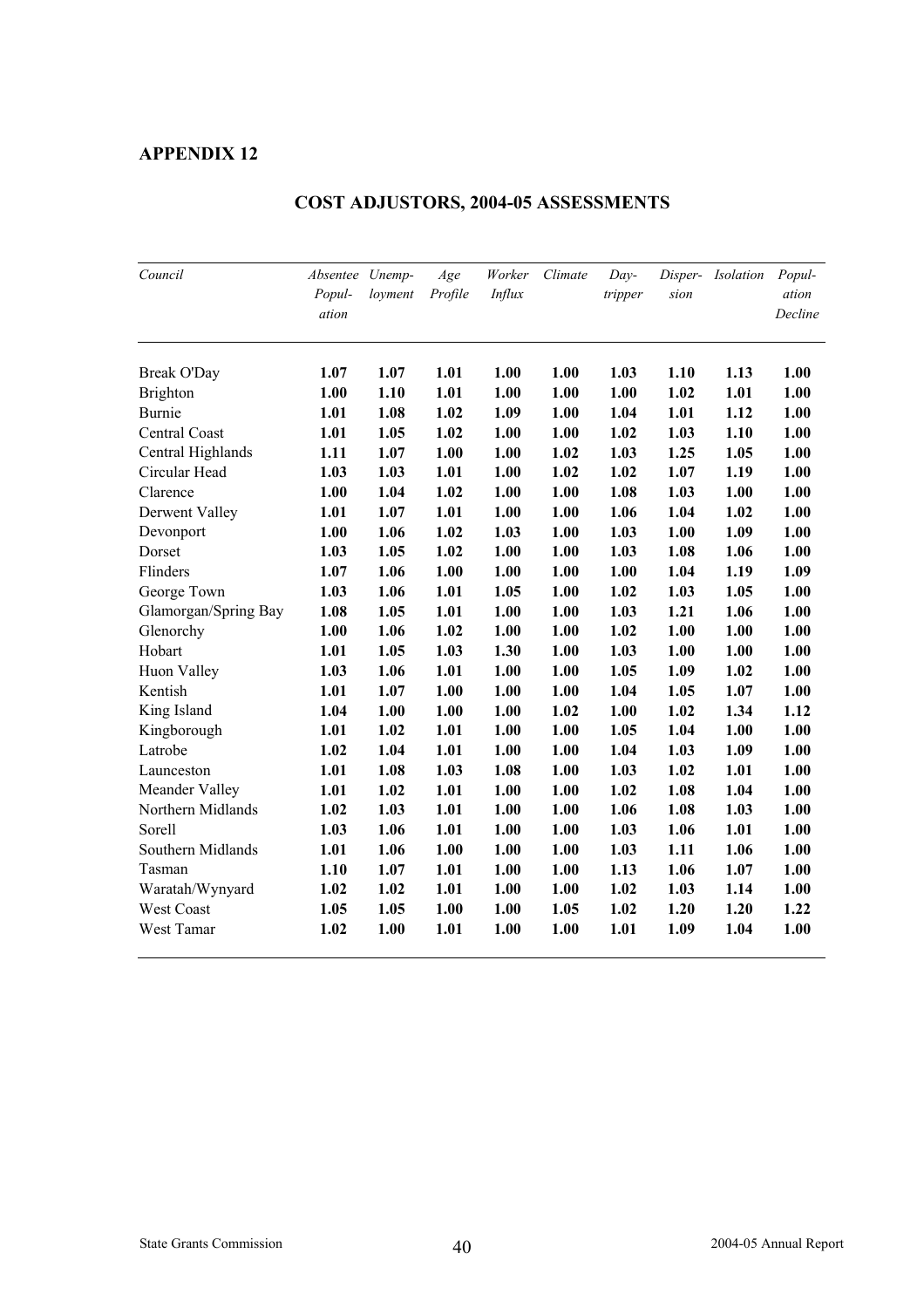| Council           | Popu-  |         |       | <b>Regional Responsibility</b> |                |      | Scale       |      | <b>Equivalent</b> |       |
|-------------------|--------|---------|-------|--------------------------------|----------------|------|-------------|------|-------------------|-------|
|                   | lation | Tourism | Gen.  |                                | Planng Recrea- |      | High Medium | Low  | <b>Tenements</b>  |       |
|                   | Growth |         | Admin | & Comm tion &                  |                |      |             |      | Sewer-            | Water |
|                   |        |         |       |                                | Amenit Culture |      |             |      | age               |       |
| Break O'Day       | 1.00   | 1.06    | 1.00  | 1.00                           | 1.00           | 1.78 | 1.39        | 1.00 | 1.00              | 1.00  |
| <b>Brighton</b>   | 1.00   | 1.00    | 1.00  | 1.00                           | 1.00           | 1.35 | 1.17        | 1.00 | 1.01              | 1.01  |
| <b>Burnie</b>     | 1.00   | 1.01    | 1.14  | 1.01                           | 1.19           | 1.18 | 1.09        | 1.00 | 1.06              | 1.06  |
| Central Coast     | 1.00   | 1.02    | 1.00  | 1.00                           | 1.00           | 1.14 | 1.07        | 1.00 | 1.01              | 1.01  |
| Central Highlands | 1.00   | 1.10    | 1.00  | 1.00                           | 1.00           | 2.46 | 1.73        | 1.00 | 1.00              | 1.00  |
| Circular Head     | 1.00   | 1.03    | 1.00  | 1.00                           | 1.00           | 1.60 | 1.30        | 1.00 | 1.01              | 1.01  |
| Clarence          | 1.00   | 1.01    | 1.03  | 1.00                           | 1.10           | 1.00 | 1.00        | 1.00 | 1.04              | 1.05  |
| Derwent Valley    | 1.00   | 1.01    | 1.00  | 1.00                           | 1.00           | 1.51 | 1.26        | 1.00 | 1.00              | 1.01  |
| Devonport         | 1.00   | 1.02    | 1.14  | 1.02                           | 1.10           | 1.08 | 1.04        | 1.00 | 1.05              | 1.05  |
| Dorset            | 1.00   | 1.02    | 1.00  | 1.00                           | 1.00           | 1.66 | 1.33        | 1.00 | 1.00              | 1.00  |
| Flinders          | 1.00   | 1.06    | 1.00  | 1.00                           | 1.00           | 5.00 | 3.00        | 5.00 | 1.00              | 1.00  |
| George Town       | 1.00   | 1.01    | 1.00  | 1.00                           | 1.00           | 1.71 | 1.35        | 1.00 | 1.00              | 1.01  |
| Glamorgan/Spring  | 1.00   | 1.21    | 1.00  | 1.00                           | 1.00           | 2.03 | 1.51        | 1.00 | 1.00              | 1.01  |
| Glenorchy         | 1.00   | 1.00    | 1.03  | 1.00                           | 1.10           | 1.00 | 1.00        | 1.00 | 1.09              | 1.08  |
| Hobart            | 1.00   | 1.03    | 1.20  | 1.12                           | 1.08           | 1.00 | 1.00        | 1.00 | 1.24              | 1.24  |
| Huon Valley       | 1.00   | 1.01    | 1.00  | 1.00                           | 1.00           | 1.31 | 1.16        | 1.00 | 1.01              | 1.01  |
| Kentish           | 1.00   | 1.07    | 1.00  | 1.00                           | 1.00           | 1.82 | 1.41        | 1.00 | 1.00              | 1.00  |
| King Island       | 1.00   | 1.04    | 1.00  | 1.00                           | 1.00           | 2.77 | 1.88        | 3.00 | 1.00              | 1.00  |
| Kingborough       | 1.00   | 1.01    | 1.00  | 1.00                           | 1.00           | 1.01 | 1.00        | 1.00 | 1.01              | 1.01  |
| Latrobe           | 1.00   | 1.03    | 1.00  | 1.00                           | 1.00           | 1.57 | 1.28        | 1.00 | 1.01              | 1.01  |
| Launceston        | 1.00   | 1.02    | 1.11  | 1.08                           | 1.16           | 1.00 | 1.00        | 1.00 | 1.16              | 1.16  |
| Meander Valley    | 1.00   | 1.02    | 1.00  | 1.00                           | 1.00           | 1.20 | 1.10        | 1.00 | 1.01              | 1.02  |
| Northern Midlands | 1.00   | 1.01    | 1.00  | 1.00                           | 1.00           | 1.39 | 1.19        | 1.00 | 1.01              | 1.01  |
| Sorell            | 1.00   | 1.00    | 1.00  | 1.00                           | 1.00           | 1.43 | 1.21        | 1.00 | 1.00              | 1.00  |
| Southern Midlands | 1.00   | 1.01    | 1.00  | 1.00                           | 1.00           | 1.80 | 1.40        | 1.00 | 1.00              | 1.00  |
| Tasman            | 1.00   | 1.16    | 1.00  | 1.00                           | 1.00           | 2.52 | 1.76        | 1.00 | 1.00              | 1.00  |
| Waratah/Wynyard   | 1.00   | 1.02    | 1.00  | 1.00                           | 1.00           | 1.33 | 1.17        | 1.00 | 1.01              | 1.01  |
| West Coast        | 1.00   | 1.14    | 1.00  | 1.00                           | 1.00           | 1.86 | 1.43        | 1.00 | 1.01              | 1.01  |
| West Tamar        | 1.00   | 1.02    | 1.00  | 1.00                           | 1.00           | 1.15 | 1.07        | 1.00 | 1.00              | 1.00  |

### **COST ADJUSTORS 2004-05 ASSESSMENTS continued**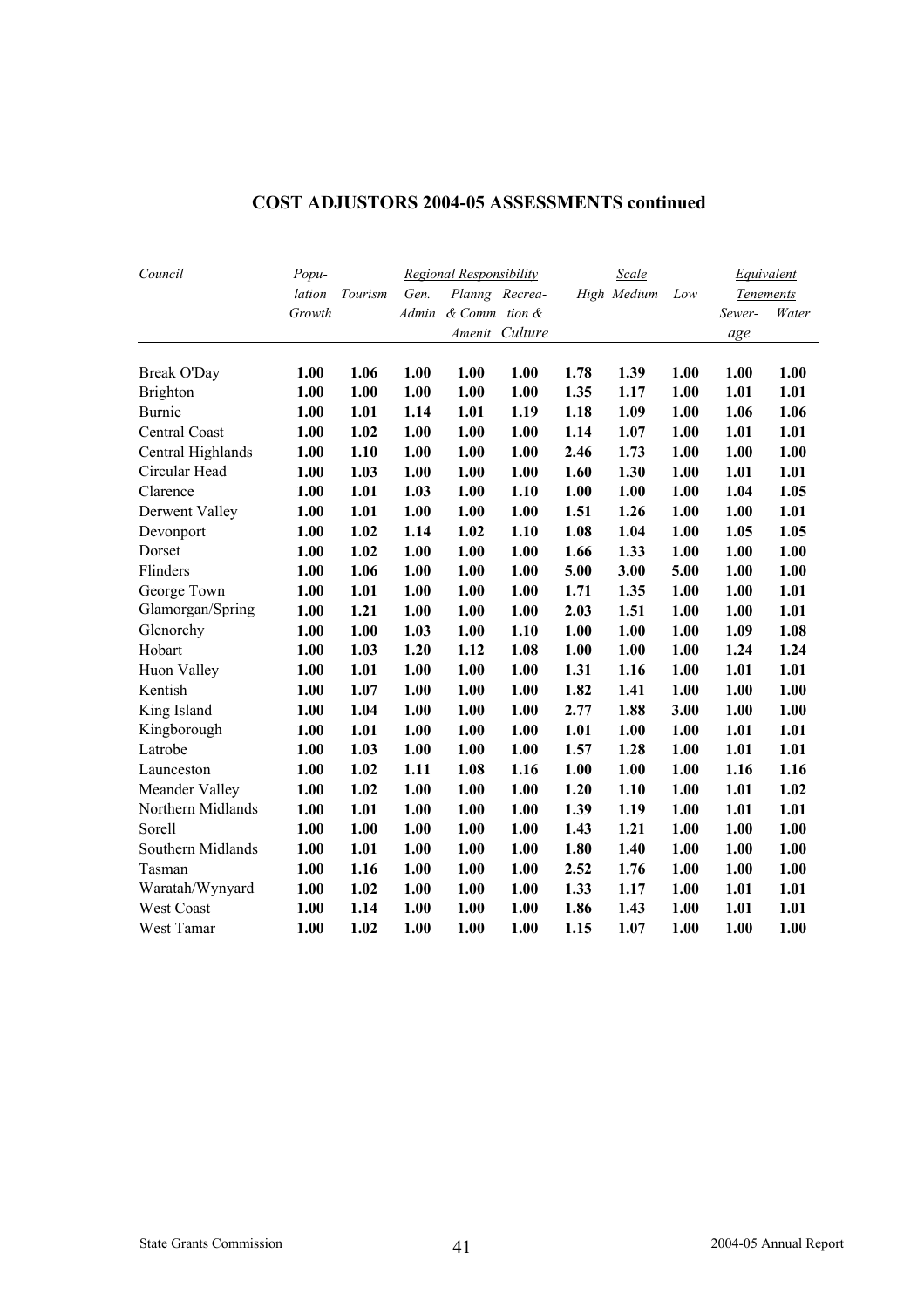|                      |      | <b>Urban Unsealed</b>     |      |      |         |         |         |         |
|----------------------|------|---------------------------|------|------|---------|---------|---------|---------|
| Municipality         |      | Climate Drainage Material |      | Soil | Terrain | Traffic | Climate | Traffic |
| Break O'Day          | 0.98 | 0.99                      | 1.01 | 0.93 | 1.05    | 0.99    | 0.98    | 0.99    |
| <b>Brighton</b>      | 0.94 | 1.01                      | 1.05 | 1.01 | 1.06    | 0.98    | 0.94    | 0.96    |
| Burnie               | 1.00 | 0.99                      | 1.00 | 0.97 | 1.09    | 1.02    | 1.00    | 0.96    |
| Central Coast        | 1.00 | 0.99                      | 1.00 | 0.94 | 1.05    | 1.01    | 1.00    | 0.97    |
| Central Highlands    | 0.95 | 1.00                      | 1.06 | 1.05 | 1.02    | 0.96    | 0.95    | 0.96    |
| Circular Head        | 1.00 | 0.99                      | 1.00 | 0.76 | 1.04    | 0.99    | 1.00    | 0.96    |
| Clarence             | 0.94 | 1.00                      | 0.96 | 1.01 | 1.09    | 0.98    | 0.94    | 0.96    |
| Derwent Valley       | 0.95 | 1.00                      | 1.02 | 0.94 | 1.01    | 0.97    | 0.95    | 0.96    |
| Devonport            | 1.00 | 0.98                      | 1.00 | 1.05 | 1.05    | 1.02    | 1.00    | 0.96    |
| Dorset               | 0.99 | 0.99                      | 1.04 | 0.97 | 1.07    | 0.99    | 0.99    | 0.96    |
| Flinders             | 0.96 | 1.01                      | 0.99 | 0.73 | 1.02    | 0.99    | 0.96    | 1.00    |
| George Town          | 1.00 | 0.99                      | 1.10 | 1.15 | 1.03    | 0.98    | 1.00    | 0.96    |
| Glamorgan/Spring Bay | 0.96 | 0.99                      | 1.03 | 0.95 | 1.07    | 0.97    | 0.96    | 0.96    |
| Glenorchy            | 0.94 | 1.00                      | 0.92 | 1.00 | 1.11    | 1.03    | 0.94    | 0.99    |
| Hobart               | 0.94 | 0.99                      | 0.91 | 1.01 | 1.11    | 0.98    | 1.01    | 0.96    |
| Huon Valley          | 0.98 | 1.03                      | 0.97 | 0.99 | 1.01    | 0.96    | 0.99    | 0.96    |
| Kentish              | 1.00 | 1.00                      | 1.00 | 1.00 | 1.03    | 1.00    | 1.00    | 0.96    |
| King Island          | 1.04 | 0.98                      | 1.00 | 0.94 | 1.07    | 0.99    | 1.04    | 0.97    |
| Kingborough          | 1.00 | 1.00                      | 0.90 | 1.08 | 1.07    | 0.98    | 1.00    | 1.00    |
| Latrobe              | 1.00 | 1.00                      | 1.00 | 0.85 | 1.01    | 1.01    | 1.00    | 0.97    |
| Launceston           | 0.97 | 1.00                      | 1.00 | 1.12 | 1.10    | 0.99    | 0.97    | 0.99    |
| Meander Valley       | 1.00 | 0.99                      | 0.98 | 0.84 | 1.05    | 0.98    | 1.00    | 0.96    |
| Northern Midlands    | 0.95 | 1.02                      | 1.02 | 1.04 | 1.01    | 0.99    | 0.95    | 0.96    |
| Sorell               | 0.95 | 0.99                      | 1.02 | 1.07 | 1.06    | 1.00    | 0.95    | 0.97    |
| Southern Midlands    | 0.95 | 1.01                      | 1.03 | 1.06 | 1.07    | 0.98    | 0.95    | 0.97    |
| Tasman               | 0.95 | 0.99                      | 1.07 | 1.02 | 1.10    | 0.96    | 0.95    | 0.96    |
| Waratah/Wynyard      | 1.01 | 1.02                      | 1.00 | 0.93 | 1.03    | 1.01    | 1.00    | 0.96    |
| West Coast           | 1.07 | 0.99                      | 1.00 | 1.06 | 1.04    | 0.98    | 1.07    | 0.97    |
| West Tamar           | 1.00 | 0.98                      | 1.01 | 0.98 | 1.08    | 0.98    | 1.00    | 0.98    |

#### **MULHOLLAND MODEL COST ADJUSTORS**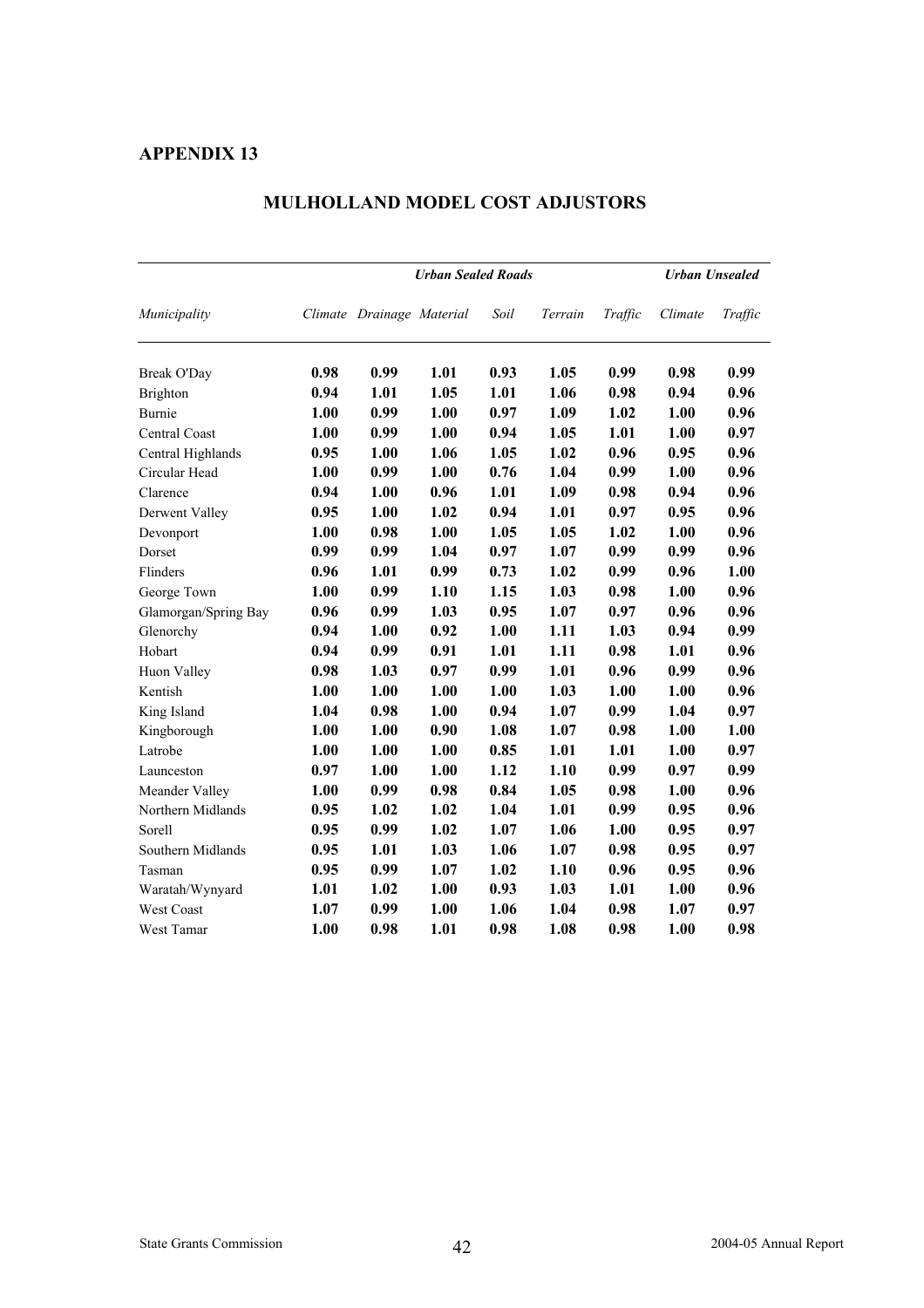|                      | <b>Rural Sealed roads</b> |                           |      |      |         |         |         | <b>Rural Unsealed</b> |                 |  |
|----------------------|---------------------------|---------------------------|------|------|---------|---------|---------|-----------------------|-----------------|--|
| Municipality         |                           | Climate Drainage Material |      | Soil | Terrain | Traffic | Climate | Traffic               | Remote-<br>ness |  |
| <b>Break O'Day</b>   | 0.98                      | 0.99                      | 1.01 | 1.03 | 1.04    | 0.98    | 0.98    | 0.98                  | 1.08            |  |
| <b>Brighton</b>      | 0.94                      | 1.00                      | 1.05 | 1.07 | 1.05    | 0.98    | 0.94    | 0.98                  | 1.00            |  |
| Burnie               | 1.02                      | 0.99                      | 1.00 | 1.06 | 1.08    | 1.04    | 1.01    | 1.00                  | 1.00            |  |
| Central Coast        | 1.01                      | 0.99                      | 1.00 | 0.99 | 1.12    | 1.00    | 1.01    | 0.98                  | 1.00            |  |
| Central Highlands    | 0.98                      | 1.00                      | 1.06 | 1.02 | 1.12    | 0.97    | 1.00    | 0.97                  | 1.03            |  |
| Circular Head        | 1.04                      | 0.99                      | 1.00 | 0.99 | 1.12    | 1.01    | 1.04    | 0.99                  | 1.04            |  |
| Clarence             | 0.94                      | 1.00                      | 0.95 | 0.96 | 1.09    | 0.98    | 0.94    | 0.96                  | 1.00            |  |
| Derwent Valley       | 0.95                      | 1.00                      | 1.01 | 1.00 | 1.05    | 0.96    | 0.95    | 0.96                  | 1.00            |  |
| Devonport            | 1.00                      | 0.99                      | 1.00 | 1.04 | 1.07    | 1.01    | 1.00    | 0.99                  | 1.00            |  |
| Dorset               | 1.00                      | 0.99                      | 1.02 | 1.02 | 1.10    | 1.01    | 1.00    | 0.99                  | 1.00            |  |
| Flinders             | 0.96                      | 0.99                      | 0.99 | 1.00 | 1.05    | 1.00    | 0.96    | 0.99                  | 1.11            |  |
| George Town          | 1.00                      | 0.97                      | 1.10 | 1.12 | 1.08    | 0.98    | 1.00    | 0.97                  | 1.00            |  |
| Glamorgan/Spring Bay | 0.96                      | 0.99                      | 1.03 | 1.02 | 1.06    | 0.96    | 0.96    | 0.96                  | 1.04            |  |
| Glenorchy            | 0.95                      | 0.99                      | 0.95 | 1.00 | 1.16    | 1.01    | 0.95    | 0.99                  | 1.00            |  |
| Hobart               | 1.00                      | 1.00                      | 1.00 | 1.00 | 1.09    | 1.00    | 1.00    | 1.00                  | 1.00            |  |
| Huon Valley          | 1.01                      | 1.00                      | 0.97 | 1.01 | 1.06    | 0.97    | 1.01    | 0.97                  | 1.00            |  |
| Kentish              | 1.03                      | 0.99                      | 1.00 | 0.95 | 1.15    | 1.01    | 1.01    | 0.98                  | 1.00            |  |
| King Island          | 1.03                      | 1.02                      | 1.00 | 1.04 | 1.00    | 0.99    | 1.03    | 0.97                  | 1.14            |  |
| Kingborough          | 1.01                      | 0.99                      | 0.90 | 1.03 | 1.14    | 0.98    | 1.00    | 0.96                  | 1.00            |  |
| Latrobe              | 1.00                      | 1.00                      | 1.00 | 0.92 | 1.05    | 1.01    | 1.00    | 0.98                  | 1.00            |  |
| Launceston           | 0.99                      | 1.00                      | 1.04 | 1.04 | 1.10    | 1.00    | 0.99    | 0.99                  | 1.00            |  |
| Meander Valley       | 1.01                      | 1.00                      | 0.99 | 1.02 | 1.09    | 0.99    | 1.01    | 0.97                  | 1.00            |  |
| Northern Midlands    | 0.95                      | 1.02                      | 1.03 | 1.07 | 1.05    | 1.01    | 0.95    | 0.98                  | 1.00            |  |
| Sorell               | 0.95                      | 1.00                      | 1.04 | 1.12 | 1.07    | 1.00    | 0.95    | 0.98                  | 1.00            |  |
| Southern Midlands    | 0.95                      | 1.00                      | 1.07 | 1.04 | 1.13    | 1.03    | 0.95    | 1.00                  | 1.04            |  |
| Tasman               | 1.00                      | 1.00                      | 1.07 | 1.04 | 1.10    | 0.97    | 0.98    | 0.97                  | 1.05            |  |
| Waratah/Wynyard      | 1.03                      | 1.00                      | 1.00 | 1.00 | 1.12    | 1.01    | 1.03    | 1.00                  | 1.00            |  |
| <b>West Coast</b>    | 1.07                      | 1.00                      | 1.00 | 1.00 | 1.09    | 0.97    | 1.07    | 0.99                  | 1.07            |  |
| West Tamar           | 1.00                      | 0.99                      | 1.01 | 1.02 | 1.05    | 0.98    | 1.00    | 0.97                  | 1.00            |  |

### **MULHOLLAND MODEL COST ADJUSTORS continued**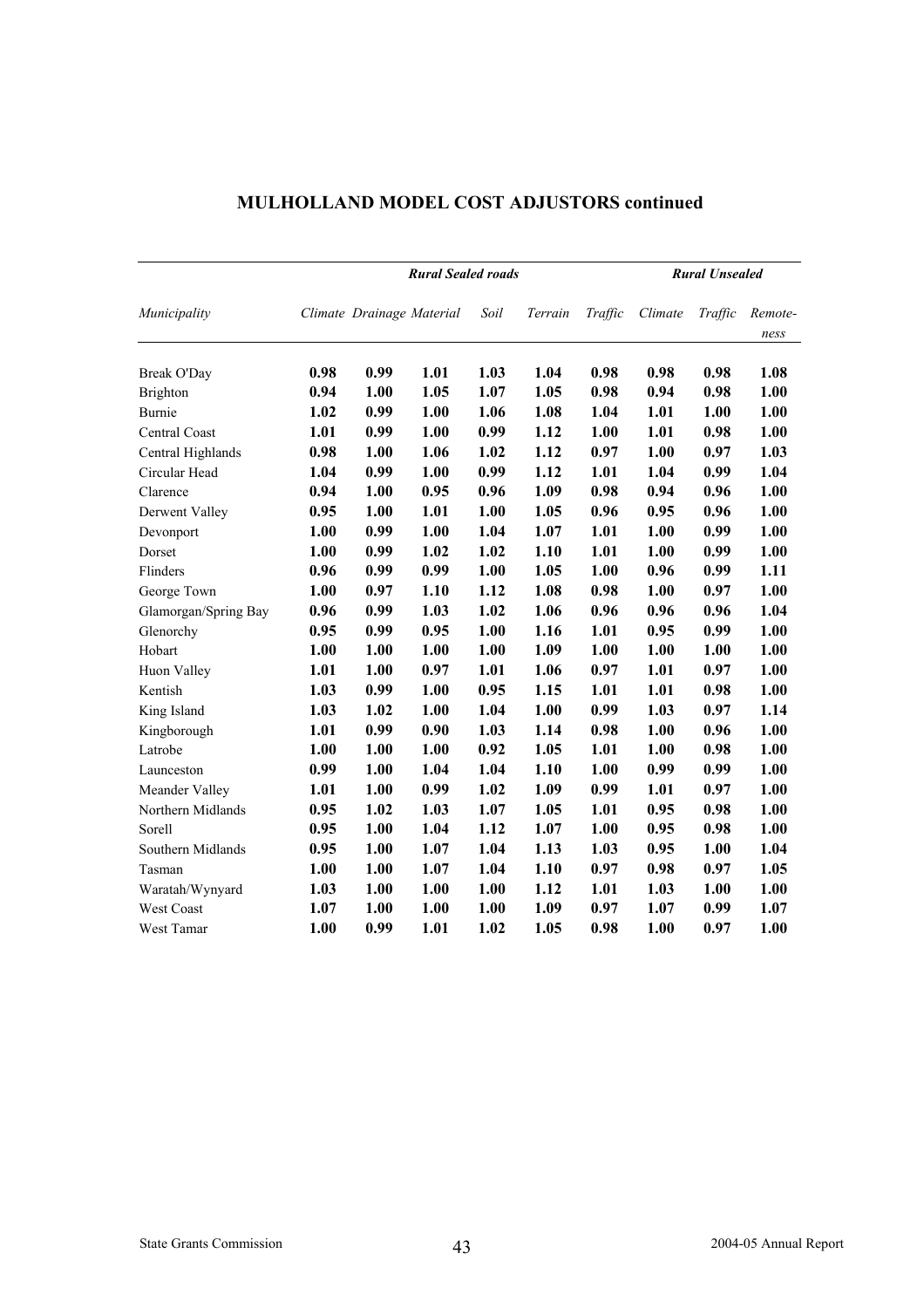#### $\blacksquare$  Base Grant (per capita)  $\Box$  ILRF (per capita) ---- State population w eighted average Base Grant is \$54; ILRF Grant is \$51 **)** 500 **Combined Grants (per capita) (\$** 450 400 350 300 250 200 150 100 50  $\overline{0}$ Kentish Sorell Burnie Kingborough **Clarence** Glenorchy Hobart King Island Cent Highlands West Coas **Sthn Midlands** Break O'Day Glamorgan Sp Bay Dorset Circular Head **Nthn Midlands** George Town Waratah-Wynyd Central Coast Huon Valley Derwent Valley Brighton Meander Valley West Tamar Devonport Launceston Flinders King Island Cent Highlands West Coast Tasman Sthn Midlands Break O'Day Glamorgan Sp Bay Circular Head Nthn Midlands George Town Waratah-Wynyd Central Coast Huon Valley Derwent Valley Meander Valley Latrobe West Tamar Kingborough Clarence Launceston

### **APPENDIX 14 – BASE AND ILRF GRANTS (PER CAPITA) 2004-05**

### **APPENDIX 15 – STANDARDISED EXPENDITURE (PER CAPITA) IN THE 2004-05 ASSESSMENTS**

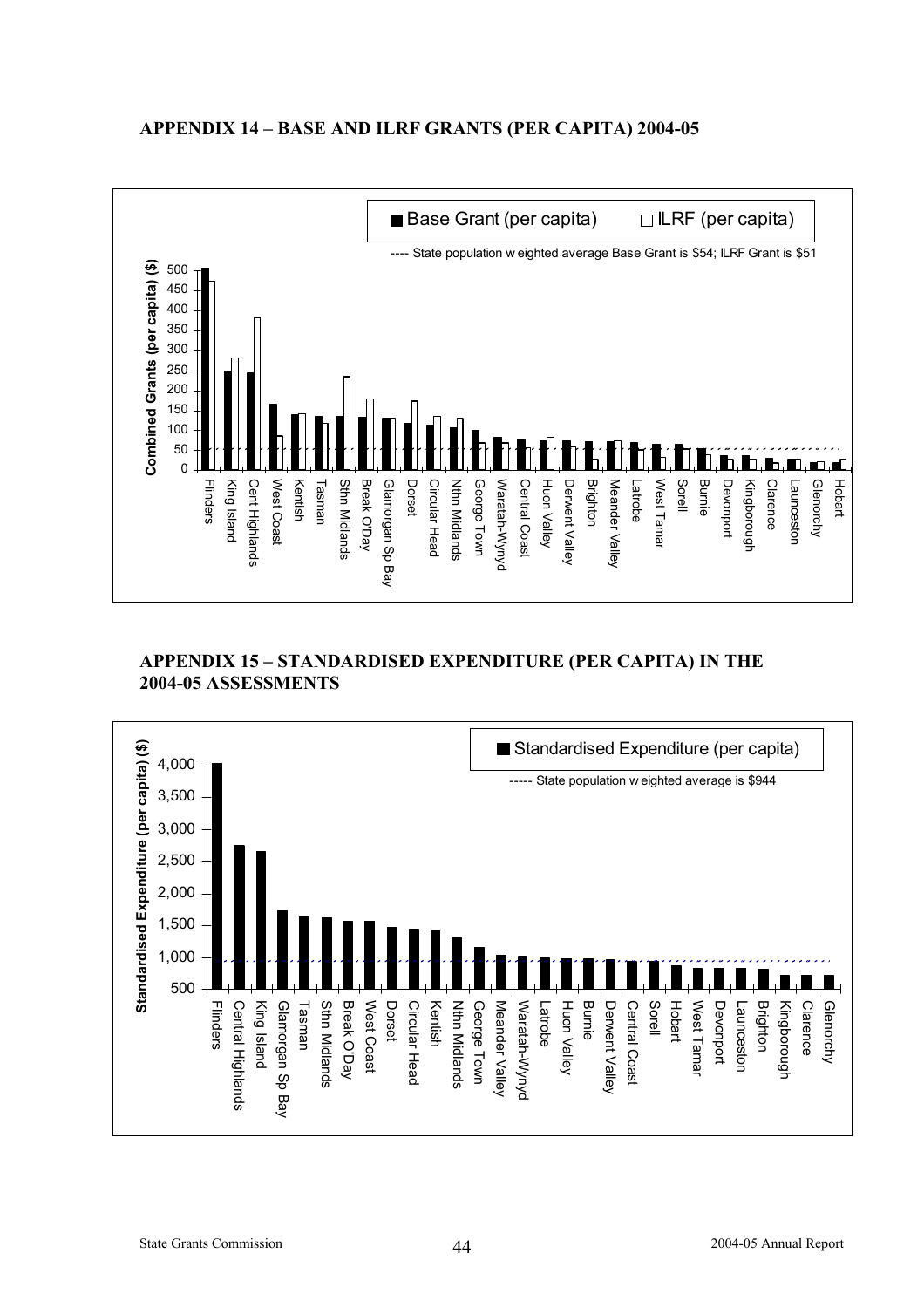### **APPENDIX 16 – STANDARDISED REVENUE (PER CAPITA) IN THE 2004-05 ASSESSMENTS**



### **APPENDIX 17 – SPECIFIC PURPOSE PAYMENTS (PER CAPITA) IN THE 2004-05 ASSESSMENTS**

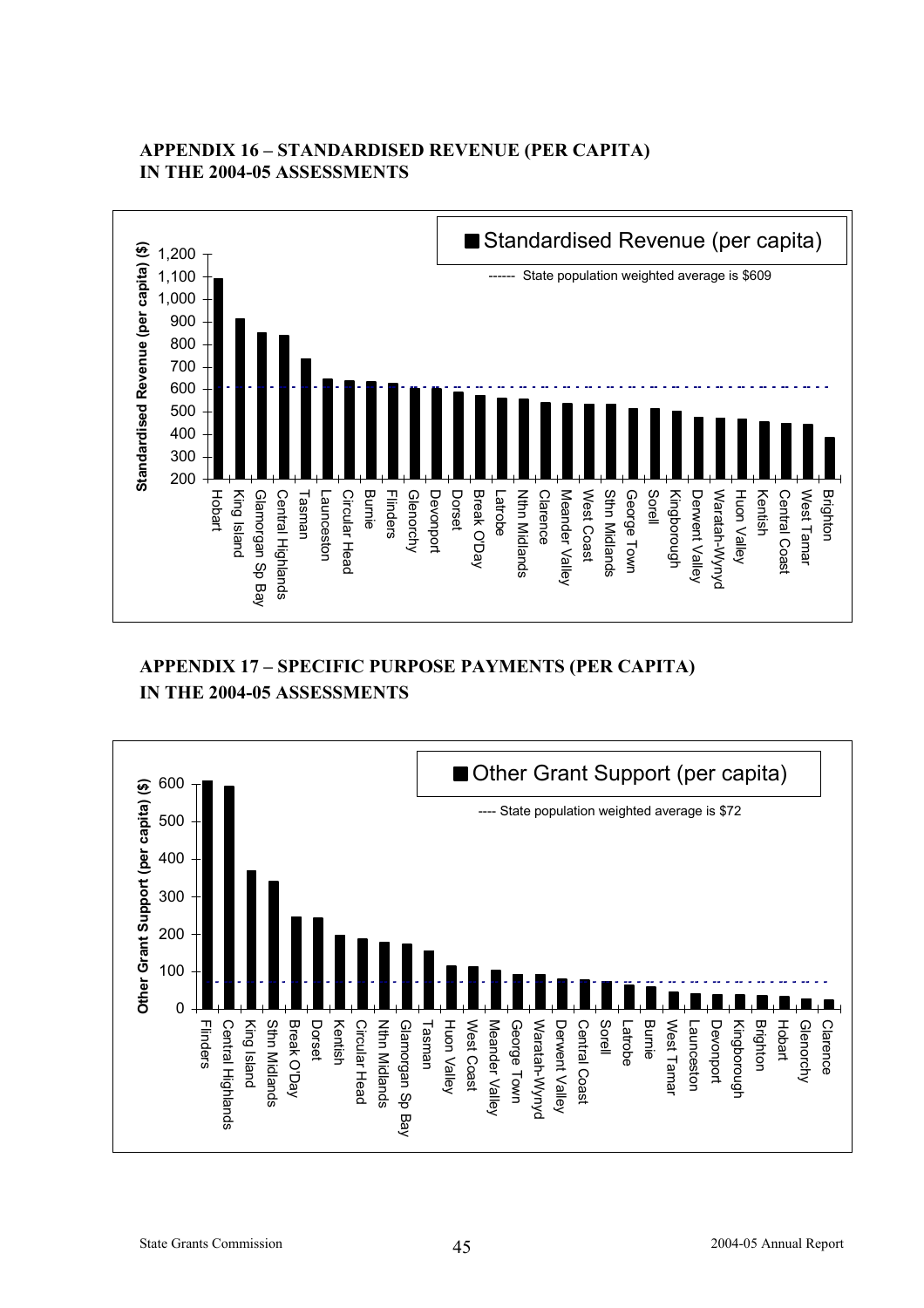### **APPENDIX 18 – SHARE OF BASE GRANT POOL BY POPULATION 1994-95 COMPARED TO 2004-05**

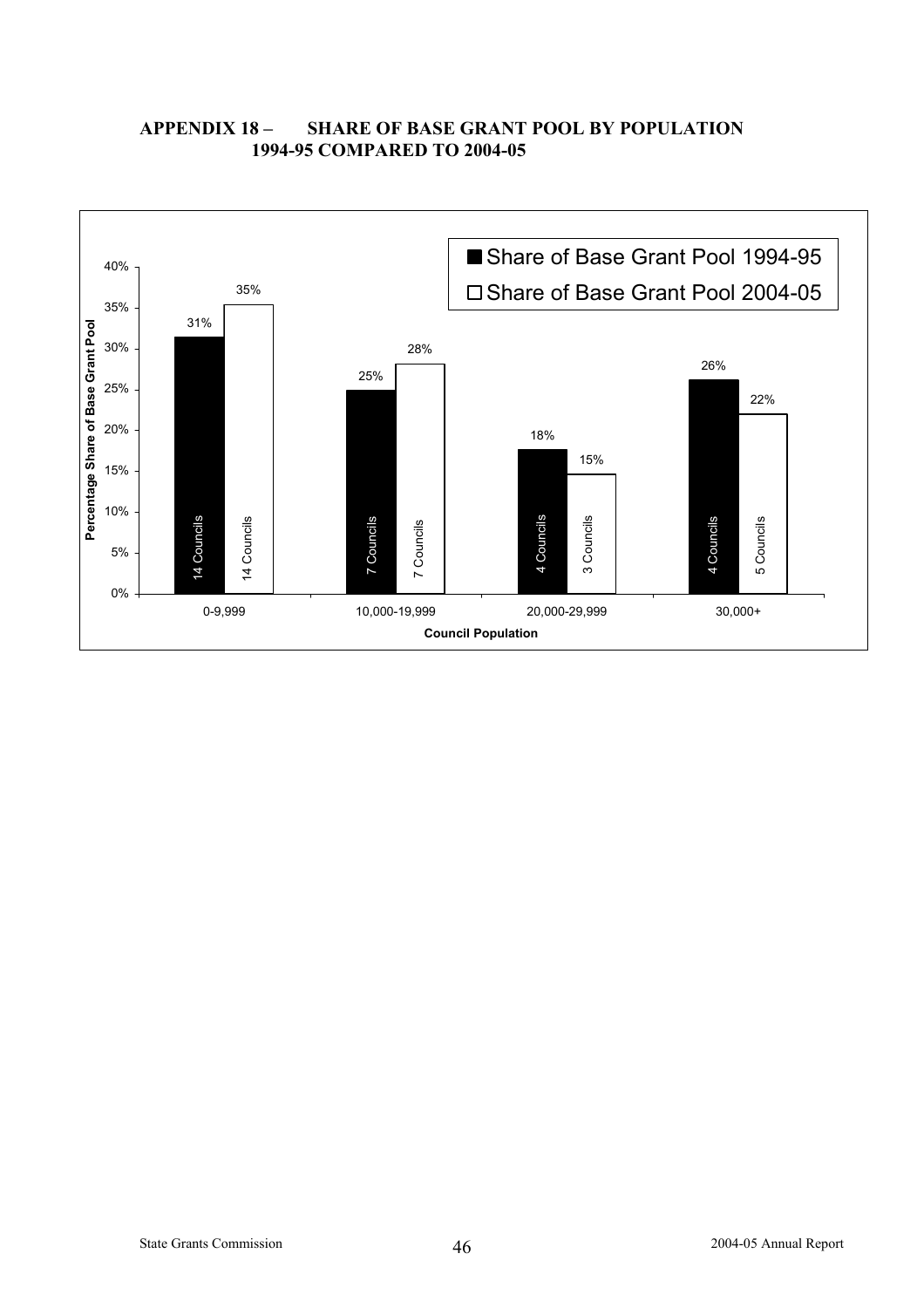### **APPENDIX 19 REPRESENTATION AT COMMISSION DISCUSSIONS IN 2004**

### **Round 1 – Southern and South-Eastern Councils**

### Wednesday 14 April 2004

| In attendance:                | <b>Derwent Valley Council (Hearing)</b><br>Mr John Bradley (Accountant)<br>Cr Judy Bromfield<br>Mr Ian Brown<br>Mr Richard Cassidy (Consultant Engineer)<br>Cr Nick Cracknell (Mayor)<br>Cr Hilary Craw<br>Mr Matt Hill (Youth Worker)<br>Mr Stephen Mackey (GM)<br>Mr Robert McCrossin (Deputy GM) |
|-------------------------------|-----------------------------------------------------------------------------------------------------------------------------------------------------------------------------------------------------------------------------------------------------------------------------------------------------|
| In attendance:                | Mr Ken Wall (Works Manager)<br><b>Central Highlands Council (Visit)</b><br>Mr Trevor Berriman (GM)<br>Cr Diedre Flint (Mayor)                                                                                                                                                                       |
| In attendance:                | <b>Southern Midlands Council (Visit)</b><br>Cr Colin Beven<br>Cr Tony Bisdee (Deputy Mayor)<br>Cr Colin Howlett (Mayor)<br>Mr Tim Kirkwood (GM)<br>Mr Jack Lyall (Works Co-ordinator)<br>Cr Helen Scott                                                                                             |
| <u>Thursday 15 April 2004</u> |                                                                                                                                                                                                                                                                                                     |
| In attendance:                | <b>Hobart City Council (Hearing)</b><br>Mr Conrad Lennon (Assistant Financial Accountant)                                                                                                                                                                                                           |
| In attendance:                | <b>Glamorgan Spring Bay Council (Hearing)</b><br>Cr Cheryl Arnol (Mayor)<br>Mr Danny Green (GM)<br>Mr Jimmy Walters (Business Services Manager)                                                                                                                                                     |
| In attendance:                | <b>Sorell Council (Hearing)</b><br>Mr Robert Farmer (Engineer)<br>Ms Brooke Povan (Corporate Manager)<br>Mr Jim Skillen (Accountant)<br>Mr Graeme Sundstrom (GM)<br>Cr Carmel Torenius (Mayor)                                                                                                      |
|                               | <b>Huon Valley Council (Visit)</b>                                                                                                                                                                                                                                                                  |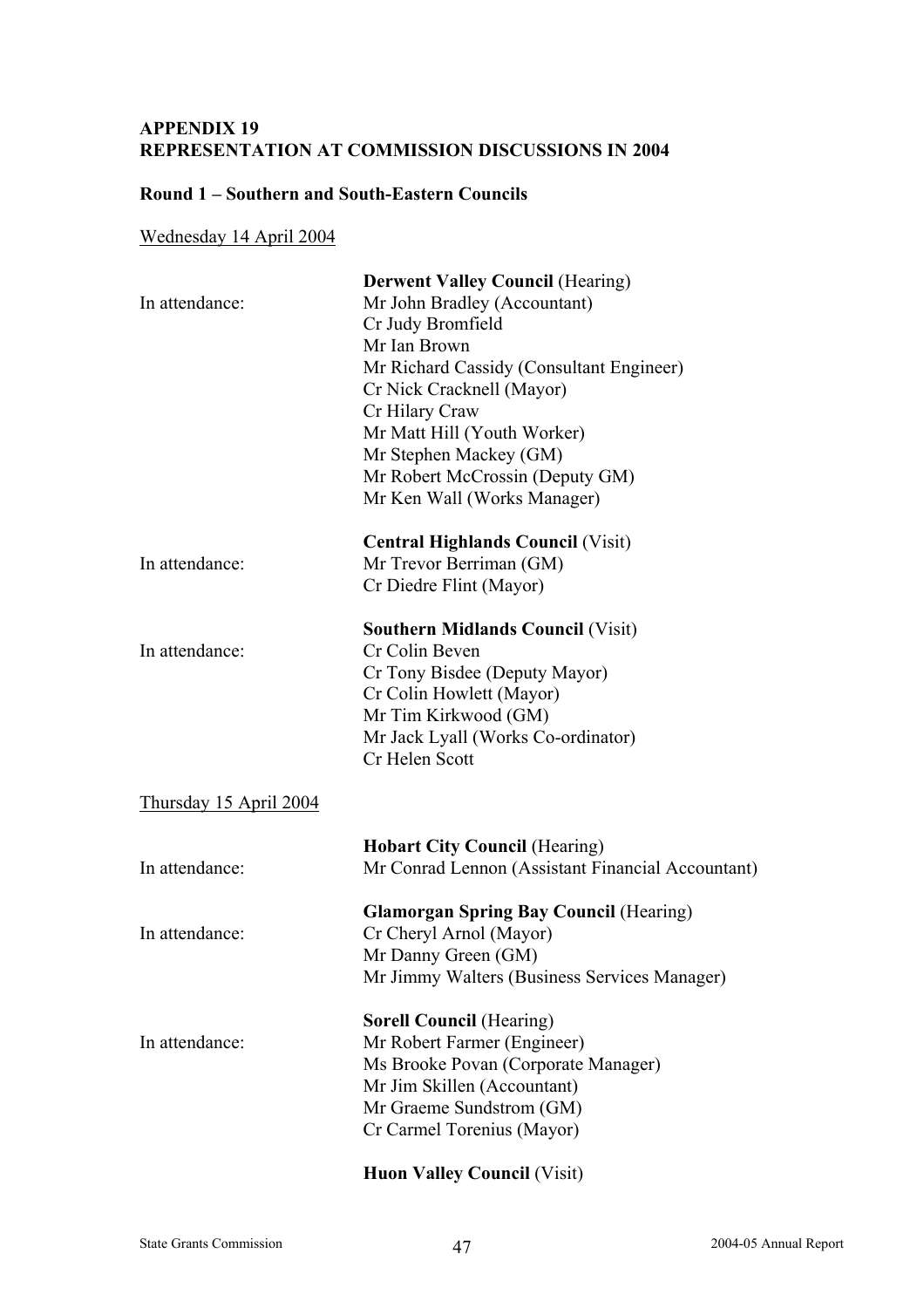| In attendance:              | Cr Robert Armstrong (Mayor)<br>Mr Geoff Cockerill (GM)<br>Cr Mike Norman<br>Cr Michael Wilson                                                                            |
|-----------------------------|--------------------------------------------------------------------------------------------------------------------------------------------------------------------------|
| <u>Friday 16 April 2004</u> |                                                                                                                                                                          |
| In attendance:              | <b>Kingborough Council (Visit)</b><br>Cr Don Hazell (Mayor)<br>Mr Rick McClean (GM)<br>Mr Rob Palethorpe (Works)                                                         |
| In attendance:              | <b>Tasman Council (Hearing)</b><br>Mr David Doyle (Corporate Services Manager)<br>Mr David Laugher (GM)                                                                  |
| In attendance:              | <b>Clarence Council (Hearing)</b><br>Cr Frank Barta (Corporate Treasurer)<br>Cr Doug Chipman<br>Mr Andrew Paul (GM)<br>John Stevens (Manager Assets)<br>Cr David Traynor |

### **Round 2 – West and North-west Councils**

| Wednesday 21 April 2004 |                                                                                                                                        |
|-------------------------|----------------------------------------------------------------------------------------------------------------------------------------|
| In attendance:          | <b>West Coast Council (Visit)</b><br>Cr Darryl Gerrity (Mayor)<br>Mr David Metcalf (GM)                                                |
| In attendance:          | <b>Waratah Wynyard Council (Visit)</b><br>Cr Roger Chalk (Mayor)<br>Mr John Stretton (Corporate Services Manager)<br>Mr Paul West (GM) |
| Thursday 22 April 2004  |                                                                                                                                        |
| In attendance:          | <b>Burnie City Council (Hearing)</b><br>Cr Alwyn Boyd (Mayor)                                                                          |

Mr Andrew Beswick (Deputy GM)

Mr Steve Gray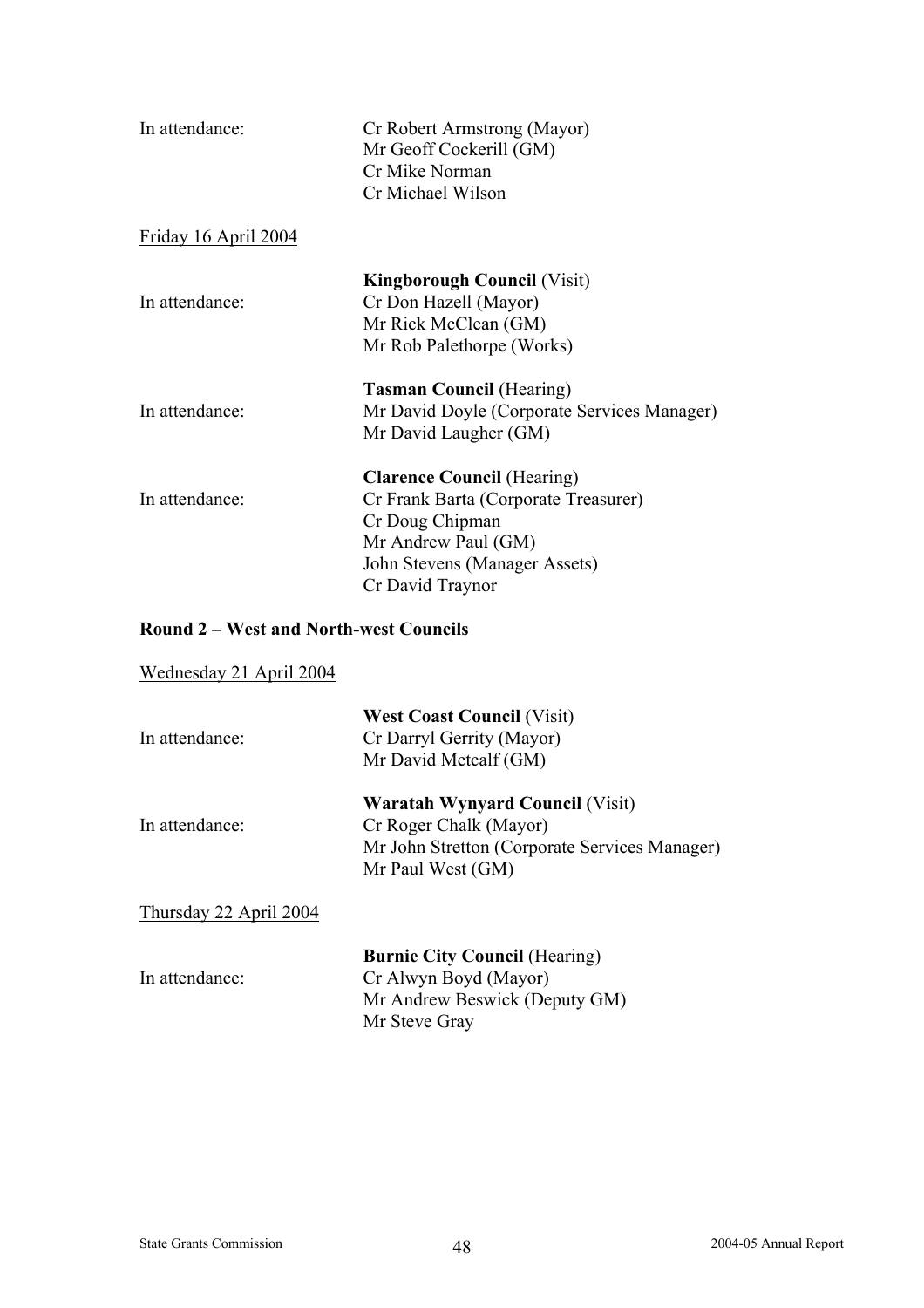| In attendance:                               | <b>King Island Council (Hearing)</b><br>Cr Greg Barrett (Deputy Mayor)<br>Cr David Brewster (Mayor)<br>Mr Andrew Wardlaw (GM)                                                                                                        |
|----------------------------------------------|--------------------------------------------------------------------------------------------------------------------------------------------------------------------------------------------------------------------------------------|
| In attendance:                               | <b>Devonport City Council (Hearing)</b><br>Cr Peter Hollister (Mayor)<br>Mr David Sales (GM)                                                                                                                                         |
| In attendance:                               | <b>Latrobe Council (Hearing)</b><br>Mr Grant Atkins (GM)<br>Ms Jane Febey (Manager Corporate Services)<br>Mr Stephen Onions (Development Manager)                                                                                    |
| Friday 23 April 2004                         |                                                                                                                                                                                                                                      |
| In attendance:                               | <b>Central Coast Council (Visit)</b><br>Ms Sandra Ayton (Corporate Services Manager)<br>Cr Michael Downie (Mayor)<br>Mr Bevin Eberhardt (Engineering Services)<br>Mr Peter Marden (Community Services)<br>Ms Katherine Schaefer (GM) |
| In attendance:                               | <b>Kentish Council (Hearing)</b><br>Mr Tony Bickford (A/GM)<br>Cr Ian Braid (Mayor)                                                                                                                                                  |
| <b>Round 3-North and North-east Councils</b> |                                                                                                                                                                                                                                      |
| Tuesday 4 May 2004                           |                                                                                                                                                                                                                                      |
| In attendance:                               | <b>Flinders Council (Visit)</b><br>Cr Kelly Blundstone<br>Ms Valerie Bronder (Finance & Administration)<br>Cr Lois Ireland<br>Mr Geoff Jaimeson (A/GM)                                                                               |

### Wednesday 5 May 2004

| In attendance: |
|----------------|
|                |

 **Launceston City Council** (Visit) Mr Ian Abernathy (Community) Mr Geoff Brayford (Works) Mr Chris Brooks (GM) Mr Rod Fisher (Works) Mr Michael Tidey (Manager Corporate Services)

### **Dorset Council** (Hearing)

Cr Terence Klug (Mayor)

Mr Les Pitchford (Works & Services)